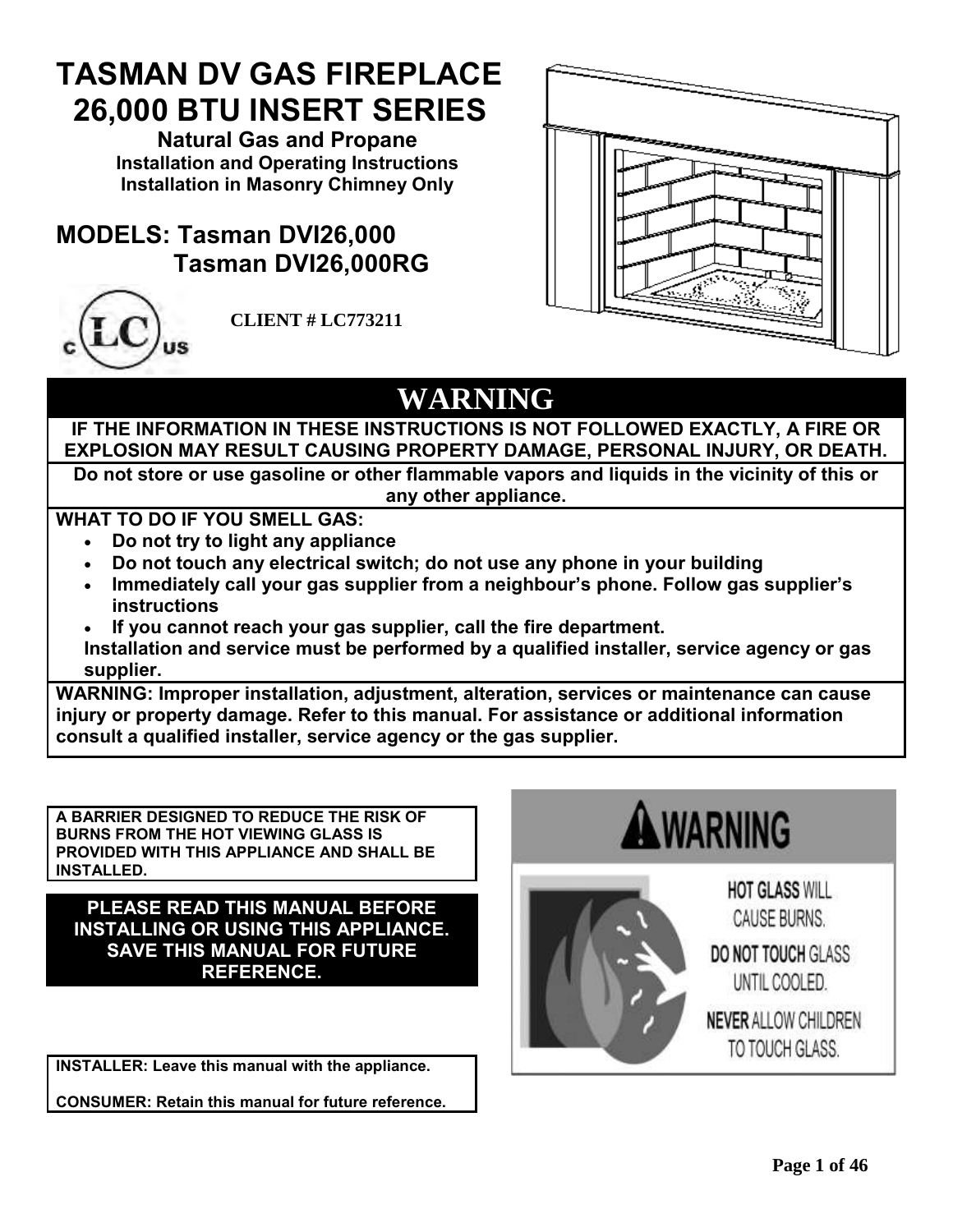# **TASMAN DV FOYER AU GAZ**

#### **26,000 BTU SÉRIE INSERT GAZ NATUREL ET PROPANE**

Manuel D'installation et Guide de l'utilisateur Installation dans la cheminée en maçonnerie



## **MODELS: Tasman DVI26,000 Tasman DVI26,000RG**

# **AVERTISSEMENT**

**ASSUREZ-VOUS DE BIEN SUIVRE LES INSTRUCTIONS DONNÉES DANS CETTE NOTICE POUR RÉDUIRE AU MINIMUM LE RISQUE D'INCENDIE OU D'EXPLOSION OU POUR ÉVITER TOUT DOMMAGE MATÉRIEL, TOUTE BLESSURE OU LA MORT.**

**Ne pas entreposer ni utiliser d'essence ni d'autres vapeurs ou liquids inflammables dans le voisinage de cet appareil ou de tout autre appareil.**

**QUE FAIRE SI VOUS SENTEZ UNE ODEUR DE GAZ:**

- **Ne pas tenter d'allumer d'appareil.**
- **Ne touchez à aucun interrupteur. Ne pas vous servir des telephones se trouvant dans le bâtiment où vous vous trouvez.**
- **Appelez immédiatement votre fournisseur de gaz depuis un voisin. Suivez les instructions du fournisseur.**
- **Si vous ne pouvez rejoindre le fournisseur de gaz, appelez le service des incendies.**

**L'installation et l'entretien doivent être assurés par un installateur ou un service d'entretien qualifié ou par le fournisseur de gaz.**

**AVERTISSEMENT: Une mauvaise installation, de réglage, la modification, de services ou de maintenance peut causer des dommages corporels ou matériels. Reportez-vous à ce manuel. Pour toute assistance ou information supplémentaire, consulter un installateur qualifié, un service ou le fournisseur de gaz.**

**INSTALLATEUR : Laissez cette notice avec l'appareil.**

**CONSOMMATEUR : Conservez cette notice pour consultation ultérieure.**

S'IL VOUS PLAIT LIRE CE MANUEL AVANT D'INSTALLER OU UTILISER CET APPAREIL. CONSERVEZ CE MANUEL POUR REFERENCE FUTURE.

**BARRIÈRE conçu pour réduire le risque de brûlures et à la consultation verre chaud EST FOURNI AVEC CET APPAREIL ET DOIT SE.**

# **AVERTISSEMENT**

**Une surface vitrée chaude peut causer des brûlures.**

**Laisser refroidir la surface vitrée avant d'y toucher**

**Ne permettez jamais à un enfant de toucher la surface vitrée.**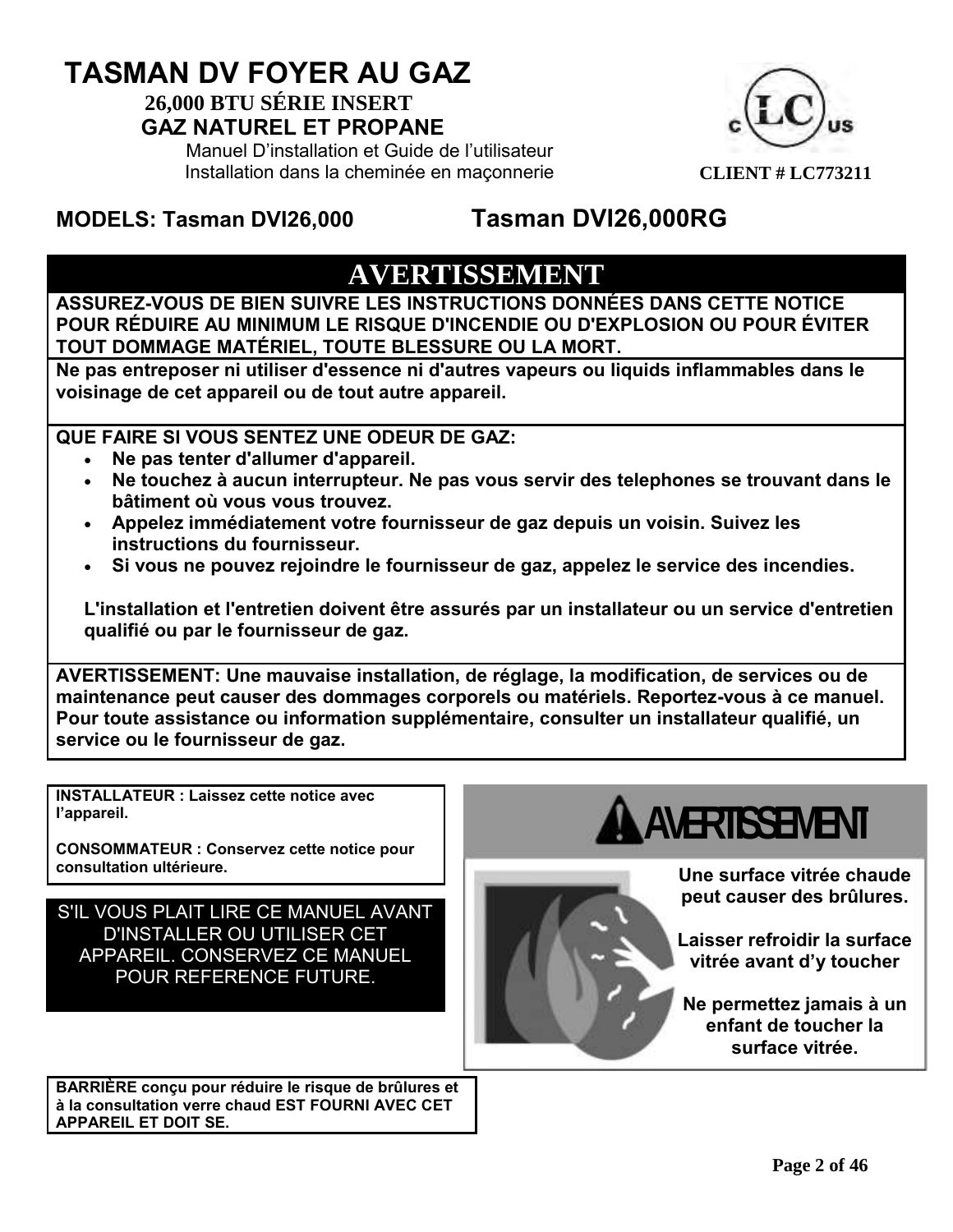# **Table of Contents**

| 1.0 |       |                                                                  |  |
|-----|-------|------------------------------------------------------------------|--|
|     | 1.1   | Specifications, Appliance Dimensions & Installation Codes  6 - 7 |  |
|     | 1.2   |                                                                  |  |
|     | 1.3   |                                                                  |  |
|     | 1.4   |                                                                  |  |
| 2.0 |       |                                                                  |  |
|     | 2.1   |                                                                  |  |
|     |       |                                                                  |  |
| 3.0 |       |                                                                  |  |
|     | 3.1   |                                                                  |  |
|     | 3.2   |                                                                  |  |
|     | 3.3   |                                                                  |  |
|     | 3.3.1 |                                                                  |  |
|     | 3.3.2 |                                                                  |  |
|     | 3.3.3 |                                                                  |  |
|     | 3.3.4 |                                                                  |  |
|     | 3.3.5 |                                                                  |  |
|     |       |                                                                  |  |
|     |       |                                                                  |  |
|     |       |                                                                  |  |
|     |       |                                                                  |  |
|     |       |                                                                  |  |
|     |       |                                                                  |  |
| 4.0 |       |                                                                  |  |
|     | 4.1   |                                                                  |  |
|     | 4.2   |                                                                  |  |
|     | 4.3   |                                                                  |  |
|     | 4.4   |                                                                  |  |
|     |       |                                                                  |  |
|     |       |                                                                  |  |
| 5.0 |       |                                                                  |  |
| 6.0 |       |                                                                  |  |
| 7.0 |       |                                                                  |  |
|     |       |                                                                  |  |
| 8.0 |       |                                                                  |  |
|     |       |                                                                  |  |
|     |       |                                                                  |  |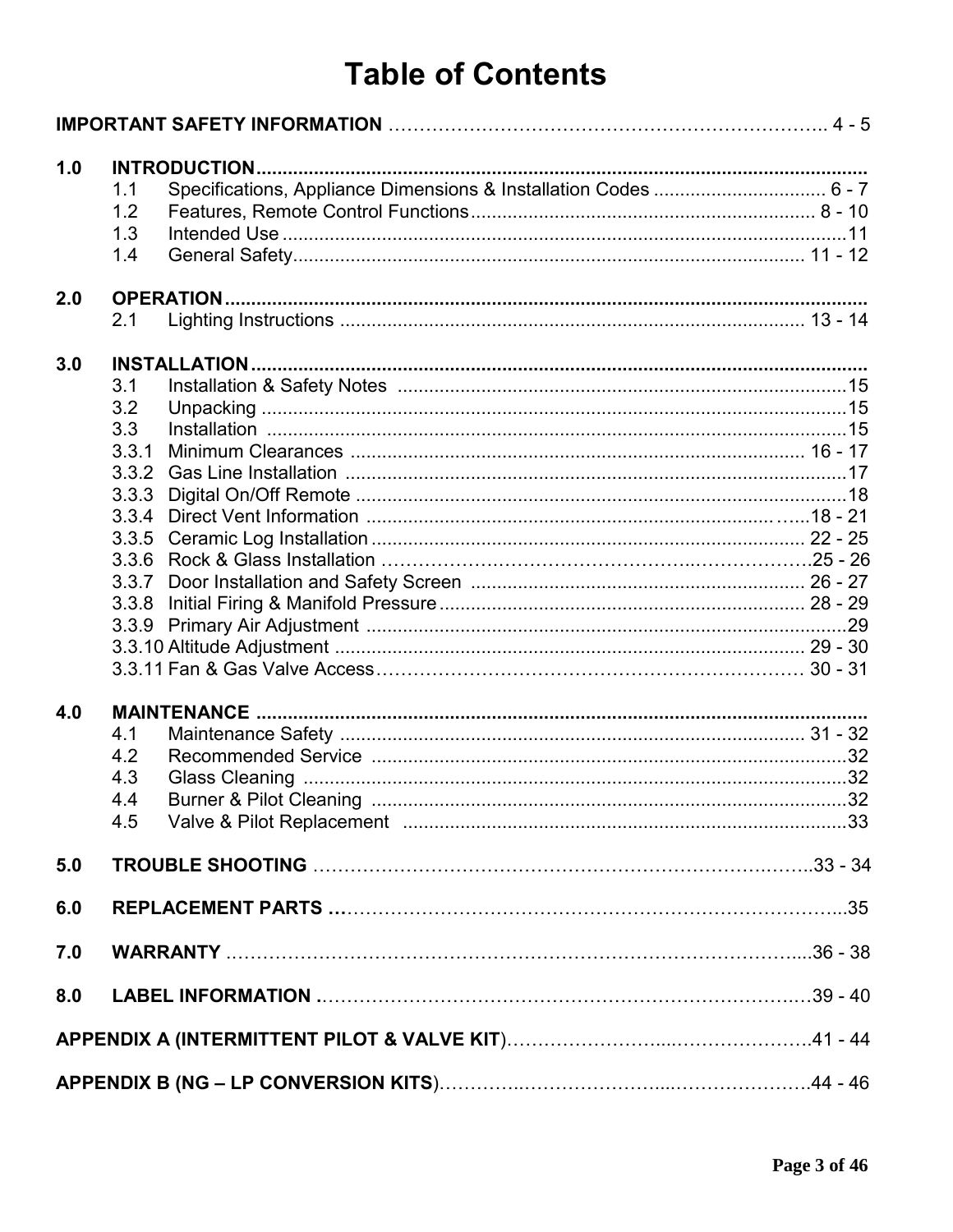**WARNING Read this owner's manual carefully and completely before trying to assemble, operate or service this fireplace. Follow instructions for proper installation Failure to install this appliance per the manufacturer's instructions or failure to use only parts specifically approved with this appliance may result in property damage or personal injury. Improper installation or use of this fireplace can cause serious injury or death from fire, burns, explosions, electrical shock and carbon monoxide poisoning. AVERTISSEMENT • Lisez ce manuel attentivement et complètement avant d'essayer de monter, utiliser ou entretenir ce foyer. Suire les instructions pour assurer une bonne installation. • Risque de dommages ou de blessures si l'appareil n'est pas installé selon les instructions du fabricant ou si des pièces autres que celles spécifiquement approuvées avec cet appareil sont utilisées. • Une mauvaise installation ou l'utilisation de cette cheminée peut causer des blessures graves ou la mort par le feu, les brûlures, explosions, de chocs électriques et intoxication au monoxyde de carbone. DUE TO HIGH TEMPERATURES, THE APPLIANCE SHOULD BE LOCATED OUT OF TRAFFIC AND AWAY FROM FURNITURE AND DRAPERIES. CHILDREN AND ADULTS SHOULD BE ALERTED TO THE HAZARDS OF HIGH SURFACE TEMPERATURE AND SHOULD STAY AWAY TO AVOID BURNS OR CLOTHING IGNITION. YOUNG CHILDREN SHOULD BE SUPERVISED WHEN THEY ARE IN THE SAME ROOM AS THE APPLIANCE. CLOTHING OR OTHER FLAMMABLE MATERIAL SHOULD NOT BE PLACED ON OR NEAR THE APPLIANCE. KEEP THE ROOM AREA CLEAR AND FREE FROM COMBUSTIBLE MATERIALS, GASOLINE, AND OTHER FLAMMABLE VAPORS AND LIQUIDS. IF THE BARRIER BECOMES DAMAGED, THE BARRIER SHALL BE REPLACED WITH THE MANUFACTURER'S BARRIER FOR THIS APPLIANCE EN RAISON DE TEMPERATURES ELEVEES, L'APPAREIL DOIT ETRE PLACE HORS DE LA CIRCULATION ET LOIN DES MEUBLES ET TENTURES. ENFANTS ET ADULTES DOIVENT ETRE AVERTIS DES DANGERS DE LA TEMPERATURE DE SURFACE ELEVEE ET DEVRAIT RESTER A L'ECART POUR EVITER LES BRULURES OU L'INFLAMMATION DES VETEMENTS. LES JEUNES ENFANTS DOIVENT ETRE SOIGNEUSEMENT SURVEILLES QUAND ILS SONT DANS LA MEME PIECE QUE L'APPAREIL. CLOTHING OR OTHER MATERIAUX COMBUSTIBLES NE DOIVENT PAS ETRE PLACES SUR OU PRES DE L'APPAREIL.**

**GARDER LA ZONE SALLE CLAIRE ET LIBRE DE MATERIAUX COMBUSTIBLES, D'ESSENCE, ET AUTRES VAPEURS ET LIQUIDES**

**SI LA BARRIÈRE EST ENDOMMAGÈE, LA BARRIÈRE DOIT ÈTRE REMPLACÈE PAR LA BARRIÈRE DE LA FABRICANT DE CET APPAREIL**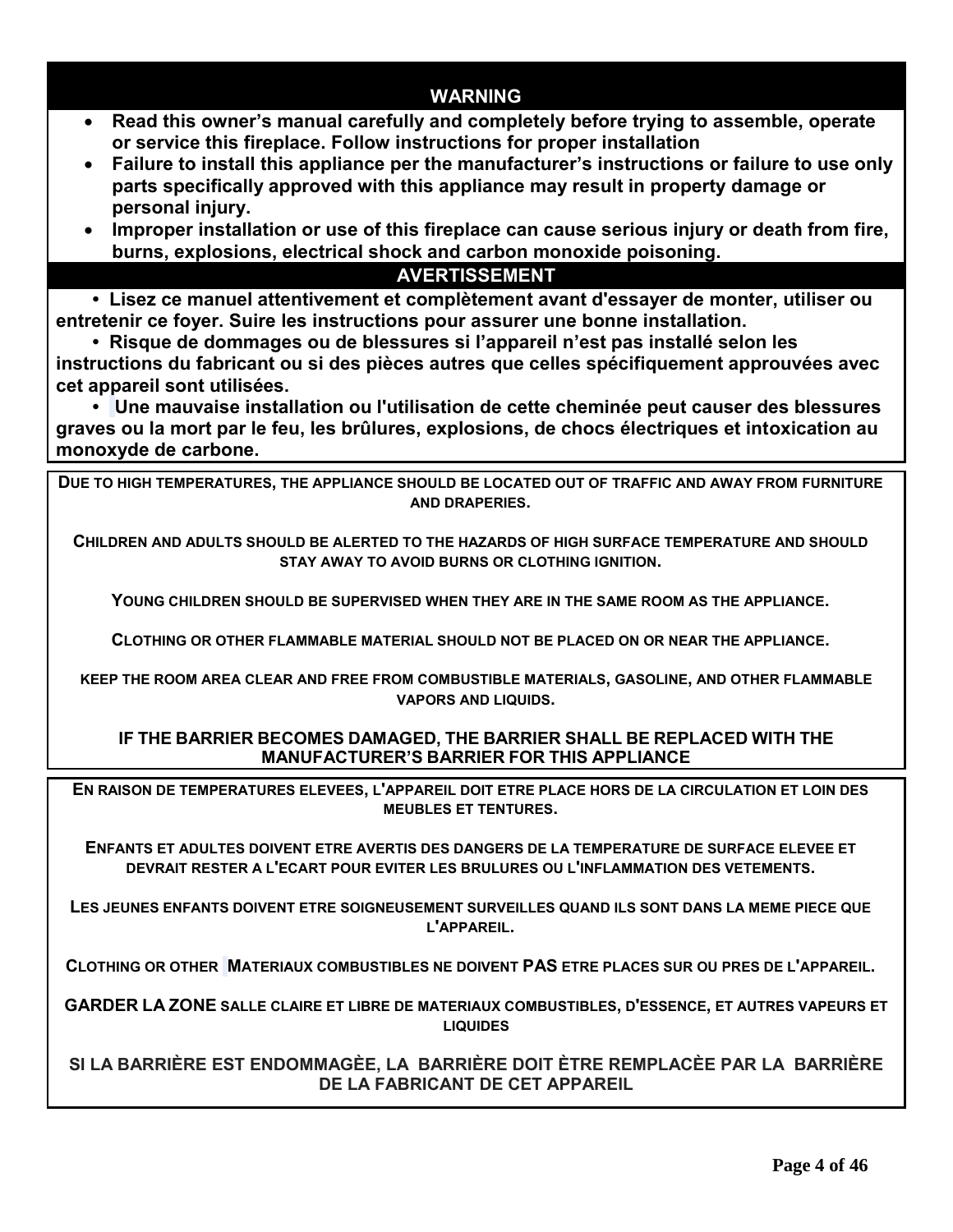| <b>WARNING</b>                                                                                                                                                                                                                                                                                                                                                                                                                                                                                                                                                                                                                                                                                                                                                                                                                                                                                                                               | AVERTISSEMENT                                                                                                                                                                                                                                                                                                                                                                                                                                                                                                                                                                                                                                                                                                                                                                                                                                                                                                                                                                                                                                |
|----------------------------------------------------------------------------------------------------------------------------------------------------------------------------------------------------------------------------------------------------------------------------------------------------------------------------------------------------------------------------------------------------------------------------------------------------------------------------------------------------------------------------------------------------------------------------------------------------------------------------------------------------------------------------------------------------------------------------------------------------------------------------------------------------------------------------------------------------------------------------------------------------------------------------------------------|----------------------------------------------------------------------------------------------------------------------------------------------------------------------------------------------------------------------------------------------------------------------------------------------------------------------------------------------------------------------------------------------------------------------------------------------------------------------------------------------------------------------------------------------------------------------------------------------------------------------------------------------------------------------------------------------------------------------------------------------------------------------------------------------------------------------------------------------------------------------------------------------------------------------------------------------------------------------------------------------------------------------------------------------|
| Do not use this appliance if any part has<br>been under water. Immediately call a<br>qualified service technician to inspect the<br>appliance and to replace any part of the<br>control system and any gas control which<br>has been under water.                                                                                                                                                                                                                                                                                                                                                                                                                                                                                                                                                                                                                                                                                            | Ne pas utiliser cet appareil s'il a été plongé,<br>meme partiellement, dans l'eau. Appeler un<br>technician qualifié pour inspecter l'appareil et<br>remplacer toute partie du système de<br>commande et toute commande qui a été<br>plongée dans l'eau.                                                                                                                                                                                                                                                                                                                                                                                                                                                                                                                                                                                                                                                                                                                                                                                     |
| Toddlers, young children and others may be<br>susceptible to accidental contact burns. A<br>physical barrier is recommended if there are<br>at risk individuals in the house. To restrict<br>access to a fireplace or stove install an<br>adjustable safety gate to keep toddlers,<br>young children and at risk individuals out of<br>the room and away from hot surfaces.<br>Any safety screen or guard removed for<br>servicing an appliance must be replaced<br>prior to operating the appliance.<br>Installation and repair should be done by a<br>qualified service person. The appliance<br>should be inspected before use and at least<br>annually by a professional service person.<br>More frequent cleaning may be required due<br>to excessive lint from carpeting, bedding<br>material, et cetera. It is imperative that<br>control compartments, burners and<br>circulating air passageways of the appliance<br>be kept clean. | Les tout-petits, les jeunes enfants et d'autres<br>peuvent être sensibles aux brûlures par<br>contact accidentel. Une barrière physique est<br>recommandé s'il ya des personnes à risque<br>dans la maison. Pour restreindre l'accès à une<br>cheminée ou un poêle installer une barrière de<br>sécurité réglable pour garder les tout-petits,<br>les jeunes enfants et les personnes à risque de<br>la salle et à l'écart des surfaces chaudes.<br>Tout écran ou grille de protection pour<br>l'entretien d'un appareil doit être remplacé<br>avant de faire fonctionner l'appareil.<br>Installation et réparation doit être effectuée par<br>un technicien qualifié. L'appareil doit être<br>inspecté avant son utilisation et au moins<br>annuellement par un technicien qualifié. Un<br>nettoyage plus fréquent peut être nécessaire<br>en raison de peluches provenant des tapis,<br>literie, etc. Il est impératif que les<br>compartiments de contrôle, les brûleurs et les<br>conduits d'air de l'appareil soient gardés<br>propres. |
| This fireplace is a vented product. This<br>fireplace must be properly installed by a<br>qualified service person. The glass door<br>must be properly seated and sealed. If this<br>unit is not properly installed by a qualified<br>service person with the glass door properly<br>seated and sealed gas leakage can occur.<br><b>Caution: Label all wires prior to</b>                                                                                                                                                                                                                                                                                                                                                                                                                                                                                                                                                                     | Ce foyer est un produit ventilé. Ce foyer doit<br>être correctement installé par un technicien<br>qualifié. La porte en verre doivent être placés<br>correctement et scellé. Si cet appareil n'est<br>pas correctement installé par un technicien<br>qualifié avec la porte en verre bien en place et<br>des fuites de gaz scellés peuvent se produire.<br>Attention: Au moment de l'entretien des                                                                                                                                                                                                                                                                                                                                                                                                                                                                                                                                                                                                                                           |
| disconnection when servicing controls.<br>Wiring errors can cause improper and<br>dangerous operation.                                                                                                                                                                                                                                                                                                                                                                                                                                                                                                                                                                                                                                                                                                                                                                                                                                       | commandes, étiquetez tous les fils avant de<br>les débrancher. Des erreurs de câblage<br>peuvent entraîner un fonctionnement<br>inadéquate et dangereux.                                                                                                                                                                                                                                                                                                                                                                                                                                                                                                                                                                                                                                                                                                                                                                                                                                                                                     |
| Verify proper operation after servicing                                                                                                                                                                                                                                                                                                                                                                                                                                                                                                                                                                                                                                                                                                                                                                                                                                                                                                      | S'assurer que l'appareil fonctionne<br>adéquatement une fois l'entretien terminé                                                                                                                                                                                                                                                                                                                                                                                                                                                                                                                                                                                                                                                                                                                                                                                                                                                                                                                                                             |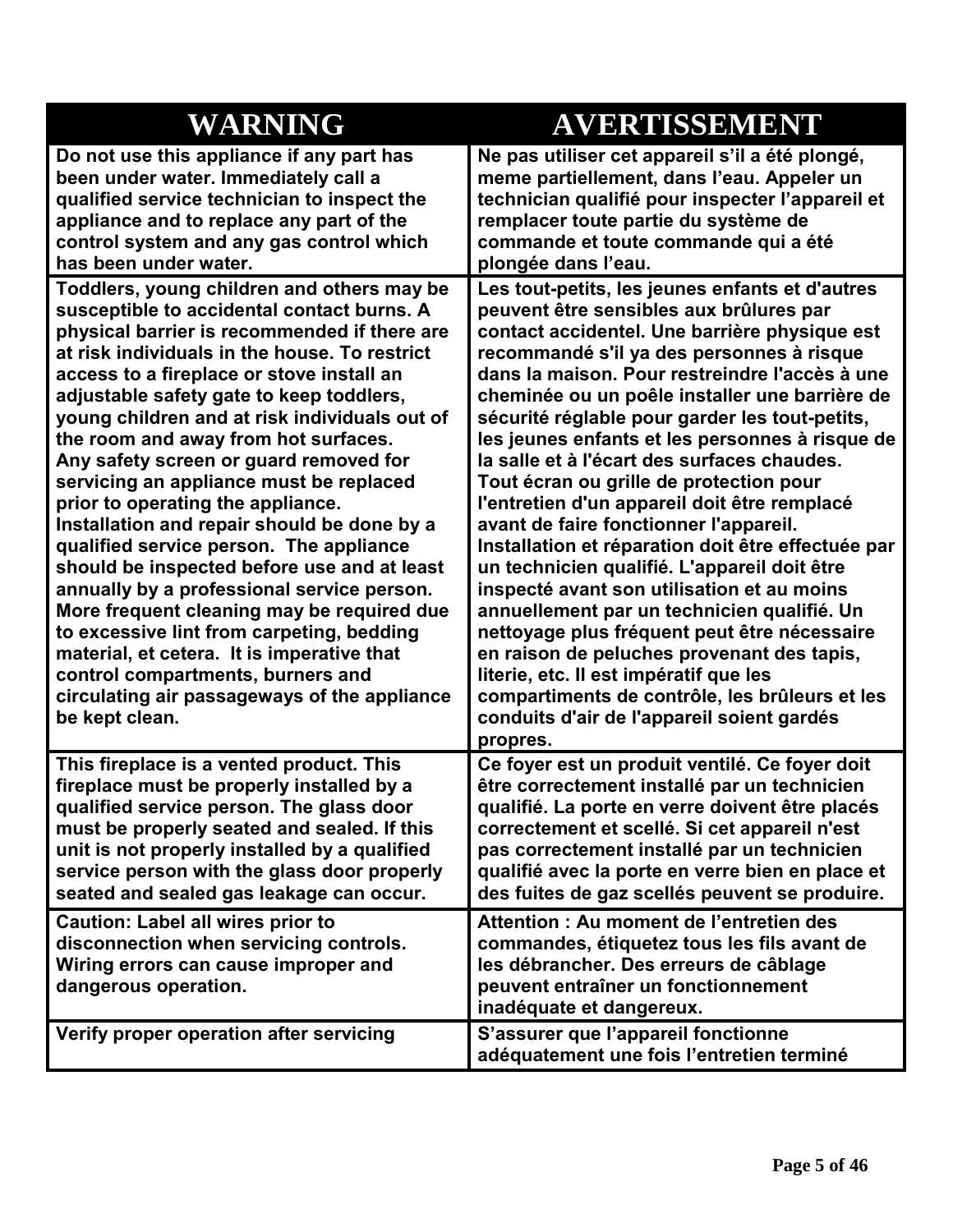# **1.0 INTRODUCTION**

## **1.1 SPECIFICATIONS**

#### **TABLE 1**

| <b>ITEM</b>                                                           | <b>NATURAL GAS (NG)</b>        | <b>PROPANE (LP)</b>            |
|-----------------------------------------------------------------------|--------------------------------|--------------------------------|
| DVI26000 INPUT: Hi                                                    | 26,000 Btu/hr (7.62 kW)        | 23,000 Btu/hr (6.74 kW)        |
| DVI26000 INPUT: Lo                                                    | 20,000 Btu/hr (4.69 kW)        | 16,500 Btu/hr (4.84 kW)        |
| <b>MANIFOLD PRESSURE: Hi</b><br><b>COLLECTEUR DE PRESSION: FORT</b>   | 3.5" w.c. (0.87 kPa)           | 10.0" w.c. (2.49 kPa)          |
| <b>MANIFOLD PRESSURE: Lo</b><br><b>COLLECTEUR DE PRESSION: FAIBLE</b> | 1.7" w.c. (0.42 kPa)           | 6.4" w.c. (1.59 kPa)           |
| <b>GAS INLET SUPPLY PRESSURE:</b>                                     | Minimum: 5.0" w.c. (1.2 kPa)   | Minimun: 7.0" w.c. (1.74 kPa)  |
| <b>ENTREE DE PRESSION</b>                                             | Maximum: 10.5" w.c. (2.61 kPa) | Maximum: 13.0" w.c. (3.23 kPa) |
| ORIFICE SIZE: @ 0-4500'<br><b>FORMAT D'ORIFICE:</b>                   | # 41 DMS                       | $# 53$ DIMS                    |
| VALVE ORIFICE @ 0-4500'<br><b>SOUPANGE D'ORIFICE:</b>                 | # 47 DMS                       | $#60$ DIMS                     |
| AIR SHUTTER FOR LOG & ROCK KIT                                        | OPEN 3/16" - 1/4"min           |                                |
| VOLET DE L'AIR POU KIT BÛCHES &<br><b>ROCK</b>                        | $(4.7625mm - 6.35mm)$          | <b>FULLY OPEN</b>              |
| <b>CONTROL VALVE TYPE:</b><br><b>TYPE DE SOUPAPE</b>                  | Skytech AF-40004               | Skytech AF-40004               |
| <b>VENTING</b><br><b>ÉVACUATION</b>                                   | 2-ply aluminum vent            | 2-ply aluminum vent            |
| <b>FAN</b><br><b>VENTILATEUR</b>                                      | Variable Speed (120 Volt)      | Variable Speed (120 Volt)      |

**THIS APPLIANCE IS ONLY FOR USE WITH THE TYPE OF GAS INDICATED ON THE RATING PLATE. CET APPAREIL DOIT ÊTRE UTILISÉ UNIQUEMENT AVEC LE TYPE DE GAZ INDIQUÉ SUR LA PLAQUE SIGNALÉTIQUE.**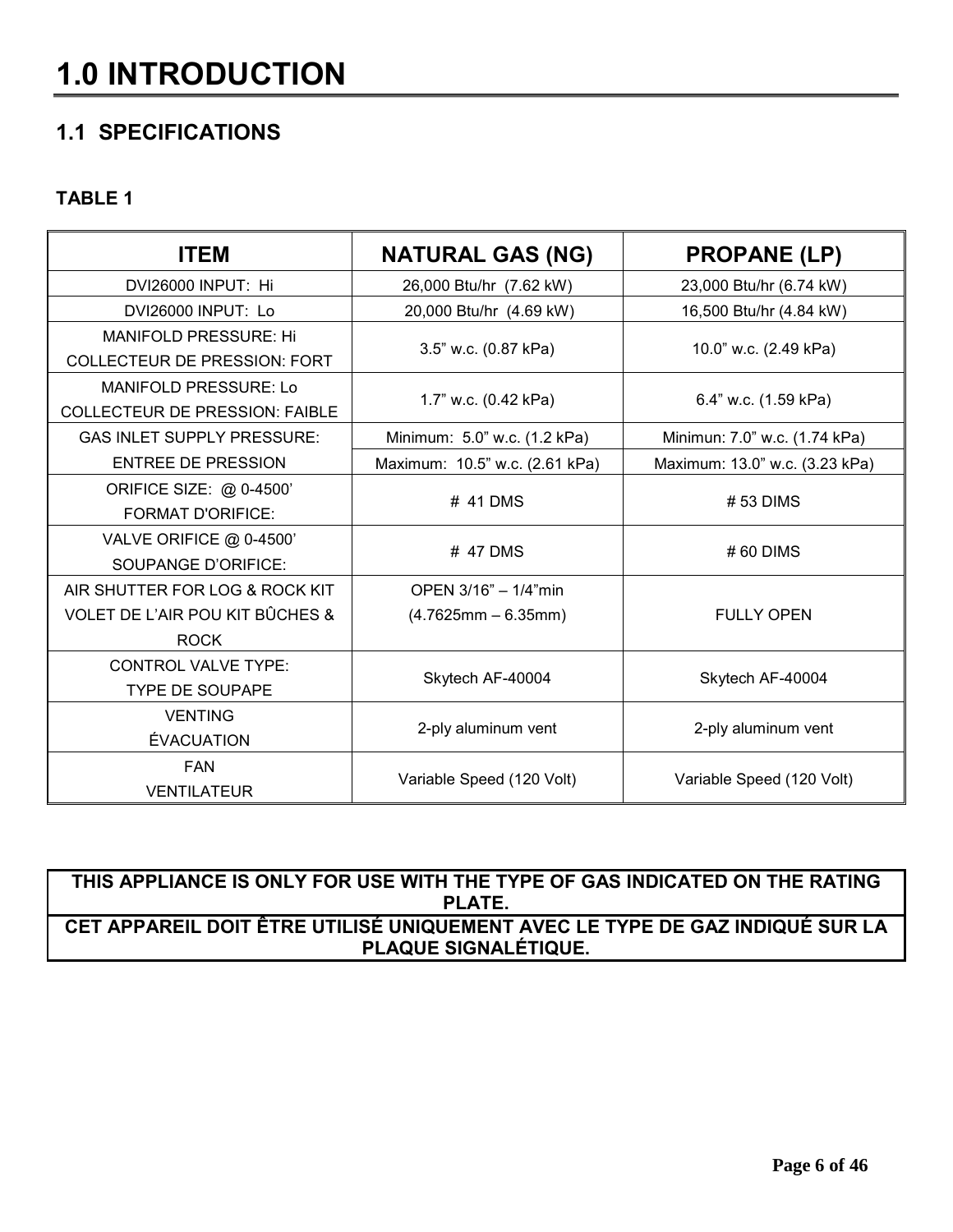#### **APPLIANCE DIMENSIONS**



#### **INSTALLATION CODES**

This appliance is a Direct Vent appliance which draws all combustion air from outside the building through an intake vent pipe.

Installation must conform to local codes. In the absence of local codes, installation must conform to the *National Fuel Gas Code, ANSI Z223.1*, or the current Natural Gas & Propane Installation Code *CSA B149.* The unit, when installed, must be electrically grounded in accordance with local codes or, in the absence of local codes, with the *National Electric Code ANSI/NFPA No. 54* or with the current *CSA C22.2 Canadian Electrical Code*. In the state of Massachusetts, this product can only be installed by a licensed plumber or a licensed gas fitter. Failure to comply will void the warranty. This appliance has been certified for use with natural gas and propane.

This appliance is not for use with solid fuels.

#### **CODES D'INSTALLATION**

Cet appareil est un appareil à évent direct, qui attire tous l'air de combustion provenant de l'extérieur du bâtiment par une entrée d'évent.

L'installation doit se conformer aux codes locaux. Dans l'absence de codes locaux l'installation doit se conformer au Code de Gaz du Combustible National, ANSI Z223.1, ou le gaz naturel actuel et le Code d'installation du propane CSA B149. Au moment de l'installation, cet appareil doit être branché et mis à terre conformément aux codes locaux ,ou en l'absence de codes locaux, au code Canadien de l'électricité CSA C22.2 ou au code National de l'électricité ANSI/NFPA 54 si l'installation est faite aux États-Unis.

Cet appareil a été certifié pour une utilisation du gaz naturel et le propane.

Cet appareil n'est pas pour une utilisation avec des combustibles solides.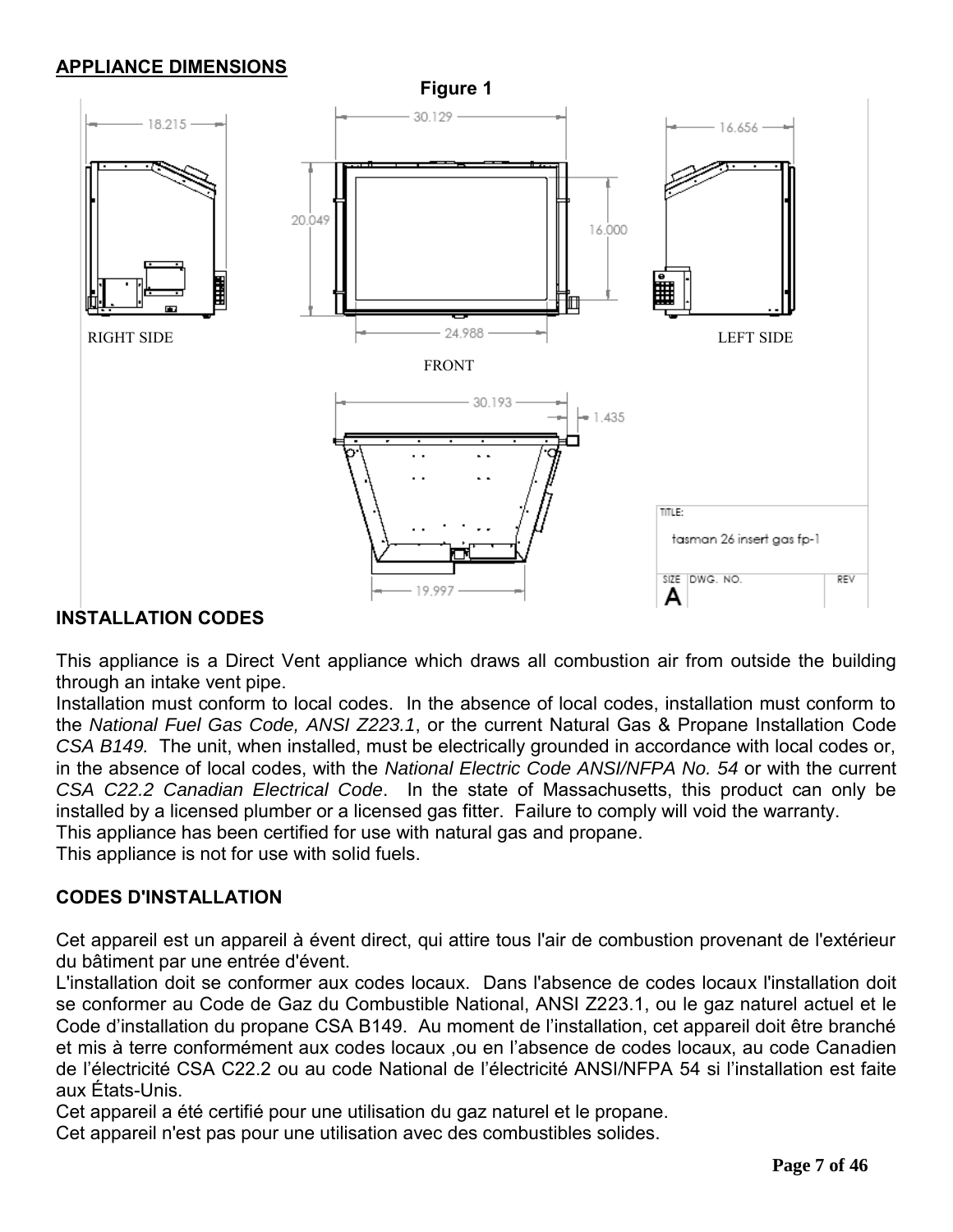## **1.2 FEATURES**

Electronic Valve:

Automatic DC valve with AC power adapter. Hand held remote control.

Fan control

Variable speed control:

For units equipped with a fan control, adjust speed by remote control settings 1-6

#### **Supreme Remote Control Functional Operation Matrix**



#### **Initial Setup**

Installation of (2) AAA-size batteries will activate the setup mode. Setup mode can also be activated by pressing the FLAME REAR and PROG/TIME buttons simultaneously for 5 seconds. The control will exit setup mode if no button is pressed for 20 seconds. Appropriate icon on LCD will flash when ready for setup.

Press the UP or Down button in setup mode to change the temperature scale. Press SET button to skip or advance to Fuel Type setup.

Press the UP or DOWN button to switch control from Natural to LP, or LP to Natural Gas. Press SET button to skip or advance to Clock setup.

Press the UP or Down Button to set the hour. Press SET to advance to minutes.

Press the UP or Down button to set minutes. Press SET to advance to AM or PM.

Press the UP or Down button to set AM or PM. Press the SET button to advance to the day of week. Use UP or Down button to select the day of the week.

The control will exit setup mode in 20 seconds.

#### **MODE Button**

The MODE button cycles the unit through the basic operational modes.

When off, press and release the MODE button to turn the unit on in Manual mode.

Press and release the MODE button again, and the unit will operate in the Thermostat mode.

Press and release the MODE button again, and the unit will turn off.

#### **Program Mode**

The Program function is controlled by the PROG/TIME button. The control may be programmed for up to two settings for weekdays and two settings for weekends. The control is preset to factory settings.

When the Program Mode is activated, the unit will automatically be operating in the Thermostat Mode. The unit will turn on or off based upon room and set temperature.

To activate the Program mode, press and release the PROG/TIME button.

To change the settings for the Program mode, press and hold the PROG/TIME button for 5 seconds. The program feature will flash at the top of the screen.

Press the UP or DOWN button to change the setting of the weekday (MTWTF) P1 ON. Press and release the SET button.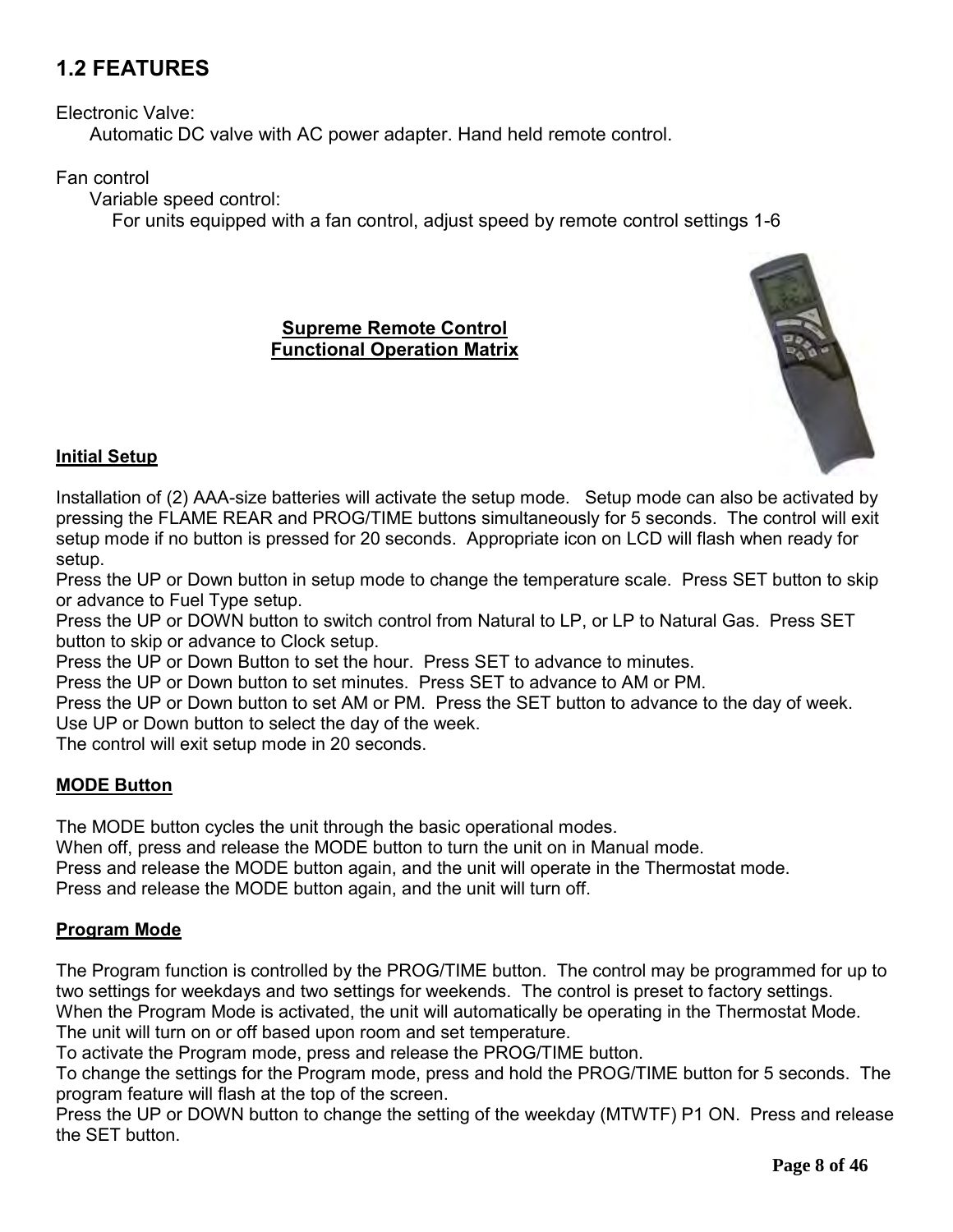Press the UP or DOWN button to change the setting of P1 OFF. Press and release the SET button. Press the UP or DOWN button to change the setting of P2 ON. Press and release the SET button. Press the UP or DOWN button to change the setting of P2 OFF. Press and release the SET button. Press the UP or DOWN button to change the setting of the weekend (SS) P1 ON. Press and release the SET button.

Press the UP or DOWN button to change the setting of P1 OFF. Press and release the SET button. Press the UP or DOWN button to change the setting of P2 ON. Press and release the SET button. Press the UP or DOWN button to change the setting of P2 OFF. Press and release the SET button. The Program Mode has been re-programmed.

#### **Countdown Timer**

The Countdown Timer Mode allows the control to operate the unit for up to 3 hours, in 10-minute increments. It can be operated in either the Manual or Thermostat Modes.

To enter Timer Mode, press and release the TIMER button. The Timer icon will flash.

Press the UP or DOWN button to set the running time, in 10-minute increments. Press and release the SET button. The timer will run for the set time duration.

Pressing the TIMER button while in Timer Mode will terminate the Timer operation. The Timer operation will also terminate if the MODE button is cycled to off.

#### **Thermostat Mode**

The unit is placed in Thermostat Mode using the MODE button. Placing the unit in Thermostat Mode will activate the numbers in the smaller window on the LCD screen.

Press the UP or DOWN button to change the thermostat set temperature. When the desired set temperature appears, press and release the SET button to set.

If the SET button is not pressed, the set temperature will automatically be set after 5 seconds. The Thermostat Mode can be de-activated by pressing the MODE button.

#### **Thermostatic Flame Modulation**

This control can perform Main Flame Modulation using the Thermostat. The control will shut the unit off when the room temperature reaches  $2^{\circ}$  above set temperature. The Thermostat will automatically modulate the main flame:

#### **Manual Flame Modulation – Main Flame**

To change the Flame Level manually, press the FLAME MAIN button. The current level will show in the MAIN box on the LCD screen.

Press the UP or DOWN button to change the Flame Level.

When the unit is turned on, whether in Manual, Thermostatic, or Program Mode, the Main Flame will automatically ignite at the High (7) setting. After 5 seconds, the flame will default to the previous setting.

#### **Fan Control**

The unit must be ON to operate the Fan.

The Fan will turn on after 5 minutes of operation. Once the Fan comes on, it can be controlled using the FAN button.

Press the FAN button, and the fan icon and speed will appear on the LCD screen.

Press the UP or DOWN button to control the fan speed (0-6). Press the DOWN button until 0 Level is reached to turn the Fan off.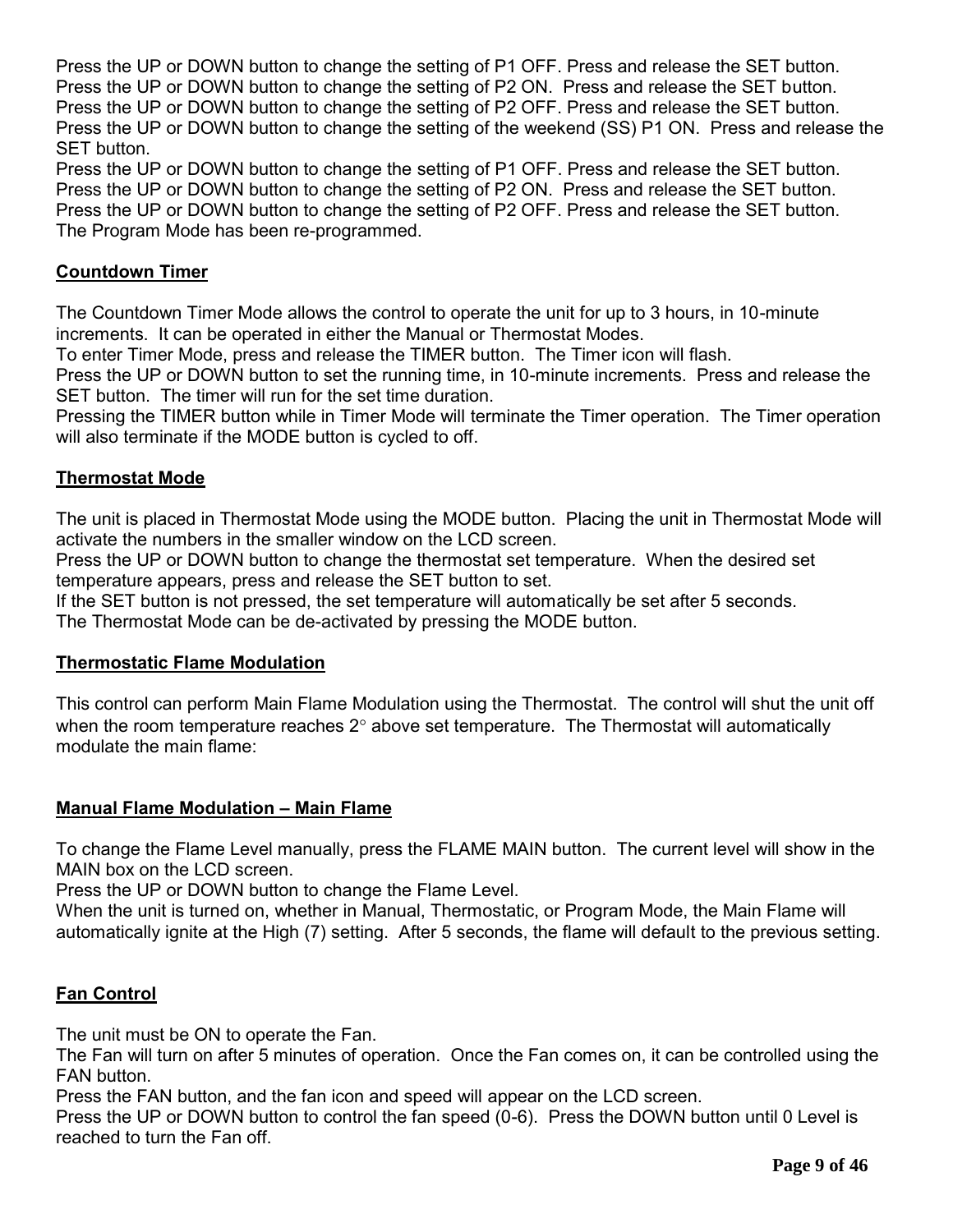The fan will run for 12 minutes after the unit is shut off in any mode. The fan may not be controlled during this period.

#### **Continuous Pilot**

The unit can be changed from Intermittent Pilot Ignition (IPI), to Continuous, or standing, pilot. To place the unit in continuous pilot mode, press and release the PROG/TIME and the FLAME MAIN buttons simultaneously. Continuous Pilot will appear on the LCD screen.

Repeat the simultaneous PROG/TIME and FLAME MAIN push to place the unit back in IPI mode. This feature can also be activated by the Continuous Pilot (On/Off) switch on the Main Module.

#### **Child Lock-Out**

The Child Lock-out feature can be activated by pressing the PROG/Time and UP buttons simultaneously. CP will appear on the LCD screen, and no signals can be sent from the transmitter.

To take the control out of Child Lock-out mode, repeat the above step. CP will disapper from the screen.

#### **Learn Function**

To program the system to a transmitter, press the LEARN button on the Main Module. A single audible beep will be heard.

Press the MODE button on the transmitter to learn the transmitter to the system. A series of beeps will be heard.

Up to two additional (NON-THERMOSTATIC) transmitters can be used simultaneously. To learn additional transmitters, press and release the learn button again, and press the on button on the additional transmitters.

To clear all transmitters and start over, press and hold the LEARN button for 10 seconds. A series of three beeps will be heard, and the system is clear.

#### **Low Battery Indicator**

A low battery icon will appear on LCD screen when transmitter batteries reach low voltage level.

#### **Thermal Safety**

When the internal components of the Main Module reach 170 $\degree$ F, the unit will automatically shut off, and send a repetitive audible signal. The unit can be turned back on when the module cools below 160 $^{\circ}$ 

#### **Communication Safety**

When in the Thermostat or Program Mode, the transmitter will send a silent signal to the module every 15 minutes. If a signal is not received within 2 hours due to dead batteries, lost transmitter, or transmitter out of range, the unit will automatically shut down, and the module will send a repetitive audible signal.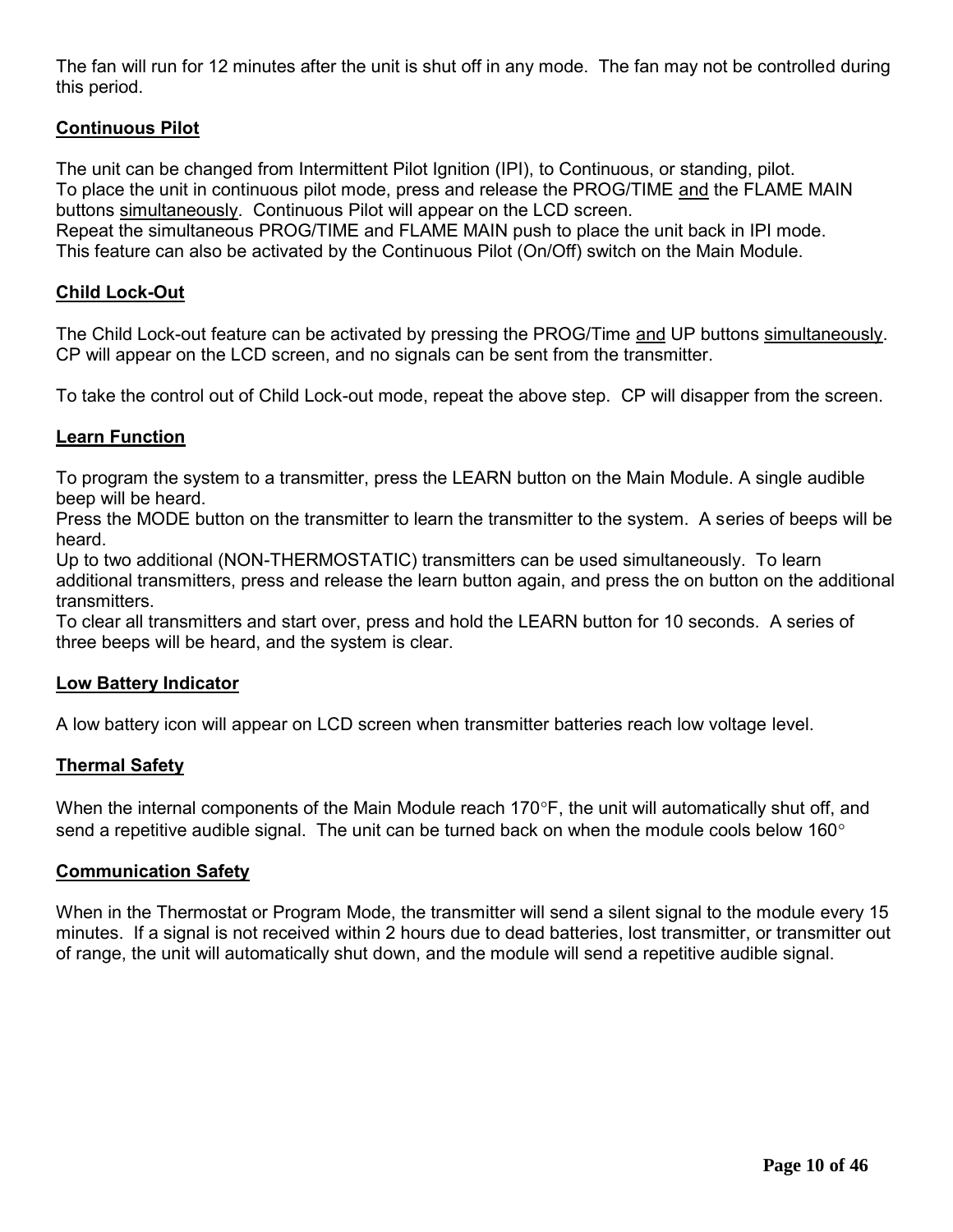# **1.3 INTENDED USE / USAGE PROPOSÉ**

This appliance is for use in a masonry chimney only. Cet appareil est utilisé dans une cheminée en maçonnerie.

# **1.4 GENERAL SAFETY / SÉCURITÉ GÉNÉRALE**

- Maintain adequate clearances around air openings into the combustion chamber.
- Respecter les distances minimales convenables autour des bouches d'air dans la chambre de combustion.
- Maintain adequate accessibility clearances for servicing and proper operation.
- Respecter les distances minimales d'accessibilité suffisante pour l'entretien et bon.
- This appliance shall not be connected to chimney flue serving a separate solid-fuel burning appliance.
- Cet appareil ne doit pas être raccordé à une cheminée desservant un autre appareil brûlant des combustibles solides.
- The appliance area must be kept clear and free from combustible materials, gasoline and other flammable liquids and vapors.
- La zone appareil doit rester clair et exempt de matériaux combustibles, essence et autres vapeurs et liquides inflammables.
- The flow of combustion and ventilation air shall not be obstructed.
- Le débit de combustion et de ventilation ne doit pas être obstrué.
- The combustion air supply shall be in the same pressure zone as the drafthood relief opening on an appliance equipped with a drafthood or as the vent outlet on an appliance not equipped with a drafthood.
- L'alimentation en air de combustion doit être dans la zone même pression que l'ouverture de secours hotte à air sur un appareil équipé d'une hotte à air ou que l'évent de sortie sur un appareil n'est pas équipé d'une hotte à air.
- Do not use this appliance if any part has been under water. Immediately call a qualified service technician to inspect the appliance and to replace any part of the control system and any gas control which has been under water.
- Ne pas se servir de cet appareil s'il a été plongé dans l'eau, même partiellement. Faire inspecter l'appareil par un technicien qualifié et remplacer toute partie du système de contrôle et toute commande qui ont été plongées dans l'eau.

#### **IMPORTANT PLEASE READ THE FOLLOWING CAREFULLY**

**It is normal for fireplaces fabricated of steel to give off some expansion and/or contraction noises during the start up or cool down cycle.** 

**It is not unusual for gas fireplaces to give off some odors the first time they are burned. This is due to the oils and sealants in the manufacturing process.**

**PLEASE ENSURE YOU ROOM IS WELL VENTILATED DURING BURN OFF – OPEN ALL WINDOWS**

**It is recommended that you burn your fireplace for at least 4 (four) hours the first time you use it.**

#### **IMPORTANT S'IL VOUS PLAÎT LIRE ATTENTIVEMENT CE QUI SUIT**

**Il est normal pour les foyers fabriqués d'acier à dégager une certaine expansion et / ou des bruits de contraction pendant le démarrage ou cycle de refroidissement.**

**Il n'est pas inhabituel pour les foyers à gaz de dégager certaines odeurs la première fois qu'ils sont brûlés. Cela est dû aux huiles et produits d'étanchéité dans le processus de fabrication. S'IL VOUS PLAÎT VOUS ASSURER pièce est bien aérée pendant BRÛLER - Ouvrir toutes les fenêtres**

**Il est recommandé que vous brûlez votre foyer pendant au moins 4 (quatre) heures la première fois que vous l'utilisez.**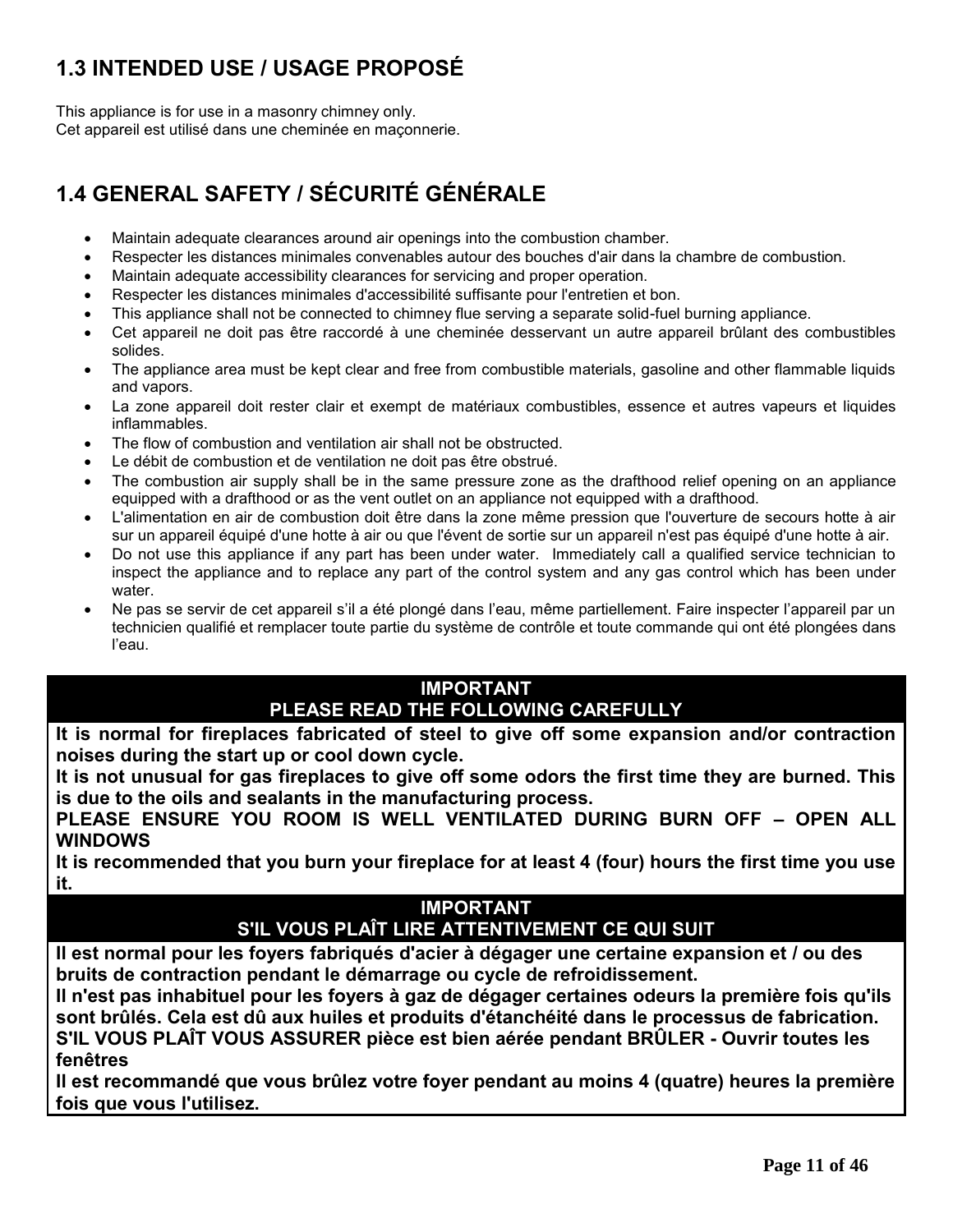## **WARNING**

**Hot while in operation. Do Not Touch. Severe burns may result. Keep children, clothing, furniture, gasoline and other liquids having flammable vapors away.**

 **Toddlers, young children and others may be susceptible to accidental contact burns. A physical barrier is recommended if there are at risk individuals in the house. To restrict access to a fireplace or stove install an adjustable safety gate to keep toddlers , young children and at risk individuals out of the room and away from hot surfaces.**

**Any safety screen or guard removed for servicing an appliance must be replaced prior to operating the appliance.**

**Installation and repair should be done by a qualified service person. The appliance should be inspected before use and at least annually by a professional service person. More frequent cleaning may be required due to excessive lint from carpeting, bedding material, et cetera. It is imperative that control compartments, burners and circulating air passageways of the appliance be kept clean.**

## **AVERTISSEMENT**

**L'appareil est chaud lorsqu'il fonctionne. Ne pas toucher l'appareil. Risque de brûlures graves. Surveiller les enfants. Garder les vêtements, les meubles, l'essence ou autres liquides produisant des vapeur inflammables loin de l'appareil.**

**Les tout-petits, les jeunes enfants et d'autres peuvent être sensibles aux brûlures par contact accidentel. Une barrière physique est recommandé s'il ya des personnes à risque dans la maison. Pour restreindre l'accès à une cheminée ou un poêle installer une barrière de sécurité réglable pour garder les tout-petits, les jeunes enfants et les personnes à risque de la salle et à l'écart des surfaces chaudes.**

**Tout écran ou grille de protection pour l'entretien d'un appareil doit être remplacé avant de faire fonctionner l'appareil.**

**Installation et réparation doit être effectuée par un technicien qualifié. L'appareil doit être inspecté avant son utilisation et au moins annuellement par un technicien qualifié. Un nettoyage plus fréquent peut être nécessaire en raison de peluches provenant des tapis, literie, etc. Il est impératif que les compartiments de contrôle, les brûleurs et les conduits d'air de l'appareil soient gardés propres.**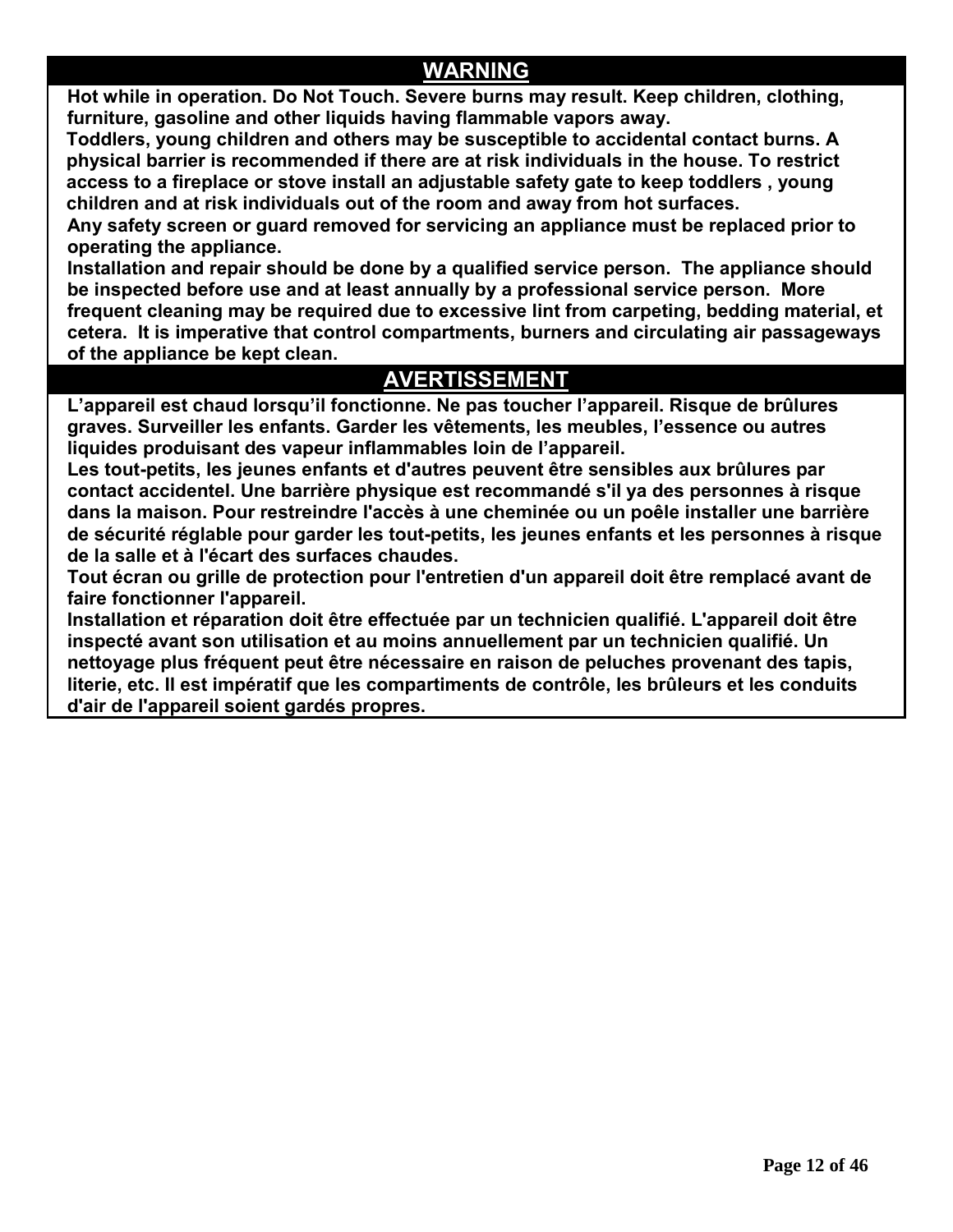# **2.0 OPERATION**

## **2.1 LIGHTING INSTRUCTIONS - for Intermittent Pilot**

#### **FOR YOUR SAFETY, READ BEFORE LIGHTING**

**WARNING: If you do not follow these instructions exactly, a fire or explosion may result causing property damage, personal injury or loss of life.** 

- A. This appliance is equipped with an ignition device which automatically lights the pilot. Do not try to light the pilot by hand.<br>By BEFORE LIGHTING small all around the appliance area for gas. Be sure to small next to th
- BEFORE LIGHTING smell all around the appliance area for gas. Be sure to smell next to the floor because some gas is heavier than air and will settle on the floor.

#### **WHAT TO DO IF YOU SMELL GAS**

- Do not try to light any appliance.
- Do not touch any electric switch; do not use any phone in your building.
- Immediately call your gas supplier from a neighbour's phone. Follow the gas supplier's instructions.
- If you cannot reach your gas supplier, call the fire department.
- C. Do not use this appliance if any part has been under water. Immediately call a qualified service technician to inspect the appliance and to replace any part of the control system and any gas control which has been under water.

#### **LIGHTING INSTRUCTIONS**

- 1. **STOP!** Read the safety information above on this label.<br>2. Set the thermostat to the lowest setting.
- 2. Set the thermostat to the lowest setting.<br>3. Turn off all electric power to the appliane
- 3. Turn off all electric power to the appliance.<br>4. Do not attempt to light the pilot by hand.
- 4. Do not attempt to light the pilot by hand.<br>5. Wait five (5) minutes to clear out any gas Wait five (5) minutes to clear out any gas. Then smell for gas, including near the floor. If you smell gas, STOP! Follow "B" in the safety information above on this label. If you don't smell gas, go to the next step.
- 6. Turn on all electric power to the appliance.
- 7. Set thermostat to desired setting (or switch to "ON" if not using a thermostat).<br>8. If the appliance will not operate follow the instructions "To Turn Off Gas To A
- If the appliance will not operate, follow the instructions "To Turn Off Gas To Appliance" and call your service technician or gas supplier.

#### **TO TURN GAS OFF TO APPLIANCE**

1.Set thermostat to lowest setting.

2.Turn on/off switch to off.



- 1. Pressure Taps
- 2. Main Valve Connection
- 3. Pilot Internal Solenoid Connection
- 4. Outlet Ports
- 5. Mounting Holes
- 7. Flow Control Screw
- 8. Pilot Connections
- 9. High/Low Connection
- 10. Inlet Ports

## **2.1 INSTRUCTIONS LIGHTING**

**Page 13 of 46**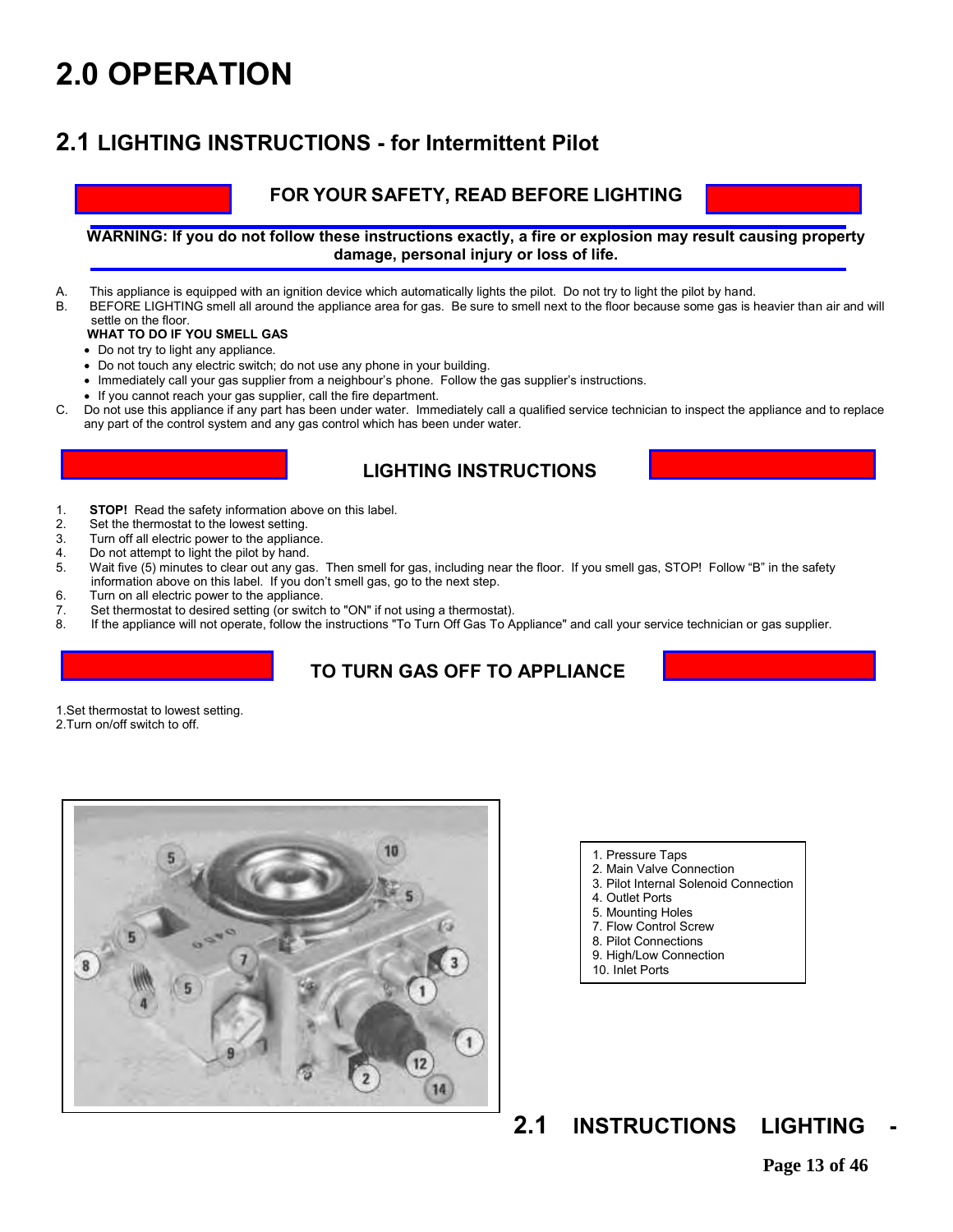#### **POUR PLUS DE SÉCURITÉ, LIRE AVANT D'ALLUMER**

#### **AVERTISSEMENT: Quiconque ne respecte pas à la letter les instructions dans la présente notice risqué de déclencher un incendie ou une explosion entraînant des dommages, des blessures ou la mort.**

- A. Cet appareil est équipé d'un dispositif d'allumage qui allume automatiquement le pilote. Ne pas tenter d'allumer le pilote à la main.
- B. Avant d'allumer la veilleuse, reniflez tout autour de l'appareil pour déceleur une odeur de gaz. Reniflez près du plancher, car certains gaz sont plus lourds que l'air et peuvent s'accumuler au niveau du sol.

#### **QUE FAIRE SI VOUS SENTEZ UNE ODEUR DE GAZ:**

- Ne pas tenter d'allumer d'appareil.
- Ne touchez à aucun interrupteur; ne pas vous server des telephones se trouvant dans le bâtiment.
- Appelez immédiatement votre fournisseur de gaz depuis un voisin. Suivez les instructions du fournisseur.
- Si vous ne pouvez rejoinder le fournisseur, appelez le service des incendies.
- C. N'utilisez pas cet appareil s'il a été plunge dans l'eau, meme partiellement. Faites inspecter l'appareil par un technician qualifié et remplacez toute partie du système de contrôle et toute commande qui ont été plongés dans l'eau.

#### **INSTRUCTIONS D'ALLUMAGE**



- 1. **ARRÊTEZ! Lisez les instructions de sécurité sur la portion supérieure de cette etiquette.<br>2. Réglez le thermostat à la temperature la plus basse**
- 2. Réglez le thermostat à la temperature la plus basse.<br>3. Coupez l'alimentation électrique de l'appareil.
- 3. Coupez l'alimentation électrique de l'appareil.<br>4 De tentez pas d'allumer le pilote à la main
- 
- 4. Ne tentez pas d'allumer le pilote à la main.<br>5. Attendre cinq (5) minutes\*\* pour laisser éch Attendre cinq (5) minutes\*\* pour laisser échapper tout le gaz. Reniflez tout autour de l'appareil, y compris près du plancher, pour déceler une odeur de gaz, Si vous sentez une odeur de gaz, ARRÉTEZ! Passez à l'étape B des instructions de sécurité sur la portion supérieure (à gauche) de cette etiquette. S'il n'y a pas d'odeur de gaz, passez à l'étape suivante.<br>7. Mettez l'appareil sous tension.
- Mettez l'appareil sous tension.
- 8. Réglez le thermostat à la temperàture désirée.
- 9. Si l'appareil ne fonctionne pas, suivez les instructions "Pour couper le gaz à l'appareil" et appelez votre technicien ou votre fournisseur de gaz

#### **COMMENT COUPER L'ADMISSION DE GAZ L'APPAREIL**

1.Réglez le thermostat à la temperature la plus basse 2.Activer / OFF sur OFF.



- 1. Prises de pression
- 2. Raccordement de la vanne principale
- 3. Pilote de connexion interne solénoïde
- 4. Ports de sortie
- 5. Trous de montage
- 7. Vis de réglage du débit
- 8. Connexions pilote
- 9. High/Low Connection
- 10. Ports d'entrée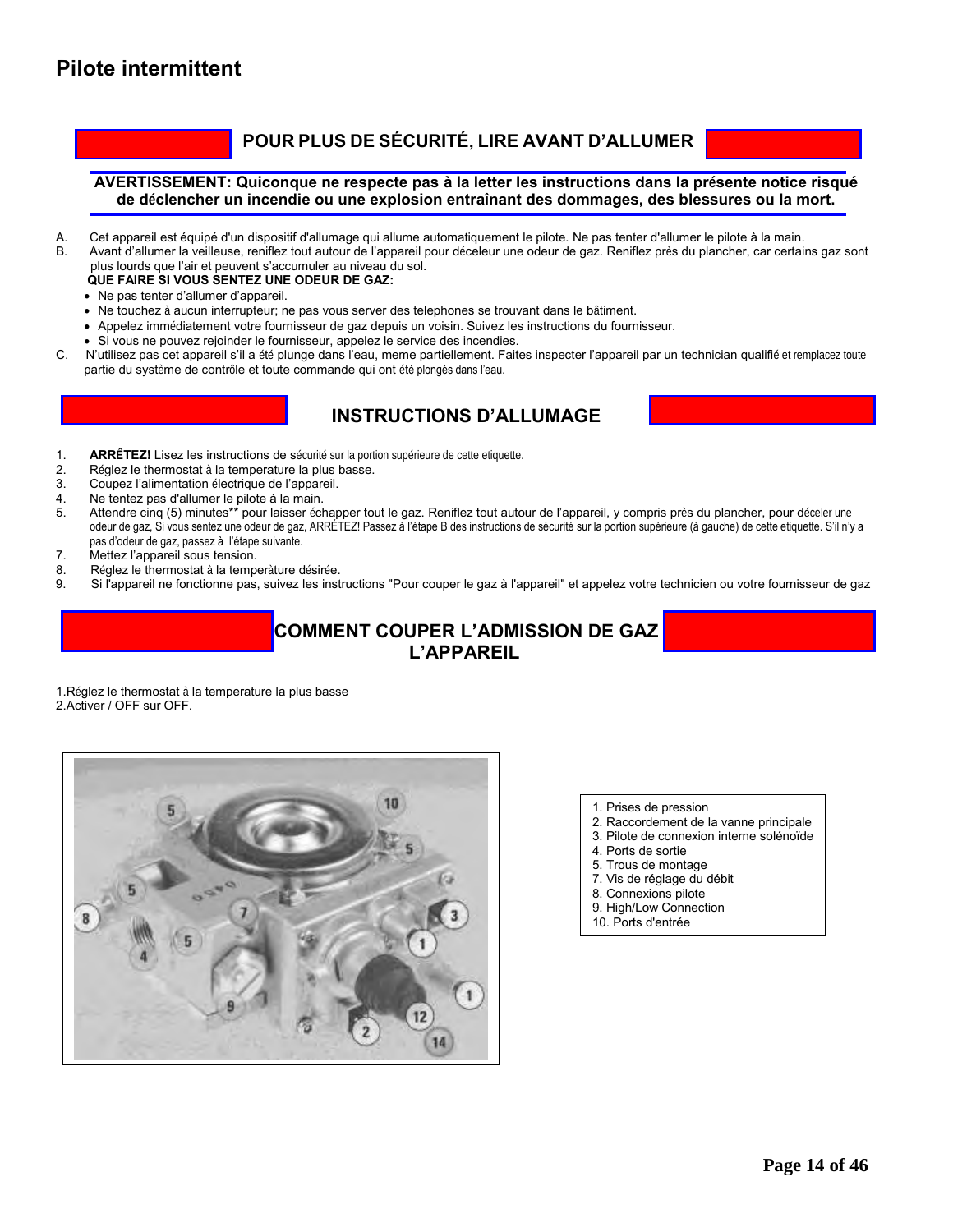# **3.0 INSTALLATION**

# **3.1 INSTALLATION & SAFETY NOTES / NOTES D'INSTALLATION ET DE SECURITE**

Read all instructions before starting installation and follow them carefully during installation to ensure maximum benefit and safety. Failure to follow these instructions will void your warranty and may present a fire hazard. See the warranty at the back of this manual for disclaimers regarding improper installation. This direct vent fireplace and it's components are tested and safe when installed in accordance with this installation manual.

Lisez toutes les instructions avant de commencer l'installation et de les suivre attentivement lors de l'installation pour assurer un bénéfice et une sécurité maximales. Le non respect de ces instructions annule la garantie et peut présenter un risque d'incendie. Voir la garantie à l'arrière de ce manuel pour décharges de responsabilité concernant une mauvaise installation. Ce foyer à évacuation directe et ses composantes sont testés et sûrs lorsqu'il est installé conformément aux instructions de montage.

## **3.2 UNPACKING**

Please check the appliance carefully for any damaged or missing components (specifically check the glass condition). Report any problems to your dealer within 30 days of purchase.

#### **3.3 INSTALLATION**

For satisfactory results it is necessary to plan certain aspects of the installation prior to the appliance's final positioning. These include the vent system, the gas piping, and the fans wiring. Combustible surfaces such as the hearth, mantle, and facing must also be planned for. Be sure to leave adequate clearance for servicing and proper operation.

Pour des résultats satisfaisants, il est nécessaire de planifier certains aspects de l'installation avant le positionnement final de l'appareil. Il s'agit notamment du système de ventilation, les canalisations de gaz, et le câblage fans. surfaces combustibles tels que le foyer, le manteau, et en face doivent également être prévues pour. N'oubliez pas de laisser un espace suffisant pour l'entretien et bon.

## **NOTE**

**ALL INSTALLATIONS REQUIRE VENTING. Vented Gas Fireplace Not for Use with Solid Fuel TOUTES LES INSTALLATIONS exigez l'aération. Foyer au gaz à evacuation. Ne pas utiliser avec du combustible solide**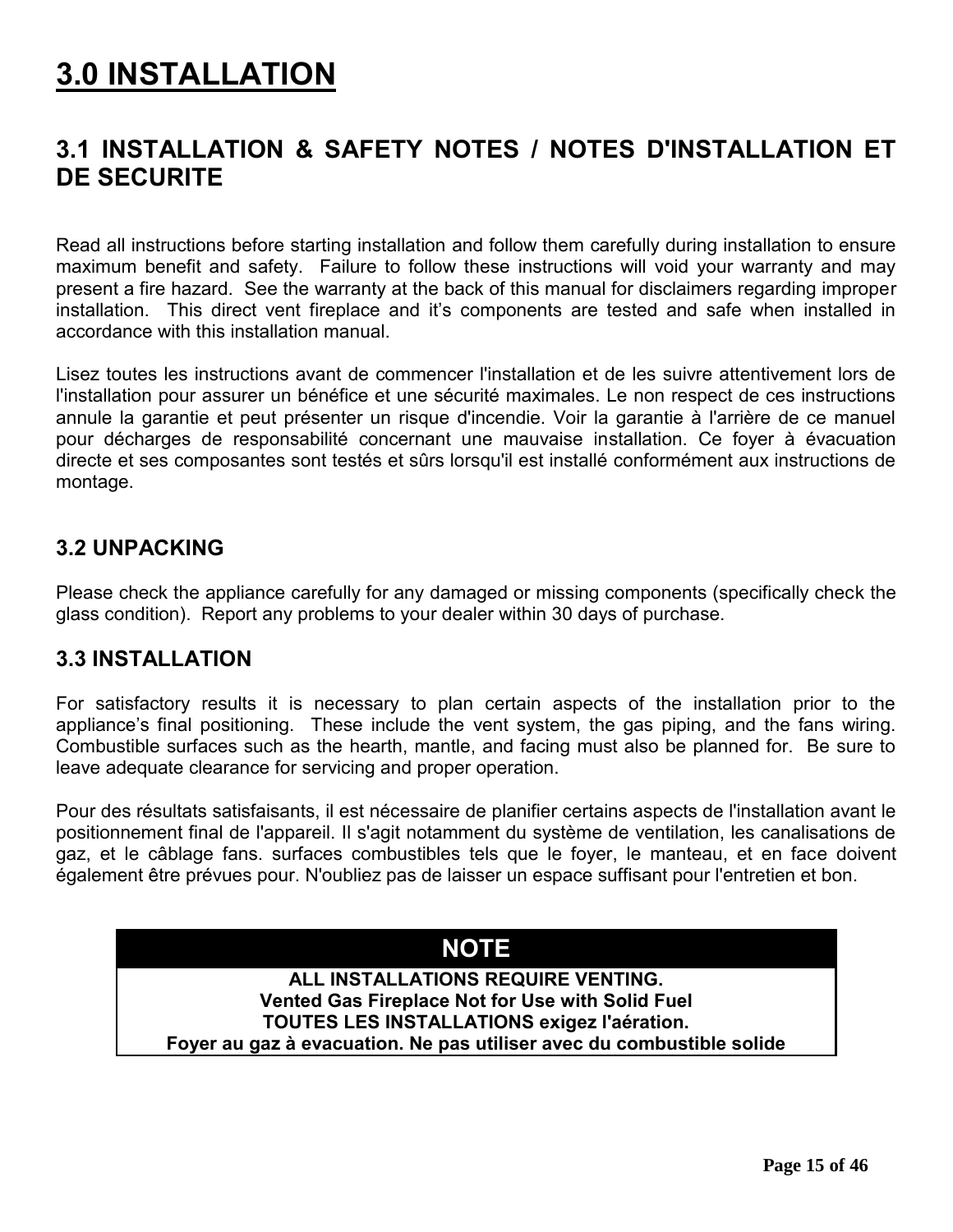## **3.3.1 MINIMUM CLEARANCES / DÉGAGEMENTS**



#### **Figure 2**

minimum clearances  $width 30.2$ height 20.5 depth 17.2 with fan depth 15.8 without fan



| <b>Mantle Height</b> | Mantle Depth (X) |
|----------------------|------------------|
| from Floor (Y)       |                  |
| 40"                  | 10"              |
| 39"                  | 9"               |
| 38"                  | יא               |
| 36"                  | հ"               |
| 34"                  | 5"               |
| 33"                  | 1 II             |

#### **Figure 3**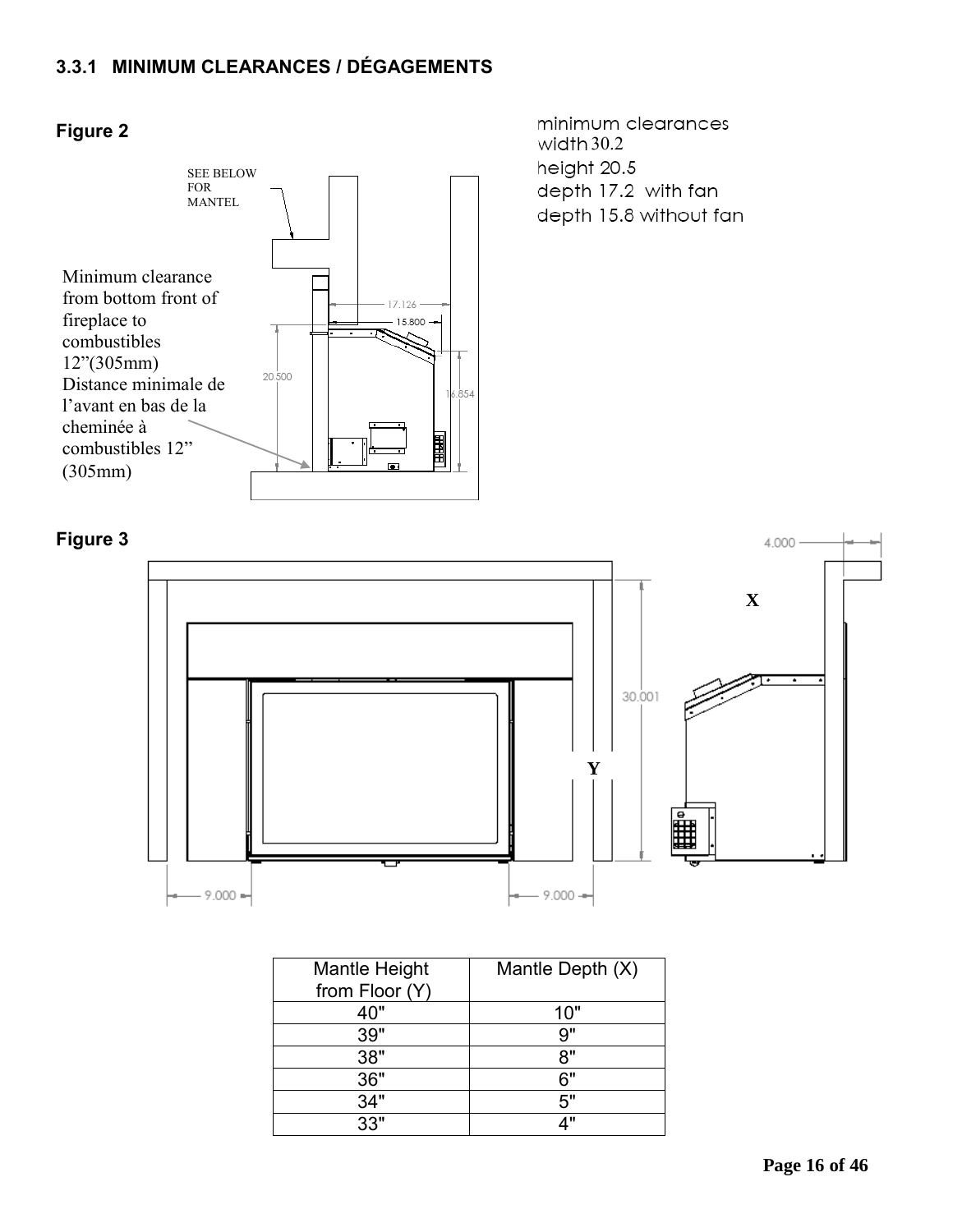Clearances are in accordance with local installation codes and the requirements of the gas supplier. **\*\***The mantel placement chart on the previous page illustrates the allowable mantel sizes and placements. The 1" incremental grid can be used to determine the allowable mantel size based on the elevation above the units upper trim.

Les dégagements sont en conformité avec les codes d'installation locaux et les exigences du fournisseur de gaz.

\*\* Le tableau placement manteau à la page précédente illustre les tailles cheminée admissibles et les placements. Le 1 "grille supplémentaires peuvent être utilisées pour déterminer la taille cheminée admissibles fondée sur l'élévation au-dessus des unités de garniture supérieure.

# **CAU TION ATTENTION**

**NOTE**

**When using paint or lacquer to finish the mantel, such paint or lacquer must be heat resistant ( up to 250<sup>o</sup>F ) to prevent discolorations.**

**Lors de l'utilisation de peinture ou de laque à la fin de la cheminée, de peinture ou laque doit être résistante à la chaleur (jusqu'à 250o F) pour prévenir la décoloration.**

#### **3.3.2 GAS LINE INSTALLATION / INSTALLATION DE LA LIGNE de GAZ**

- Install supply line using any piping approved for your installation meeting CAN/CGA 6.10, AA 3, ANSI Z21.24 or Z21.45. A qualified gas fitter should install the gas line in accordance with all local building codes. If codes permit, coiled copper tubing may be used for gas supply.
- Installez la ligne d'approvisionnement en utilisant toute la tuyauterie approuvé pour votre réunion d'installation CAN / CGA 6.10, AA 3, ANSI Z21.24 ou Z21.45. Un installateur de gaz qualifié doit installer la canalisation de gaz en conformité avec les codes du bâtiment locaux. Si les codes le permettent, tube de cuivre enroulé peut être utilisé pour l'approvisionnement en gaz.
- Pressure taps are provided on the gas control for test gauge connections to measure the manifold and inlet pressures (see Lighting Instructions).
- Les sont fournis sur la commande de gaz pour les connexions prises de pression gabarit d'essai pour mesurer les pressions multiples et d'une entrée (voir les Consignes d'allumage).
- This appliance must be isolated from the gas supply piping system by closing its individual manual shut off valve during any pressure testing of the gas supply piping system at test pressures equal to or less than 1/2 psig (3.45 kPa).
- Cet appareil doit être isolé de l'alimentation en gaz en fermant son robinet arrêt pendant tout test de pression de la canalisation de gaz à une pression égale ou inférieure à 1 / 2 lb / po (3,45 kPa).
- The appliance and its individual shut off valve must be disconnected from the gas supply piping system during any pressure testing of the system at test pressures in excess of 1/2 psig (3.45 kPa).
- L'appareil et son robinet d'arrêt doit être déconnectée de la canalisation de gaz pendant tout test de pression du système à des pressions supérieures à 1 / 2 lb / po (3,45 kPa).
- Install the gas line as follows: The appliance shall be installed with a manual shut off ball valve and additional pressure regulator to bring line pressure down to 14" w.c..
- Installez la conduite de gaz comme suit: L'appareil doit être installé avec une vanne manuelle à billes et régulateur de pression supplémentaire pour faire pression ligne vers le bas à 14 "wc.

**Upon initial firing check manifold pressure at pressure tap located on the front control panel ( see Lighting Instructions in section 2.1 ).**

**Lors de la première vérification de la pression de tir collecteur à la pression du robinet situé sur le panneau de commande avant (voir les Consignes d'allumage à la section 2.1).**

#### **WARNING AVERTISSEMENT**

#### **DO NOT USE AN OPEN FLAME TO TEST FOR GAS LEAKS NE PAS UTILISER UNE FLAMME DE TEST DE FUITES DE GAZ**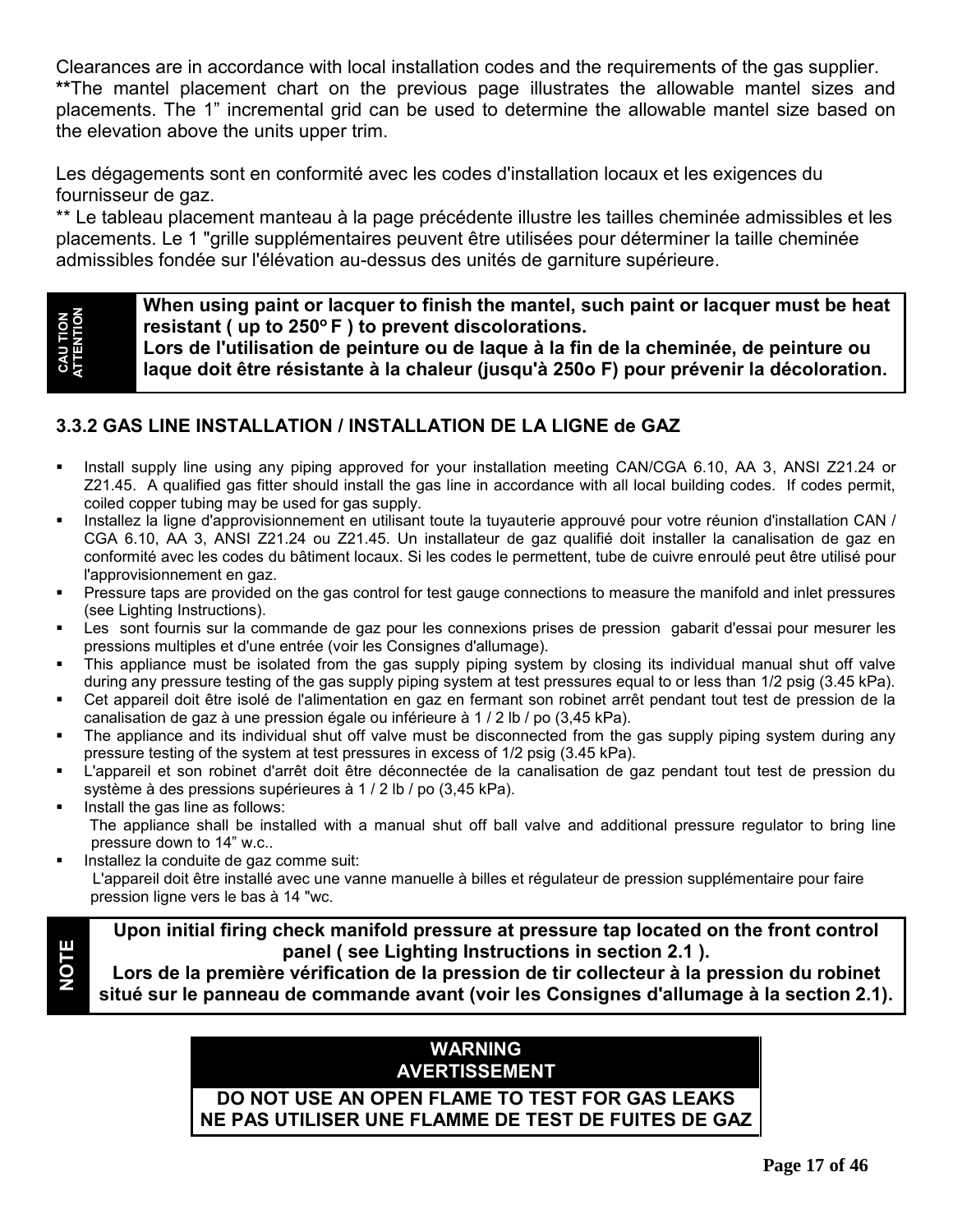#### **3.3.3 DIGITAL ON/OFF REMOTE INSTALLATION**

This appliance comes with a remote hand held control unit only, see 1.2 Features section

#### **3.3.4 DIRECT VENT INFORMATION**

The unit must be connected to listed 2-ply aluminium venting, 3" flex vent on the exhaust side and listed 3" flex vent on the air intake side. Install the vent components according to the manufacturer's instructions.

L'unité doit être raccordée à l'aluminium 2-plis énumérés ventilation, 3 "flex évent sur le côté de l'échappement et énumérés 3" flex évent sur le côté d'admission d'air. Installer l'évent composants selon les instructions du fabricant.

Minimum allowable venting height is 10' with a 4' offset on a minimum 45 degree angle. Maximum allowable venting height is 40'.

La hauteur minimale permise de ventilation est de 10 'avec un 4' offset sur un angle de 45 degrés minimum.

**NOTE**

**If at any time the vent-air intake piping is dismantled, use the vent manufacturer's instructions and the sealing instructions for reassembly. Si à tout moment de la tuyauterie d'admission d'air de ventilation est démontée, utilisez la ventilation instructions du fabricant et les instructions d'étanchéité pour le remontage**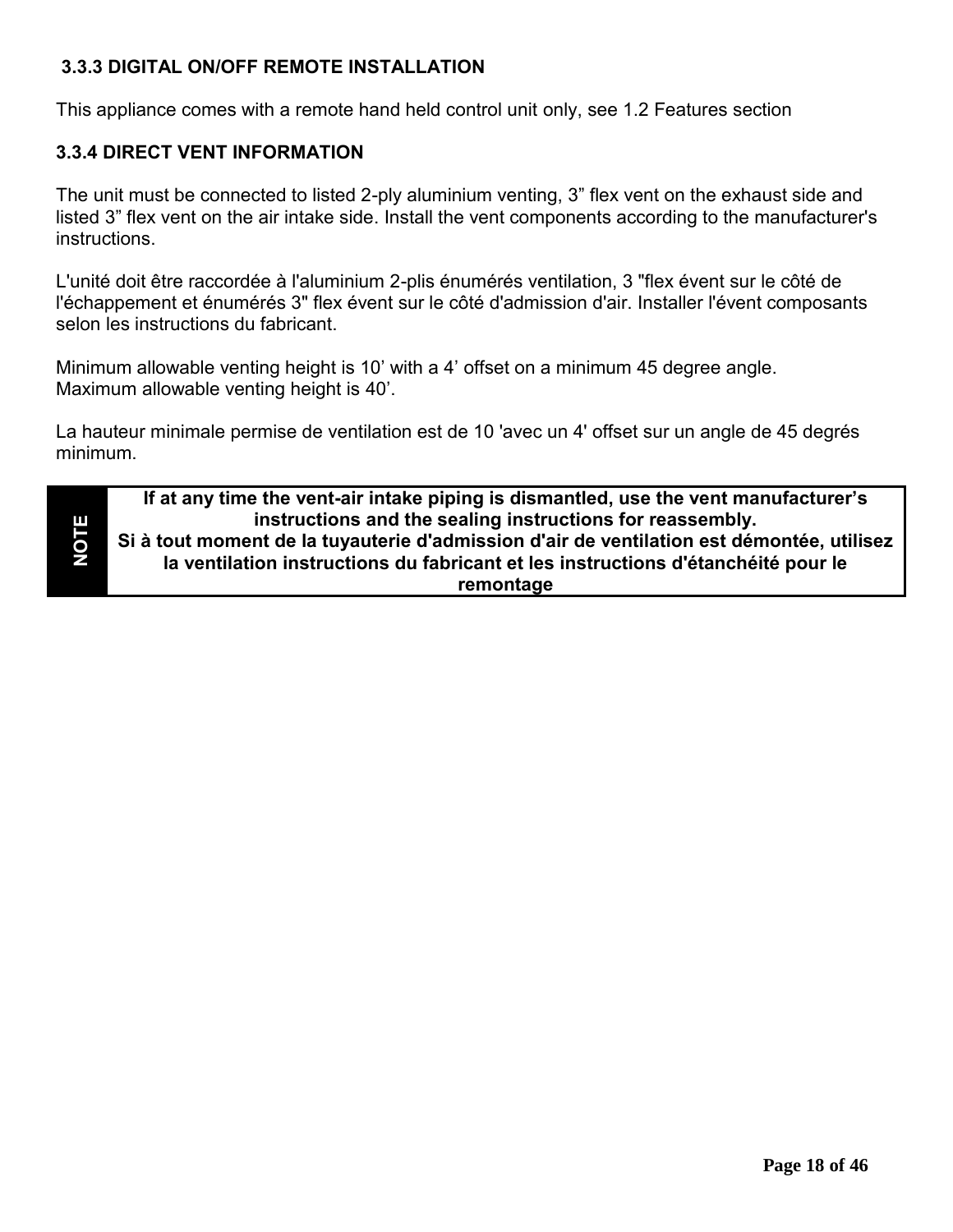#### **TYPICAL FLEX VENT INSTALLATIONS**

**NOTE**



This appliance's venting system is room sealed or Direct Vent. This means that it does not require room air for combustion but draws air from outside the building.

1/. Rough-in two 3" diameter vent pipes into the existing masonry chimney. This must be done with extreme caution so as not to tear or damage the venting. It is often best to leave the top termination to be completed later.

**When viewing your insert from the front, the cold air intake is on the right and the exhaust vent is in the center of the firebox. Lors de la visualisation de votre insert de l'avant, l'entrée d'air froid est sur la droite et le conduit d'évacuation est au centre du foyer**

2/. For a large cavity installation the venting can be connected directly onto the insert before sliding the insert all the way into the cavity. For a small cavity installation remove the screws in the vent slider and remove the slider from the firebox by sliding towards the back. Install venting accordingly with Millpak sealant to the collars on the slider and secure with 4 self tapping screws. Slide the firebox into the cavity and make sure the slider lines up inside the vent slide rails. Reattach to the firebox with the lock in screws. (**see figure 5**).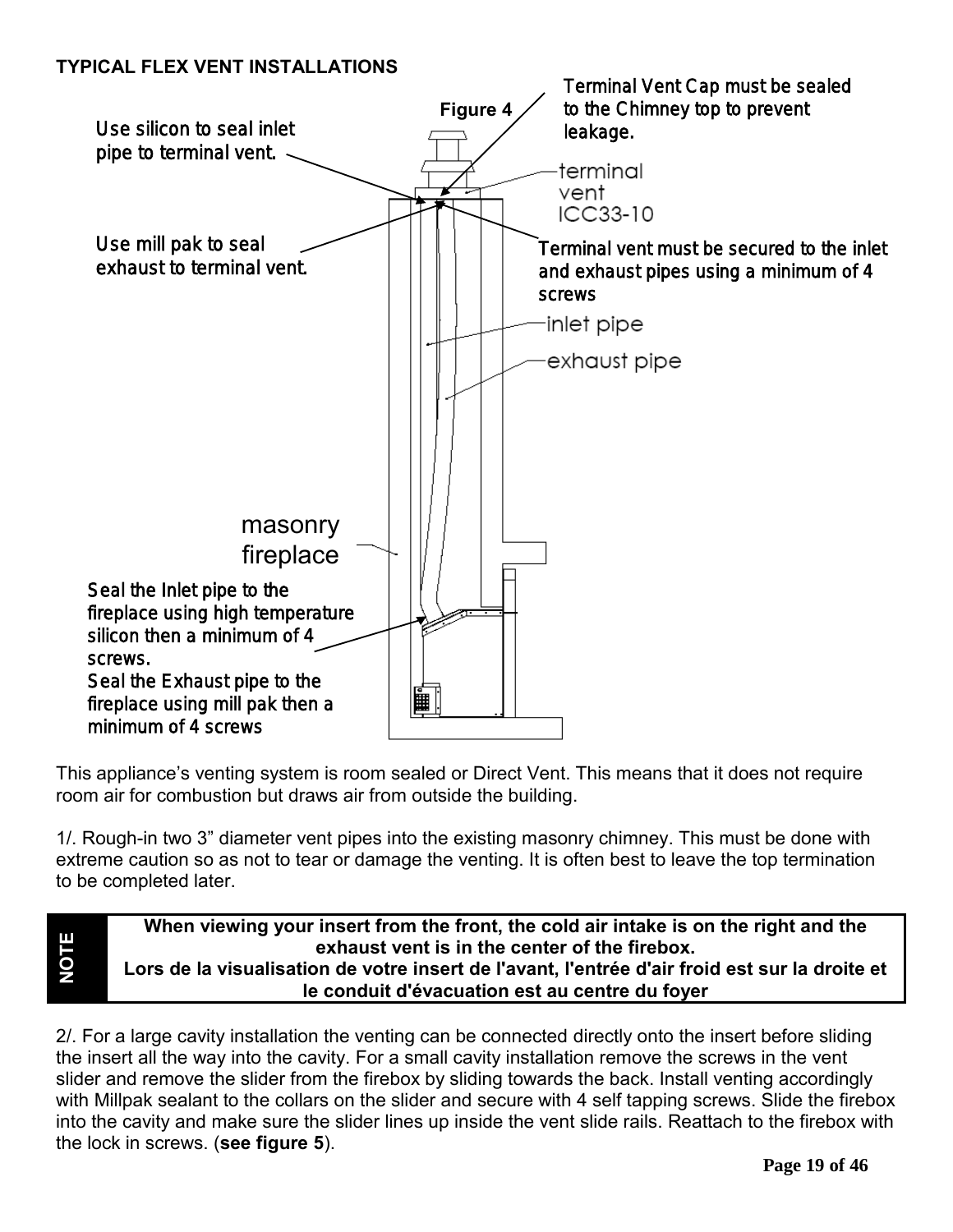

3/. From the roof, pull the liners and fit the roof flashing in place.

4/. Fit the termination cap making sure that the exhaust liner is connected to the exhaust vent collar. Make sure the termination and venting are sealed from water penetration with an approved sealant.

#### **REMOVAL AND REINSTALLATION**

If the fireplace is removed at any time by disconnecting the slider on the top holding the intake and exhaust pipes, the gasket between the fireplace and the slider must be replaced with a new gasket # IMC161



#### **USE OF COUPLERS – WITH FLEX PIPE**

In the event of a puncture of the vent pipe or if an extension is needed couplers may be used. High temperature sealant shall be applied to the ends of the coupler and then the coupler shall then be inserted into the flex vent. Use  $3 \#8 \times \frac{1}{2}$  hex head sheet metal screws on each end of the joint to fasten the coupler to the venting.



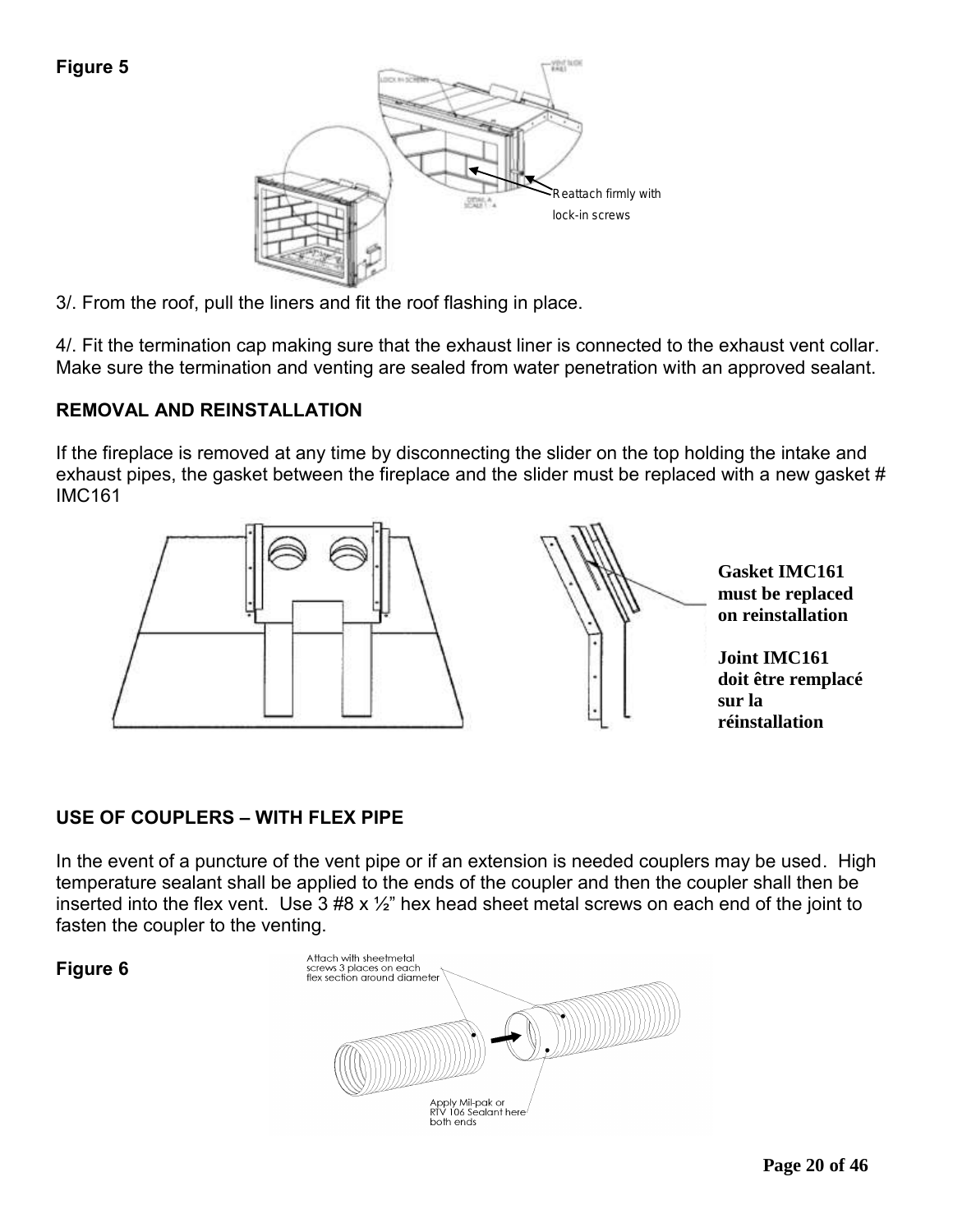#### **USE OF SEALANT**

Sealant is required on vent system joints. On longer vent runs, especially vertical runs, sealant will ensure that the combustion air enters from outdoors, and not through the vent joints. Use high temperature sealant, available from local suppliers, on the inner pipe joint, applying the sealant around the outside of the male part of the vent. A bead of silicone should be used on the outside of the joint after assembly to seal the supply air. If the venting is disconnected for servicing, be sure to follow above instructions for resealing venting when reconnecting to system.

#### **VENT RESTRICTOR INSTALLATION**

| Vent Configuration   Restrictor Size |     |
|--------------------------------------|-----|
| $30 +$                               | 75% |
| $20 - 29$                            | 50% |
| $11 - 19$                            | 25% |

#### **VENT RESTRICTOR**

To fasten the Restrictor Plate to the ceiling of the firebox:

1/. Remove the 2 screws that are in place

2/. Align holes in the Restrictor that match the required degree of restriction

3/. Fasten Restrictor Plate back in place.

**Figure 7** 



The restrictors are installed by removing the 2 screws on the ceiling of the firebox, place the desired restrictor in place and use the screws to fasten the restrictor to the firebox. You must first remove the firebox baffle (4 screws) before installing the desired restrictor. Return the firebox baffle after installing the restrictor.

#### **Figure 8**

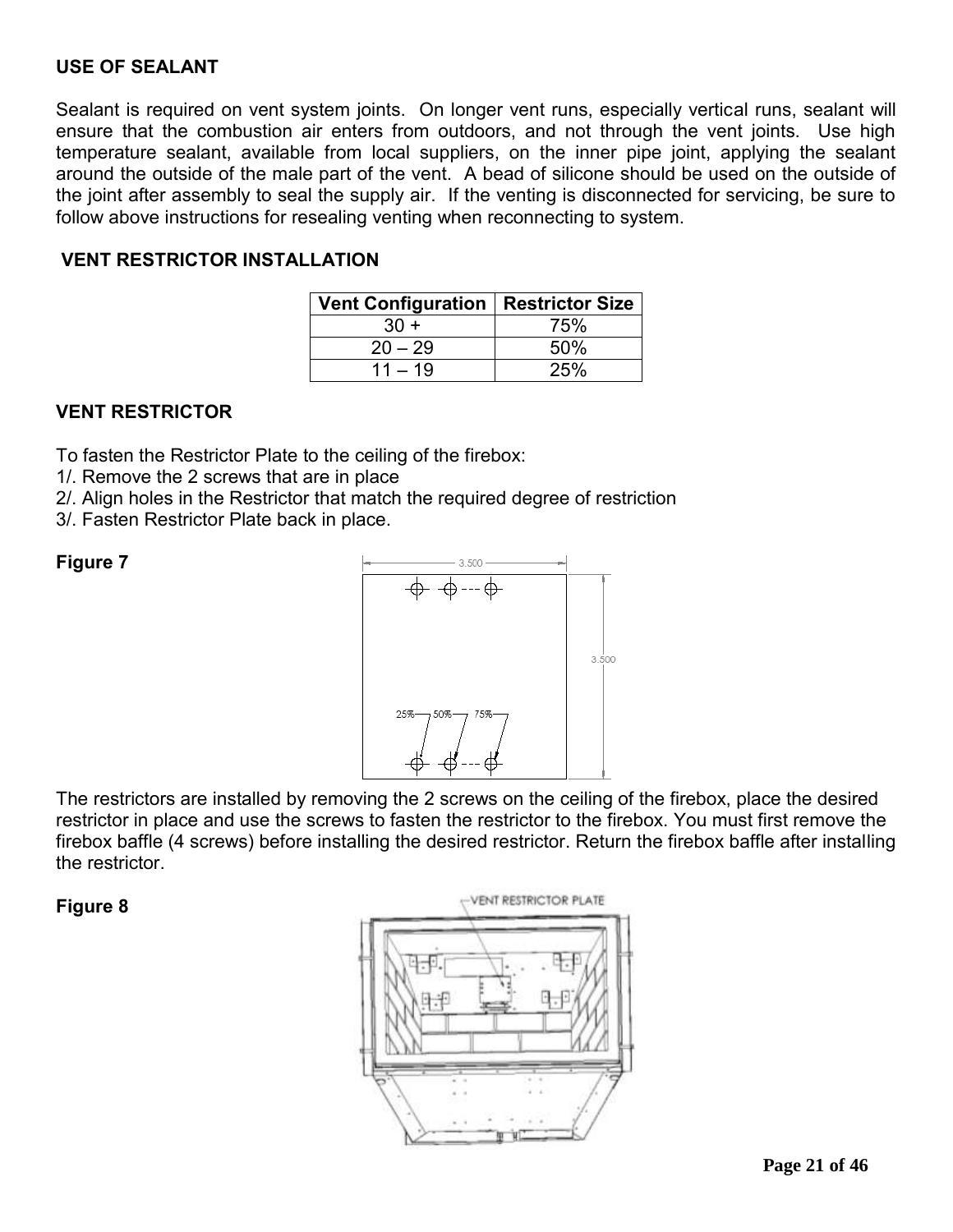#### **3.3.5 CERAMIC LOG INSTALLATION / PLACEMENT DES BÛCHES**

**Burn medium positions are critical to the safe and clean operation of this appliance. Never add any other material into the firebox. Use only with burn medium supplied with this unit.**

**Burn positions moyennes sont critiques pour le fonctionnement sûr et propre de cet appareil. Ne jamais ajouter d'autres matériaux dans le foyer. Utilisez uniquement graver moyen fourni avec cet appareil.**

#### **For use with Tasman DVI26,000 Model only**

Tease out and place ceramic wool around burner pan as shown below these can be placed over the burner pan holes and will glow and disperse the flames for an aesthetically pleasing appearance.



Place log number 1 at rear of firebox positioned with pinned end towards the right as shown below



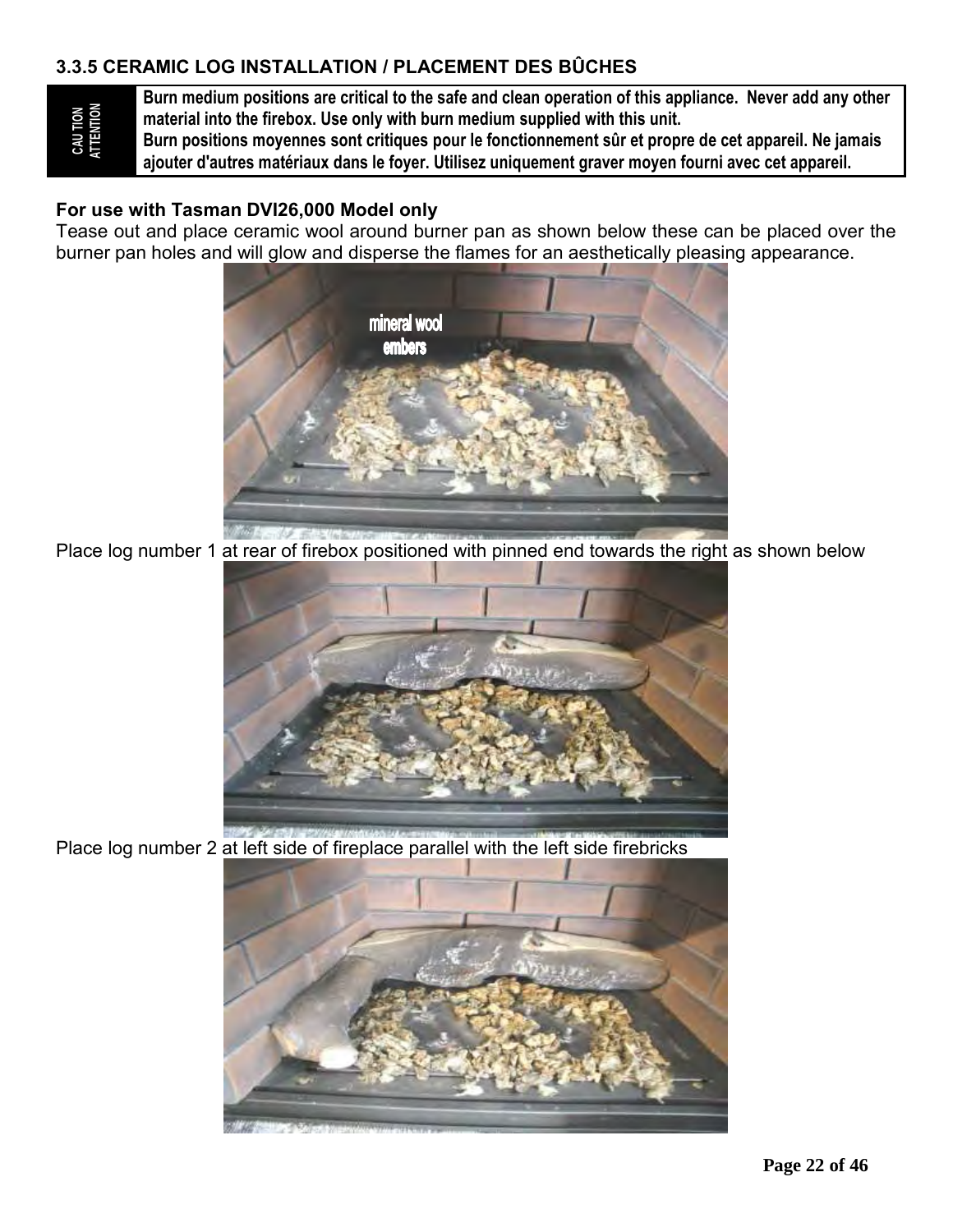Place log number 3 at right side of fireplace parallel with right side firebricks



Place log number 4 onto placement pins in left side of firebox



Place log number 5 onto placement pins in right side of firebox with cutout portion towards the front

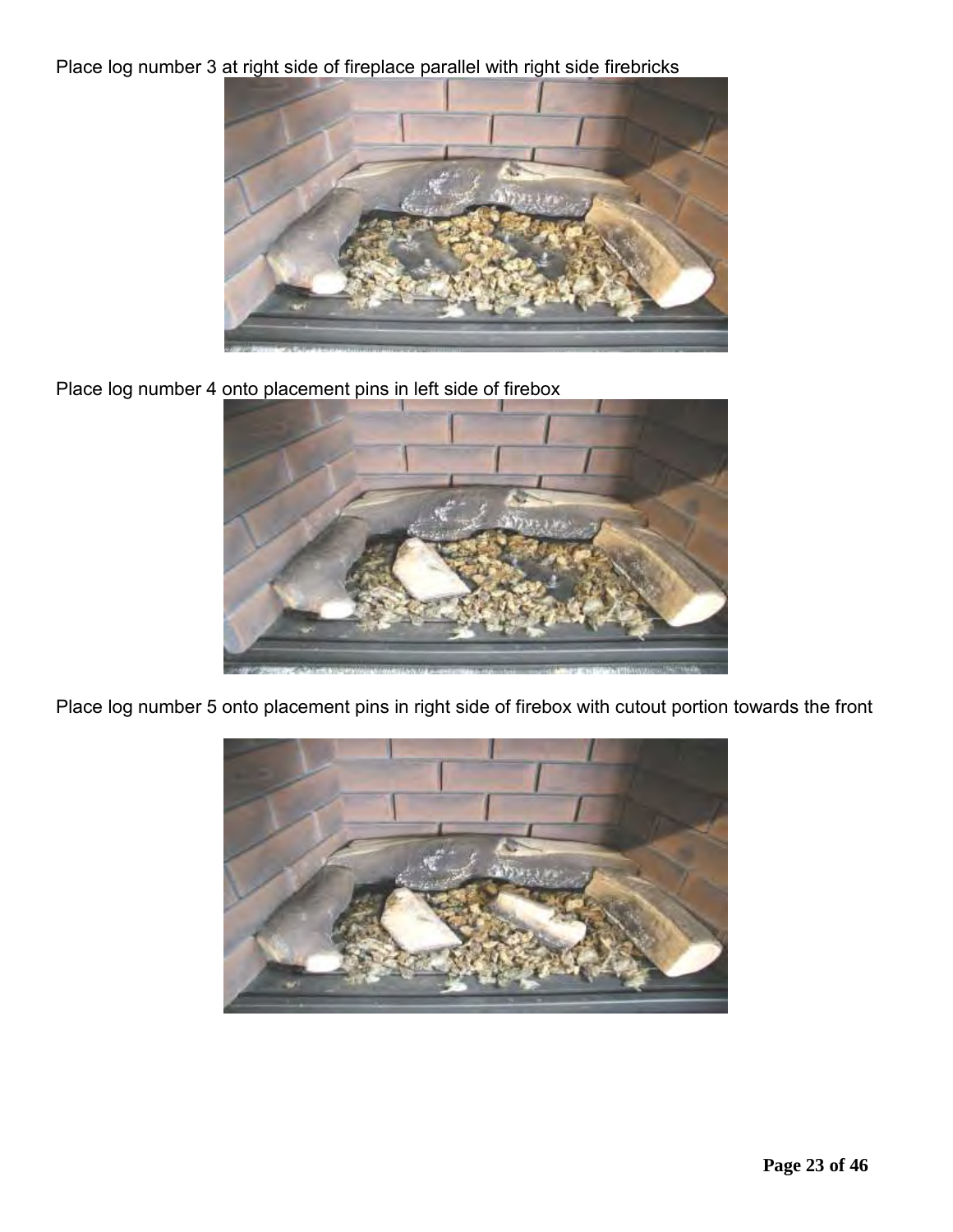Place log number 6 on top of logs 2 and 4, angled as shown below



Place log number 7 from right back firebox corner down onto pin in log 5 with cutout in log towards front of firebox



Place log number 8 diagonally from pin in rear log 1 to bottom front of log 6



Place log number 9 diagonally across log 8 and down onto cutout in log 7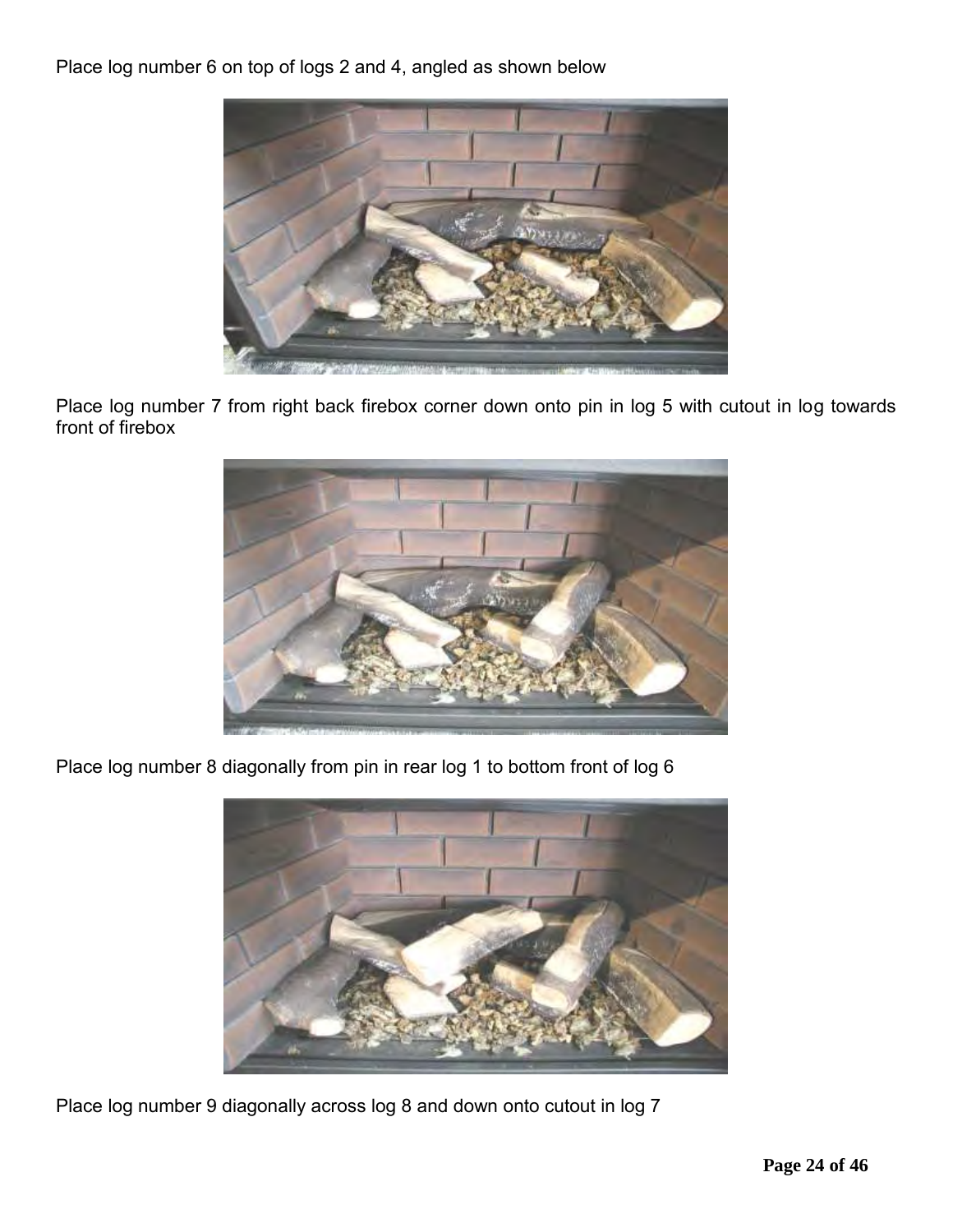

Your fireplace logs are now in position and after door installation (see 3.3.7 page 26 - 27) your fireplace can be lit.

#### **3.3.6 Rock & Glass Installation / Rock & Installation de verre**

#### **For use with Tasman DVI26,000RG Model only**

Sprinkle burner pan with river glass. Make sure to cover the burner pan evenly.



Make sure that none of the glass falls into the pilot box area of the burner pan. This ensures no interference with the pilot assembly and ignition.

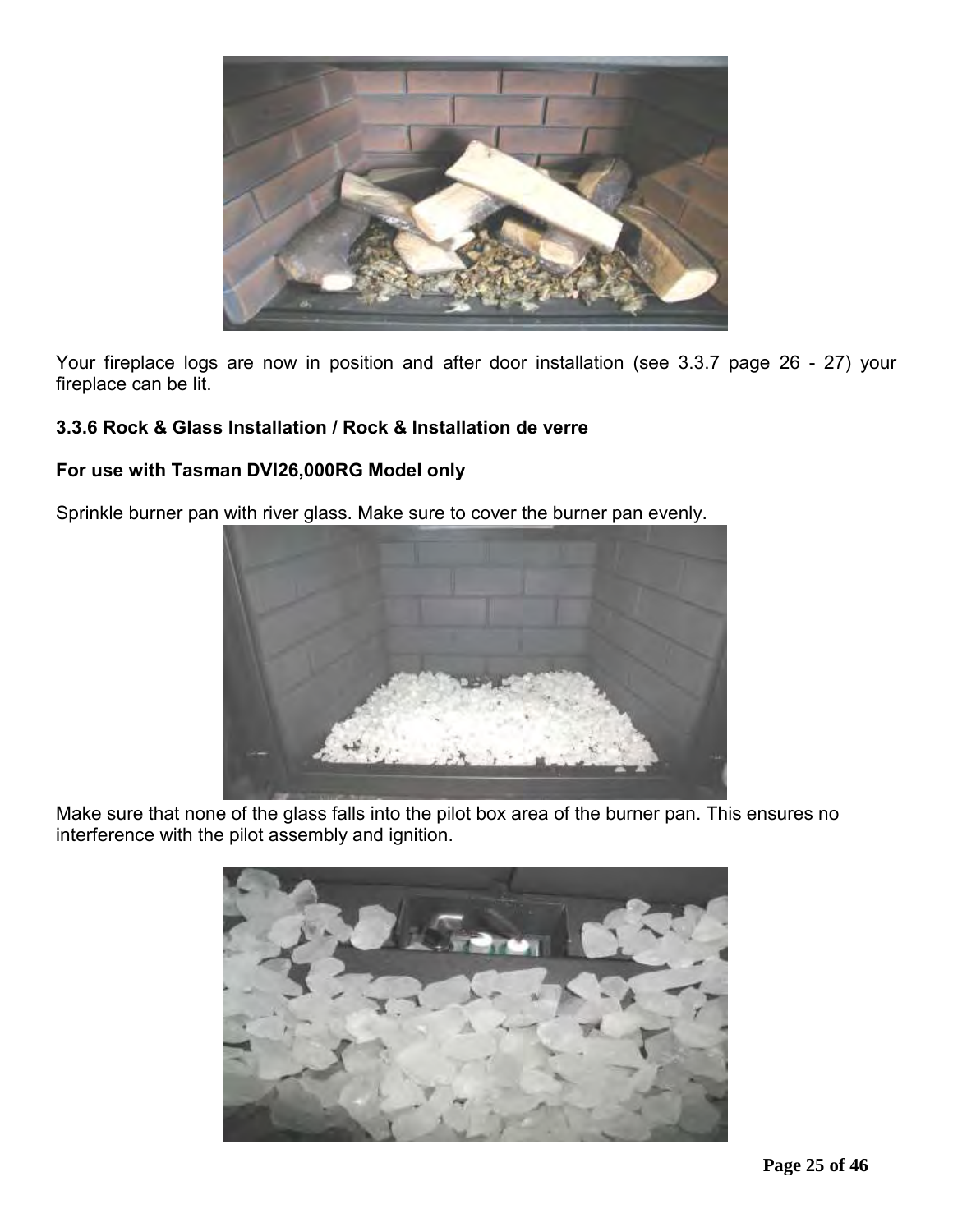Place the ceramic rocks in a pattern that is pleasing to you.





Install the door (see 3.3.7 page 26 - 27)

Turn your fireplace on and wait approximately 10-15 minutes until the flames are a nice yellow colour. Note the flame pattern and in any low or high areas adjust the amount of river glass to correct gas flow, also move the ceramic rocks around so that they are not interfering with the flame pattern.



#### **3.3.7 Door Installation**

Place the bottom of the door into the Bottom Door Channel





**Page 26 of 46**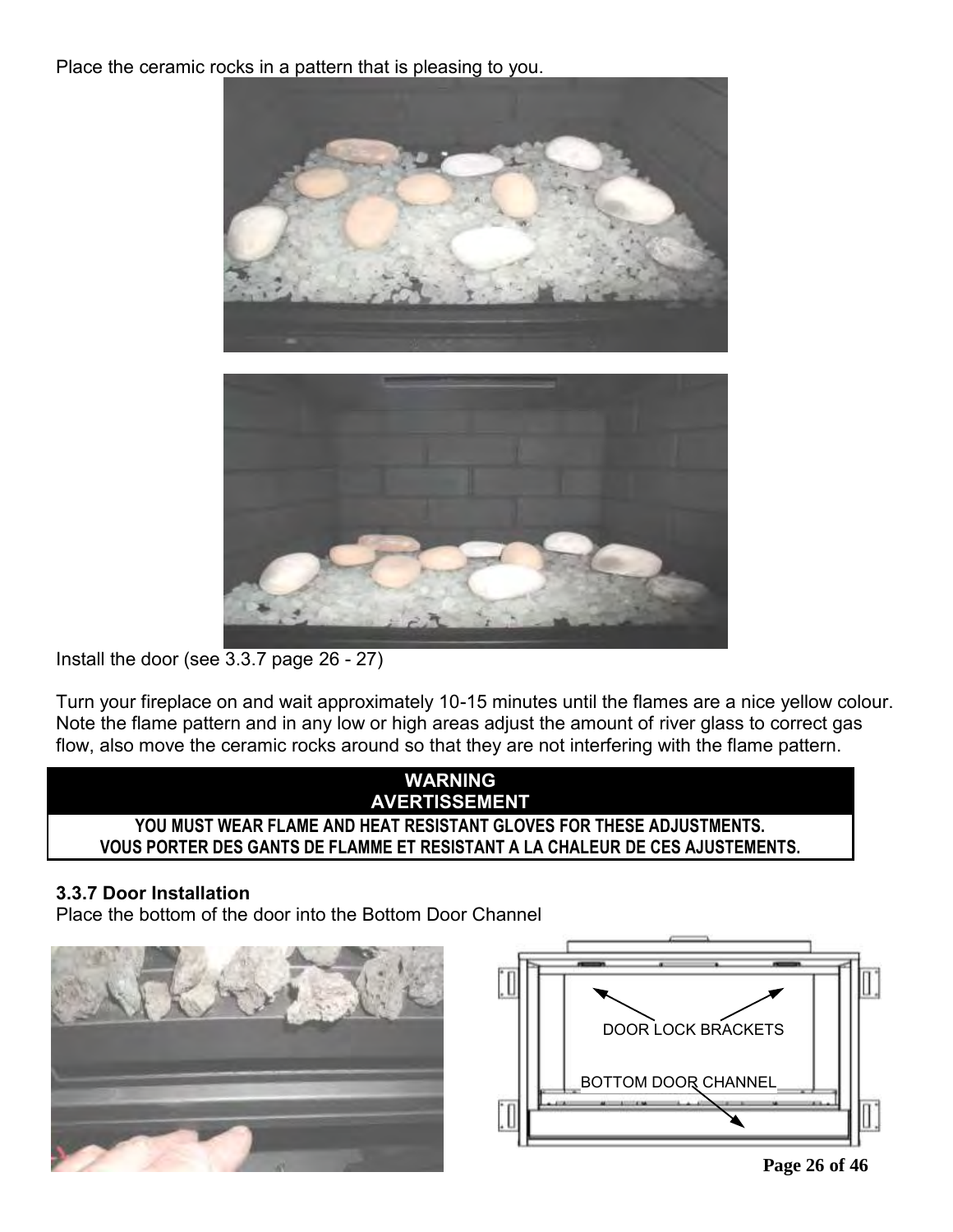With your index fingers hook each side of the door latch in the top of the fireplace. Pull the latch forwards and over the door lock bracket.



When closed properly the door latch will hook over the top of the door bracket and seal the door onto the fireplace.

Removal is in reverse order.

**Do not operate this appliance with the glass front removed, cracked or broken. Replacement of the glass should be done by a licensed or qualified service person. For use with glass doors certified with the appliance only Do not use any substitute materials Do not abuse glass doors by striking or slamming shut Ne pas faire fonctionner cet appareil avec la façade en verre est enlevée, fissurée ou cassée. Remplacement de la vitre doit être effectué par un technicien spécialisé ou agrée. Pour utilization uniquement avec les portes en verre certifies avec l'appareil Ne pas utiliser de matériaux de substitution Ne pas les portes en verre d'abus, par la suppression ou claquement fermé**

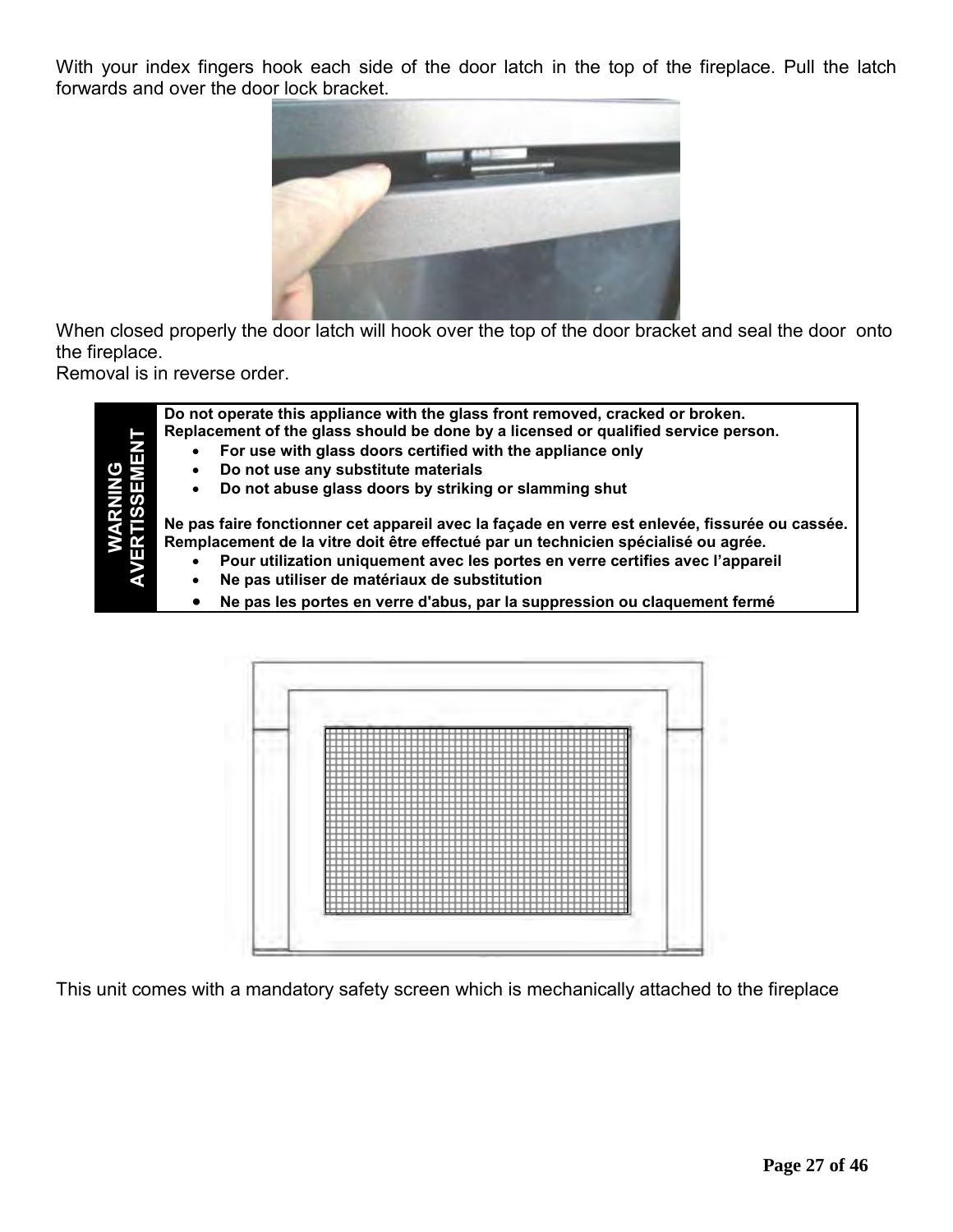#### **3.3.8 INITIAL FIRING**

**NOTE**

When lit for the first few times, the appliance may emit an odor resulting from evaporation of paint and lubricants used in the manufacturing process. Open a door or window for ventilation. Anyone with a respiratory condition may need to leave the room during the initial firings.

**It is normal for the appliance to expand and contract while it heats up or cools down whether this is from a cold start or a steady-state condition where the fan has come on or off. Under these circumstances it is possible that the expansion/contraction of the metal parts may produce sounds.**

**Il est normal que l 'appareil à dilater et se contracter pendant qu'elle se réchauffe ou se refroidit s'il s'agit d'un démarrage à froid ou d'un état d'équilibre où le ventilateur est venu sous ou hors tension. Dans ces circonstances, il est possible que l'expansion et la contraction des pièces métalliques peuvent produire des sons**

Occasionally, after a cold start, vapor may condense and fog the glass, and the flames may be partially blue. After a few minutes the moisture will disappear and the flames will become yellow. Visually check the flame after warm-up.

#### **3.3.9 MANIFOLD PRESSURE REGULATOR ADJUSTMENT**

The manifold pressure regulator controls gas input and flame height, and is pre-adjusted at the factory. No further adjustment is required.



#### **PILOT FLAME ADJUSTMENT**

For proper operation, the pilot and main burner flames must be steady and not lifting off or floating. The top 3/8" – 1/2" (10-13mm) of the thermocouple should be engulfed by the pilot flame.

#### **PRIMARY AIR ADJUSTMENT**

Aeration is factory set but may need adjustment for altitude or movement during shipping.

- To adjust the air shutter:
- 1/. Turn off the gas
- 2/. Remove the door
- 3/. Remove the logs

4/. Remove the brick panels by sliding the two side panels forward then lift the back panel up and over the pilot assembly and then down and out.

- 5/. Remove the burner tray by removing the 5 mounting screws
- 6/. Unscrew the burner from the base of the fireplace, slide to the left and lift out.
- 7/. Undo the set screw on the air shutter and adjust accordingly then retighten the set screw.
- 8/. Reassemble the fireplace in reverse order from 6 through 2.
- 9/. Turn on the gas.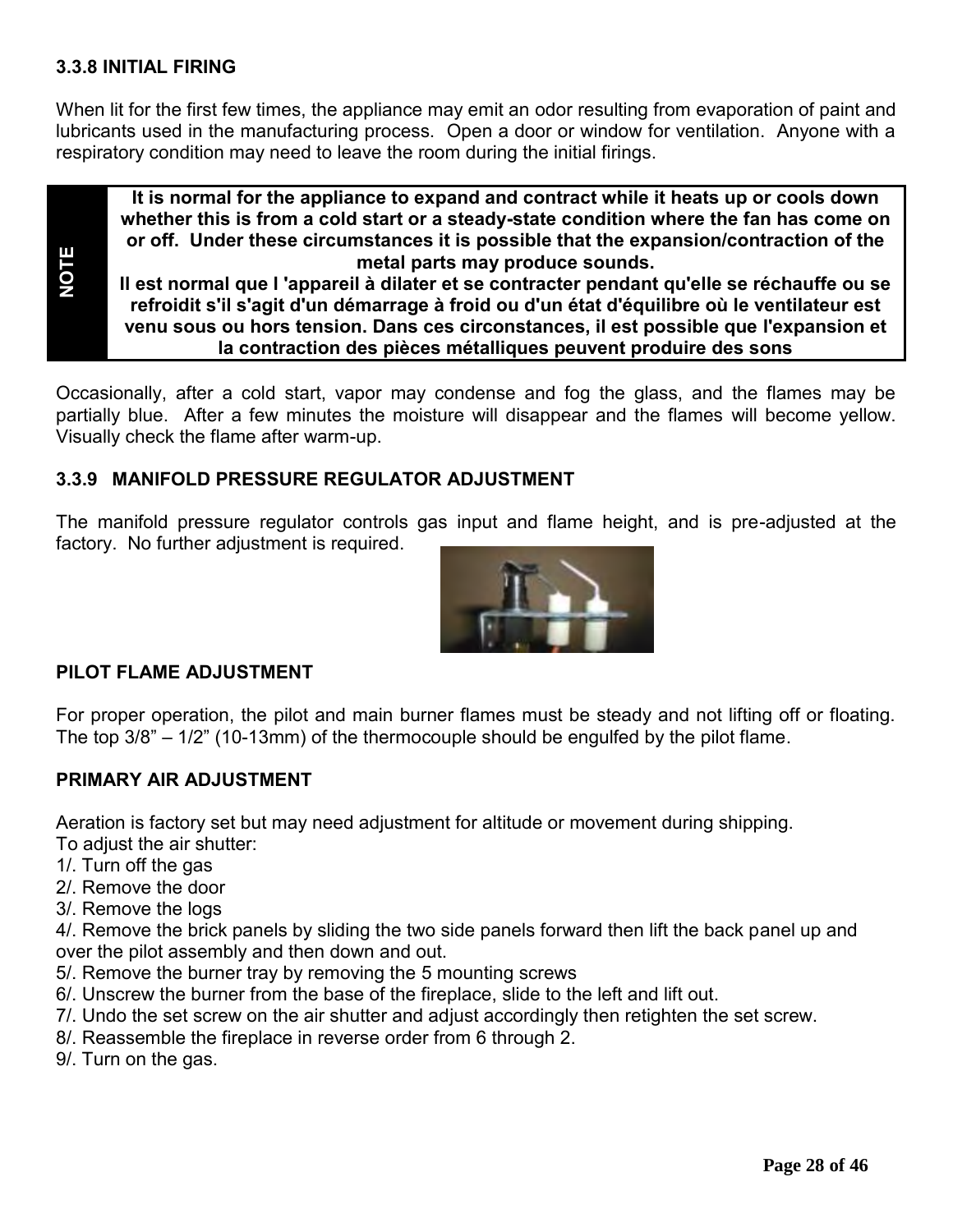



**Figure 11**



**Note:** Burner in bottom of firebox removed for illustration purposes.

Aeration adjustment is important for the correct functioning of the appliance. Carbon build up, flame lifting or any malfunction due to improper aeration adjustment during installation is not covered under the factory warranty.

Réglage de l'aération est importante pour le fonctionnement correct de l'appareil. Une accumulation de carbone, de levage flammes ou de toute défaillance due à une mauvaise aération d'ajustement lors de l'installation n'est pas couvert par la garantie d'usine.

| Altitude                       | Natural Gas - Orifice Size | Propane – Orifice Size |
|--------------------------------|----------------------------|------------------------|
| $0 - 4500$ ft (0 $- 1372$ m)   | 41                         | 53                     |
| 4500 - 6500 ft (1372 - 1981 m) | 42                         | 54                     |
| 6500 - 8500 ft (1981 - 2438 m) | 43                         | 55                     |

#### **3.3.10 ALTITUDE ADJUSTMENT**

All valves have been pre-set and certified for installation at elevations from 0 – 4500 feet (0-1372m) above sea level. The appliance is certified to CSA 2.17- M91 – gas fired appliances for use at high altitudes.

When installing this unit at higher elevations, it is necessary to decrease the input rating by replacing the existing burner orifice with a smaller size for installations over 4500 feet (1372m). For the USA, de-rate the unit from sea level according to the gas installation code.

Toutes les vannes ont été pré-set et certifié pour l'installation à une altitude de 0 à 4500 pieds (0- 1372m) au dessus du niveau de la mer. L'appareil est certifié à la norme CSA 2.17- M91 - appareils à gaz pour une utilisation à haute altitude. Lors de l'installation de cet appareil à haute altitude, il est nécessaire de baisser la note d'entrée par le remplacement de l'orifice du brûleur existant avec une taille plus petite pour les installations de plus de 4500 pieds (1372m). Pour les États-Unis, de taux de l'unité de niveau de la mer selon le code d'installation de gaz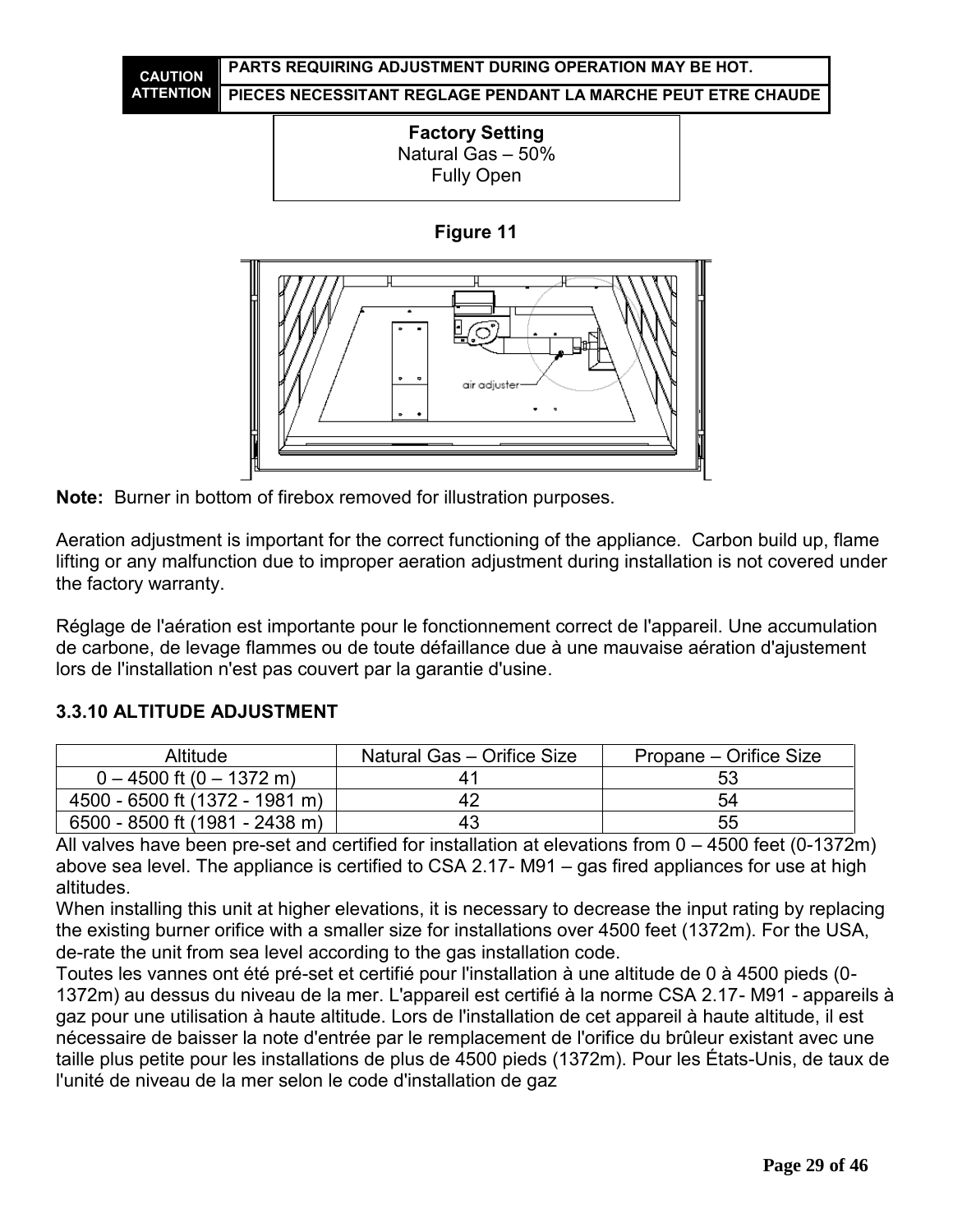**CAUTION ATTENTION**

#### **TURN THE MAIN GAS & POWER OFF TO FIREPLACE BEFORE COMMENCING ANY WORK ON THE INSERT THIS SHOULD BE DONE BY A LICENSED, CERTIFIED GAS INSTALLER TURN LE PRINCIPAL GAZ ET MISE HORS TENSION AU FOYER AVANT DE COMMENCER TOUT TRAVAIL SUR LA INSERT CELA DEVRAIT ETRE FAIT PAR UNE LICENCE, VOTRE FOURNISSEUR DE GAZ**

1. Remove the fireplace surround to allow access to the screws holding the vent slide to the top of the insert. Supprimer l'encadrement du foyer pour permettre l'accès aux vis de fixation de la glissière d'évacuation au début de l'insert.



#### 2. Remove the 2 screws and while sliding the strength of the strength of the strength of the strength of the strength of the strength of the strength of the strength of the strength of the strength of the strength of the s

fireplace towards you make sure the vent slide (with venting firmly attached) slides away from and off the top of the insert. / Retirer les 2 vis et en glissant la cheminée vers vous assurez-vous que la lame de ventilation (avec ventilation fermement attaché) glisse en s'éloignant et sur le dessus de l'insert.



3/. Once the insert is removed from the fireplace cavity you have easy access to the gas shut off, the gas valve, the electronic ignition system on the side of the insert and the fan on the back of the unit. / Une fois l'insert est retiré de la cavité du foyer permet un accès facile à l'arrêt du gaz, la vanne de gaz, le système d'allumage électronique, du côté de l'insert et le ventilateur à l'arrière de l'appareil.

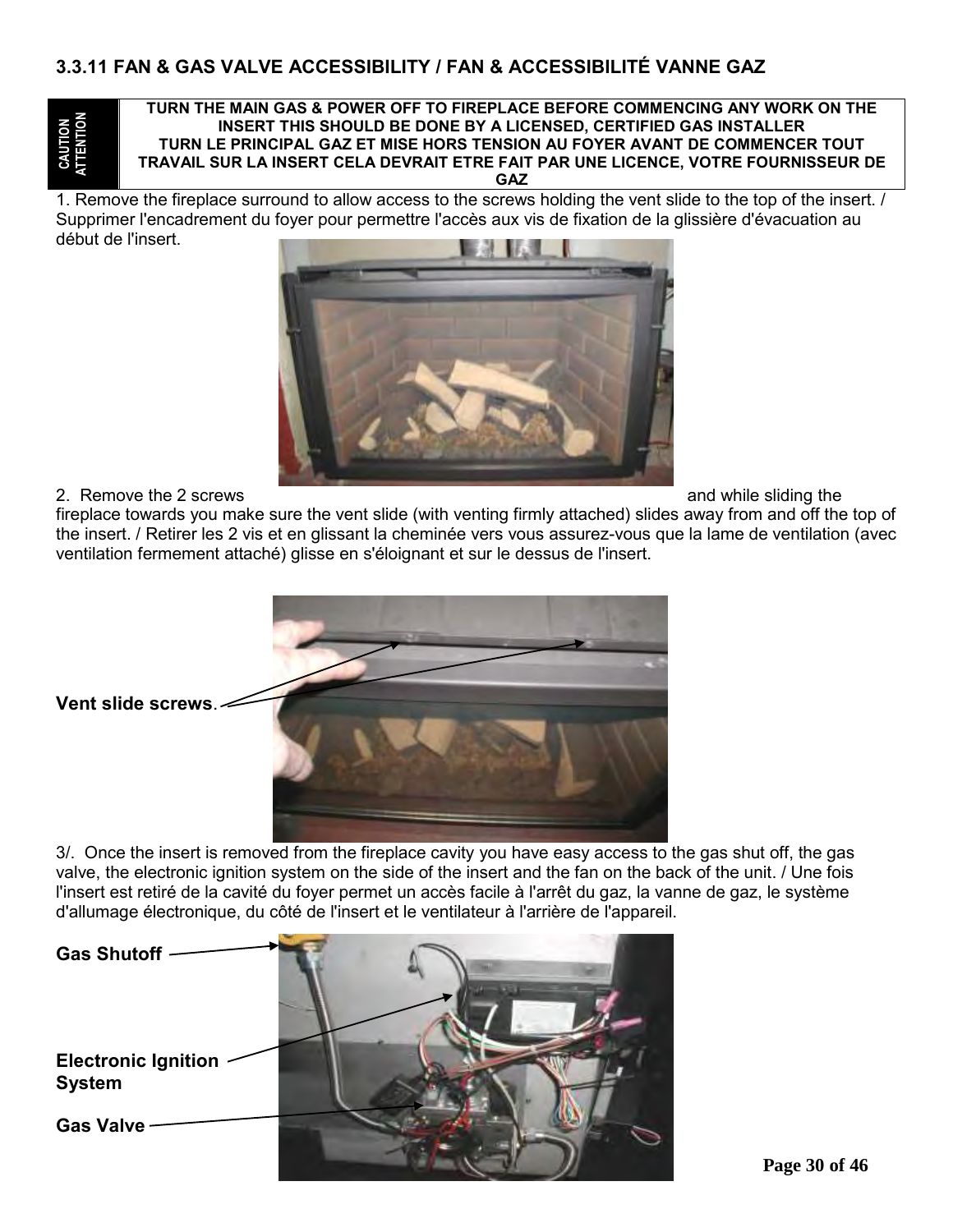

4/. Reinstallation of the unit is in reverse order. Make sure the gasket on the bottom of the vent slide is intact and the venting is secured tightly with the vent slide screws. Contact your dealer for replacement if there is any damage to the gasket. / Réinstallation de l'unité est dans l'ordre inverse. S'assurer que le joint d'étanchéité sur le fond de la glissière d'évacuation est intact et que la ventilation est fixé hermétiquement avec les lardons de ventilation. Contactez votre revendeur pour le remplacement s'il ya des dommages sur le joint.

**WARNING AVERTISSEMENT IL EST INDISPENSABLE DE VÉRIFIER LES FUITES DE GAZ A TOUS LES CONNEXIONS DE GAZ BE CERTAIN TO CHECK FOR GAS LEAKS AT ALL GAS CONNECTIONS AFTER REINSTALLATION OF VALVE. aprÈs la rÉinstallation de la vanne.**

# **4.0 MAINTENANCE**

# **4.1 MAINTENANCE SAFETY**



**Turn off the gas to the main burner and allow the heater to cool for up to 30 minutes before servicing.**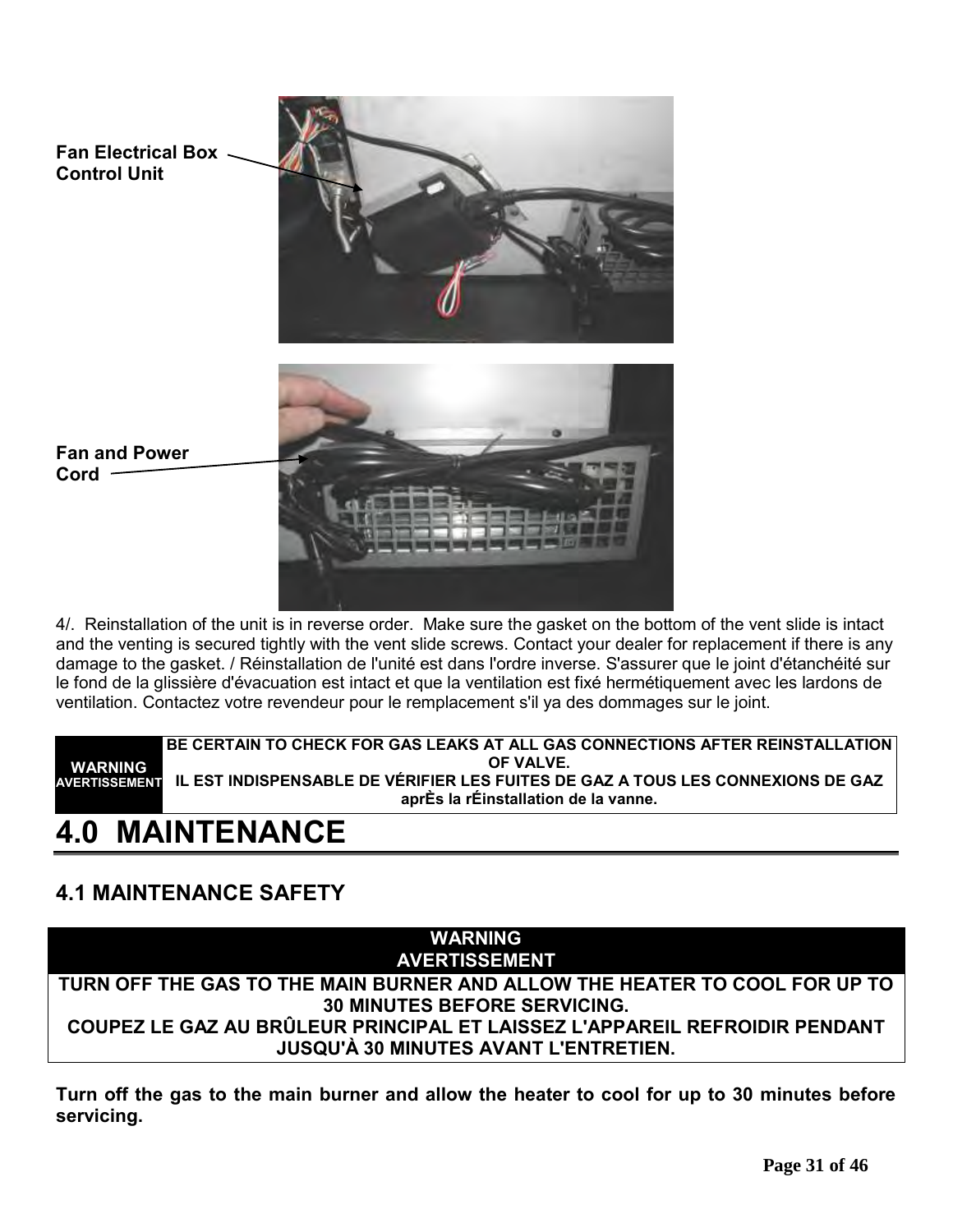Service and repair should be done by a qualified service person. The appliance should be inspected before use and at least annually by a professional service technician. More frequent cleaning may be required due to excessive lint from carpeting, bedding material, etc. It is important that the access door compartment, burner, and circulating air passageways be kept clean to provide for adequate combustion and ventilation airflow. Do not substitute materials or use components other than factory supplied.

## **4.2 RECOMMENDED SERVICE**

- 1. The venting system should be annually inspected by a qualified agency.
- 2. Visually check the burner and pilot flames occasionally. Visually inspect height and color of flames
- 3. Clean the glass as needed. See section 4.3 for instructions on glass cleaning.
- 4. Have the appliance inspected annually by a professional service technician.
- 5. Clean the appliance regularly.

Annual service: An annual service call should take between  $1 - 2$  hours. Start by disassembling the unit; take off the door and remove all the embers, burner, and logs. Clean fan with a vacuum to remove any dust. Vacuum the whole firebox and all the air passages. Clean the burner. After everything is clean, check all the connections and the chassis ground and reassemble. Clean the glass.

## **4.3 GLASS CLEANING**

The inside of the glass may require periodic cleaning to remove deposits left from impurities in the gas and combustion air. For best results, use a ceramic glass cleaner or polish. A suitable cleaner is available from your dealer. Avoid the use of ammonia based cleaners such as Windex®. Do not clean while hot. Do not use abrasive cleaners. Make sure you clean off any white film on the fireplace glass as soon as possible – otherwise the glass may deteriorate.

## **4.4 BURNER & PILOT CLEANING**

Periodic cleaning is necessary for proper operation.

Refer to section 4.7, remove the burner, and check that the burner orifice is clean.

Visually inspect the pilot. Brush or blow away any dust, lint, or foreign debris. If the pilot orifice is plugged, disassembly may be required to remove any foreign material from the orifice or tubing. When the appliance is back in service, check the pilot flame pattern with the figures in Section 3.3.8. For re-lighting, refer to the lighting instructions in Section 2.1.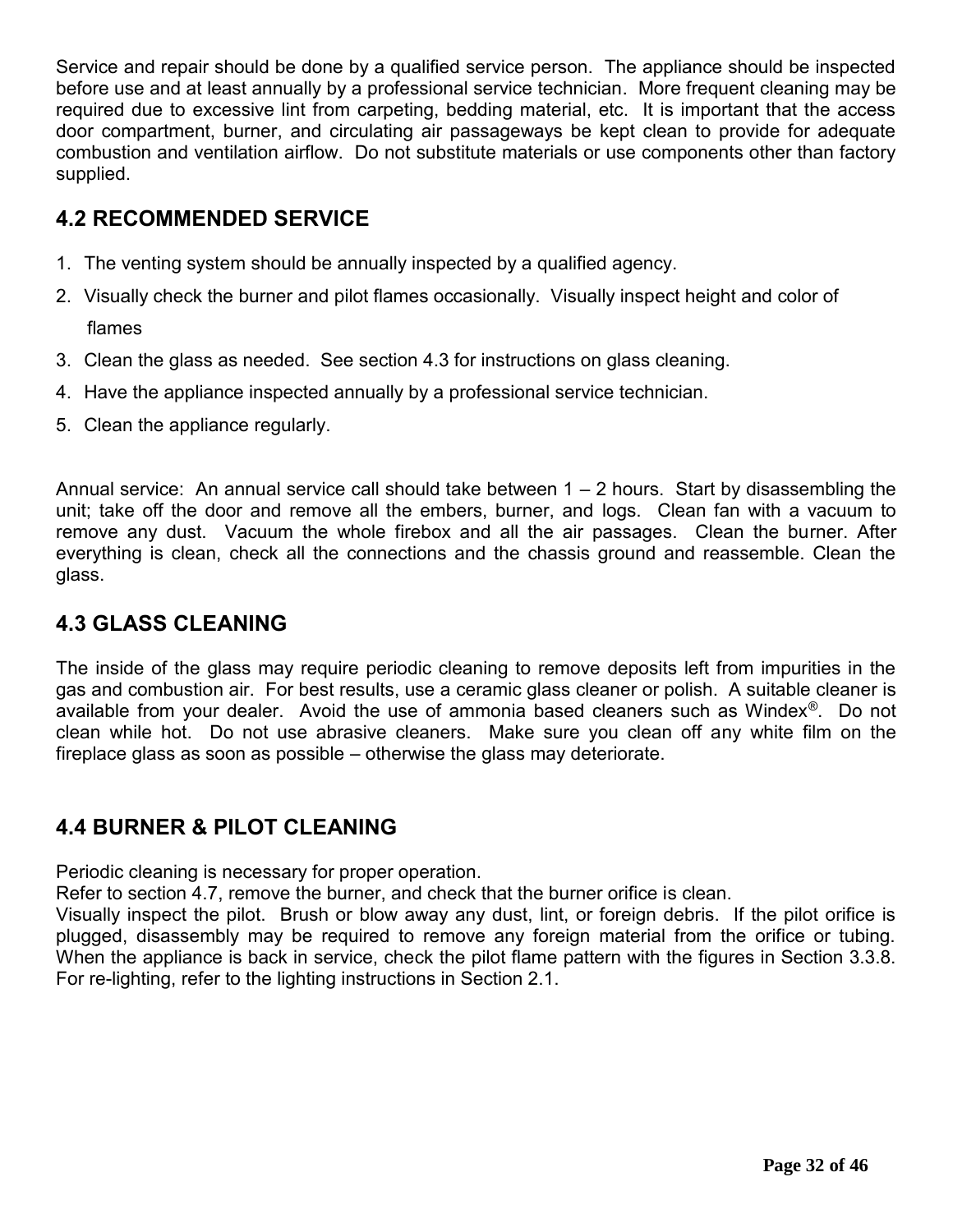## **4.5 PILOT ASSEMBLY REPLACEMENT**

#### **WARNING AVERTISSEMENT**

## **THE FOLLOWING PROCEDURE IS TO BE PERFORMED BY QUALIFIED PERSONNEL ONLY TURN OFF THE GAS TO THE MAIN BURNER AND ALLOW THE HEATER TO COOL FOR UP TO 30 MINUTES BEFORE SERVICING.**

**LA PROCÉDURE SUIVANTE EST EFFECTUER PAR DU PERSONNEL QUALIFIÉ COUPEZ LE GAZ AU BRÛLEUR PRINCIPAL ET LAISSEZ L'APPAREIL REFROIDIR PENDANT JUSQU'À 30 MINUTES AVANT L'ENTRETIEN.**

- 1. Turn off the gas at the meter.
- 2. Access gas shutoff as per section 3.3.11 on page 30 and turn to off position
- 3. Remove the door.
- 4. Remove the logs, bricks and log tray.
- 5. Remove the burner by loosening the screws and lifting it out.
- 6. Undo the pilot gas line at the gas valve.
- 7. Remove the screws fastening the pilot assembly to the pilot bracket and remove the pilot assembly.
- 8. Reassemble the components in reverse order.
- 9. Check all connections thoroughly to ensure there are no gas leaks on reassembly.

# **5.0 TROUBLE SHOOTING**

| <b>SYMPTOM</b> |                                                                            | <b>POSSIBLE CAUSE</b>                                                 |  | <b>CORRECTIVE ACTION</b> |                                                               |
|----------------|----------------------------------------------------------------------------|-----------------------------------------------------------------------|--|--------------------------|---------------------------------------------------------------|
| Ъ.             | Pilot will not light after<br>repeated triggering of the<br>remote control | A. No spark at electrode (weak or not heat source for pilot ignition) |  |                          |                                                               |
|                |                                                                            | Improper ignition                                                     |  | 1.                       | Align the electrode with 1/8" (3mm) gap<br>to pilot hood      |
|                |                                                                            | 2. Poor connections at starter<br>and ignition electrode              |  |                          | 2. Reconnect if loose                                         |
|                |                                                                            | 3. Broken ceramic cover on<br>ignition electrode                      |  |                          | 3. Replace pilot assembly                                     |
|                |                                                                            | 4. Battery power low or dead                                          |  |                          | 4. Replace batteries                                          |
|                |                                                                            | <b>B.</b> No gas or low gas pressure                                  |  |                          |                                                               |
|                |                                                                            | turned on                                                             |  |                          | 1. Gas line shut off(s) may not be 1. Turn on shut-off valves |
|                |                                                                            | 2. Air in gas lines                                                   |  |                          | 2. Purge gas lines                                            |
|                |                                                                            | 3. Gas lines may not be<br>connected                                  |  |                          | 3. Connect all gas lines                                      |
|                |                                                                            | 4. Low pressure may be caused<br>by bent line                         |  |                          | 4. Check for a kinked line                                    |
| Ш.             | Pilot will not stay lit after<br>following the lighting<br>instructions    | A. Thermocouple / Valve                                               |  |                          |                                                               |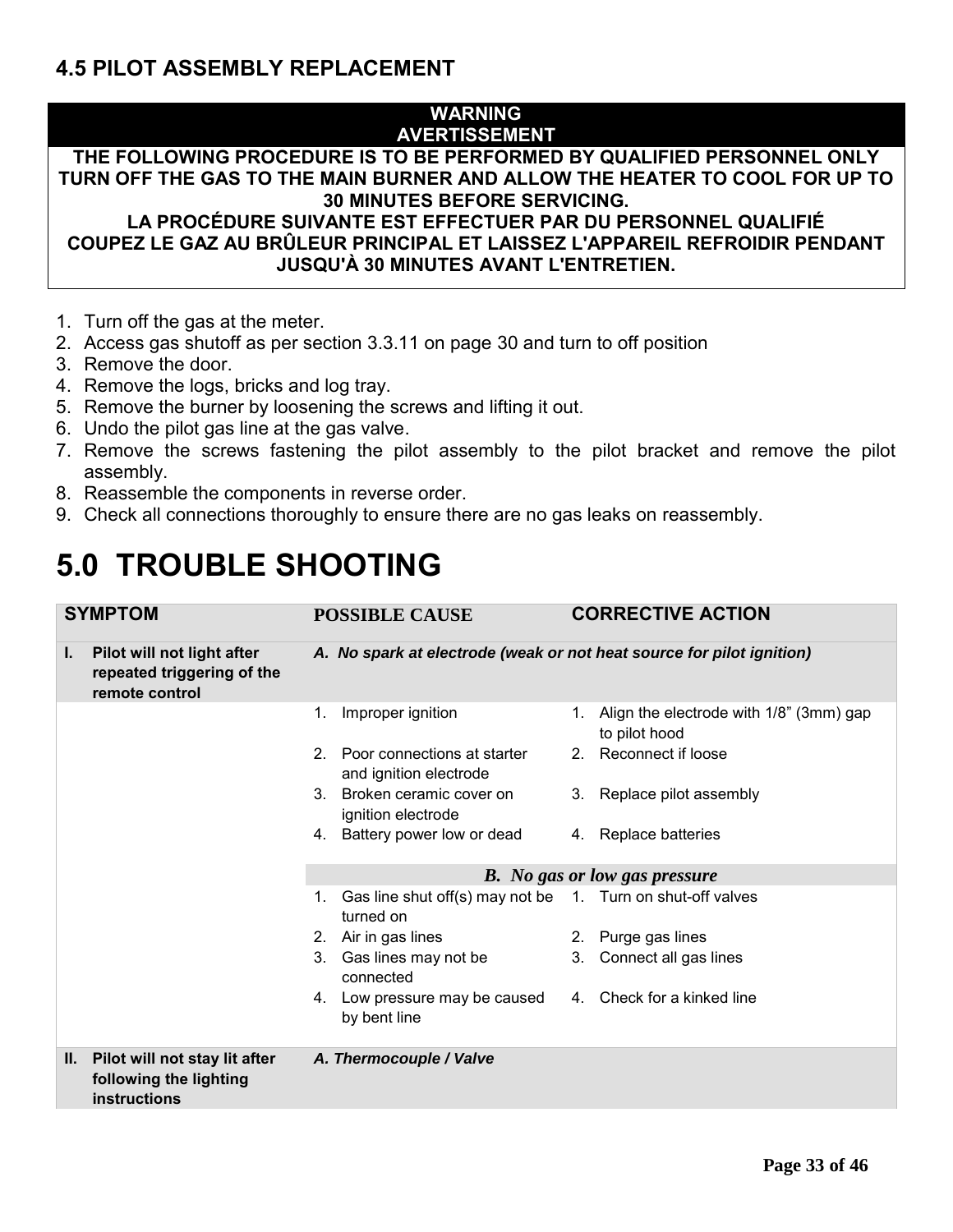|                                                  |    | pilot flame                                                            |    | 1. Weak or improperly located 1. Adjust and clean pilot. The flame must<br>impinge on or engulf the thermocouple,<br>as shown in Figure 27.             |
|--------------------------------------------------|----|------------------------------------------------------------------------|----|---------------------------------------------------------------------------------------------------------------------------------------------------------|
|                                                  | 3. | 2. Defective thermocouple<br>Thermocouple<br>not installed<br>properly |    | 2. Replace thermocouple<br>3. Make sure all wire connections at the gas<br>valve terminals are tight and the<br>thermocouple is fully inserted into the |
|                                                  |    | 4. Open wire connection in pilot                                       | 4. | mounting bracket<br>Check wire continuity and connections in                                                                                            |
|                                                  | 5. | circuit<br>Defective Valve                                             | 5. | the pilot circuit<br>Check with your voltmeter.                                                                                                         |
| Pilot will not stay lit after                    |    | <b>B.</b> Defective safety circuit                                     |    |                                                                                                                                                         |
| following the lighting<br>instructions continued |    | defective<br>1. Loose<br>or<br>connections                             |    | 1. Check continuity, tighten wiring or<br>connections, and repair                                                                                       |
| III. Main burner will not light                  |    |                                                                        |    | A. Valve / Switches                                                                                                                                     |
|                                                  |    | 1. Valve control off                                                   | 1. | Turn to "ON" position                                                                                                                                   |
|                                                  | 2. | Blockage at the burner (line,<br>orifice, or ports)                    |    | 2. Check and clean                                                                                                                                      |
|                                                  | 3. | Defective remote                                                       |    | 3. Conduct a continuity test or jumper wire<br>test and replace if defective, check<br>batteries                                                        |
|                                                  |    | 4. Defective<br>wiring<br>or<br>connections                            |    | 4. Conduct a test with a jumper wire and<br>repair as required                                                                                          |
|                                                  | 5. | Defective Valve                                                        | 5. | Contact service technician                                                                                                                              |
| IV.<br>Soot deposits                             |    | 1. Air inlet blocked or restricted                                     |    | 1. Clean air inlets                                                                                                                                     |
|                                                  | 2. |                                                                        |    | Vent system is restricted or 2. Confirm venting & termination are those                                                                                 |
|                                                  |    | inadequate                                                             |    | which are approved with the appliance                                                                                                                   |
|                                                  | 3. | Logs are sooting up                                                    |    | 3. Check manual for correct log placement                                                                                                               |
| Flame burns blue and lifts<br>V.<br>off burner   | 1. | Insufficient combustion                                                |    | air 1. Ensure that no foreign material blocks air                                                                                                       |
|                                                  |    | being supplied                                                         |    | inlets. Ensure the vent is adequate                                                                                                                     |
|                                                  | 2. | Manifold pressure set too high                                         | 2. | Check manifold pressure                                                                                                                                 |
|                                                  | 3. | Vent system restricted                                                 | 3. | Check vent system                                                                                                                                       |
| VI. Main flame does not burn                     | 1. | Incorrect vent or termination                                          |    | 1. Confirm venting & termination are those                                                                                                              |
| properly                                         |    | used.                                                                  |    | which are approved with the appliance                                                                                                                   |
|                                                  |    |                                                                        |    |                                                                                                                                                         |
| VII. Flames impinge on firebox<br>top            |    | 1. Vent system is restricted or<br>inadequate                          |    | 1. Correct flue as required                                                                                                                             |
|                                                  | 2. | Manifold pressure too high                                             | 2. | Check manifold pressure as required                                                                                                                     |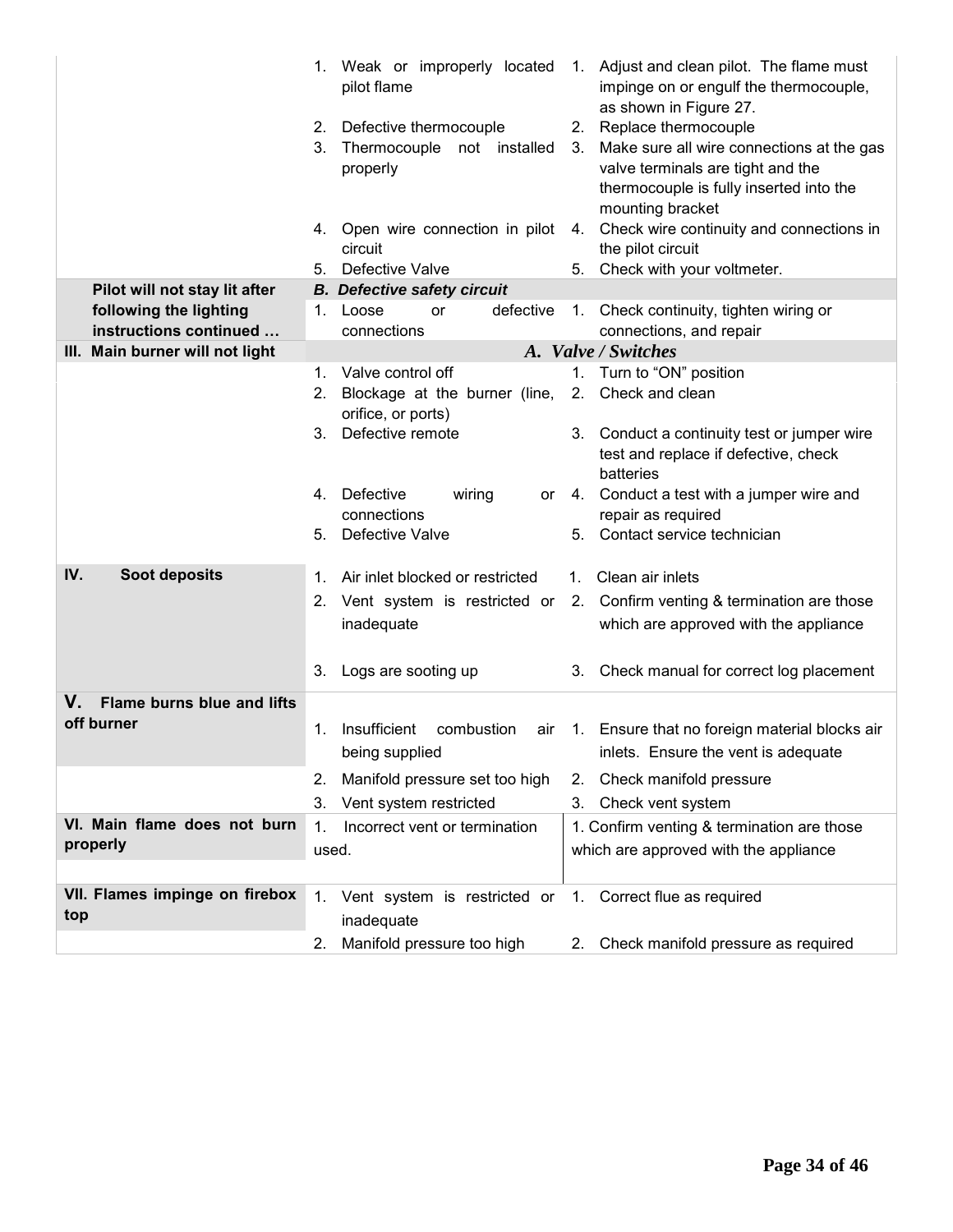# **6.0 REPLACEMENT PARTS**

When requesting service or replacement parts for your unit, please provide model name and serial number. All parts listed below may be ordered from an authorized dealer.

| <b>Description</b>        | Part#                   |
|---------------------------|-------------------------|
| Door                      | <b>IMC121</b>           |
| Burner (Log Set)          | <b>IMC113L</b>          |
| Burner (Rock & Glass Set) | <b>IMC113R</b>          |
| Fan                       | <b>IMC1214</b>          |
| Door Glass                | <b>IMC1010DVI</b>       |
| Restrictor                | <b>IMC127</b>           |
| Door Glass Gasket         | 6AL                     |
| Intake-Exhaust Gasket     | <b>IMC161</b>           |
| Pilot Assembly            | PSE-NA291 (Convertible) |
| Orifice - Natural Gas     | MP0505-41               |
| Orifice - Propane         | MP0505-53               |
| 9 Piece Log Set           | <b>IMC003</b>           |
| Rock & Glass Kit          | <b>IMC004</b>           |
| <b>Brick Panels</b>       | <b>IMC125</b>           |

#### **Intermittent Pilot & Remote Control Valve Parts Description**

| PVV.IPWII                                 | .                |
|-------------------------------------------|------------------|
| Valve                                     | AF-40004         |
| Valve (with step motor installed)         | AF-4044          |
| Remote Step Motor for AF-4000 Valve       | AF-4000MOT       |
| Supreme Control Module, incl.wire harness | AF-4000MOD-S01   |
| Plug-in Adapter ((7.5V A/C & 24" wires)   | AF-4000ADP24     |
| <b>Battery Back-up</b>                    | AF-4000BBU       |
| Extension Module for 120V operation       | AF-4000120MODS01 |
| Supreme Handheld transmitter              | AF-4000HHS01     |
| <b>Propane Conversion Kit</b>             | <b>LPCKDVI</b>   |
| <b>Natural Gas Conversion Kit</b>         | <b>NGCKDVI</b>   |
|                                           |                  |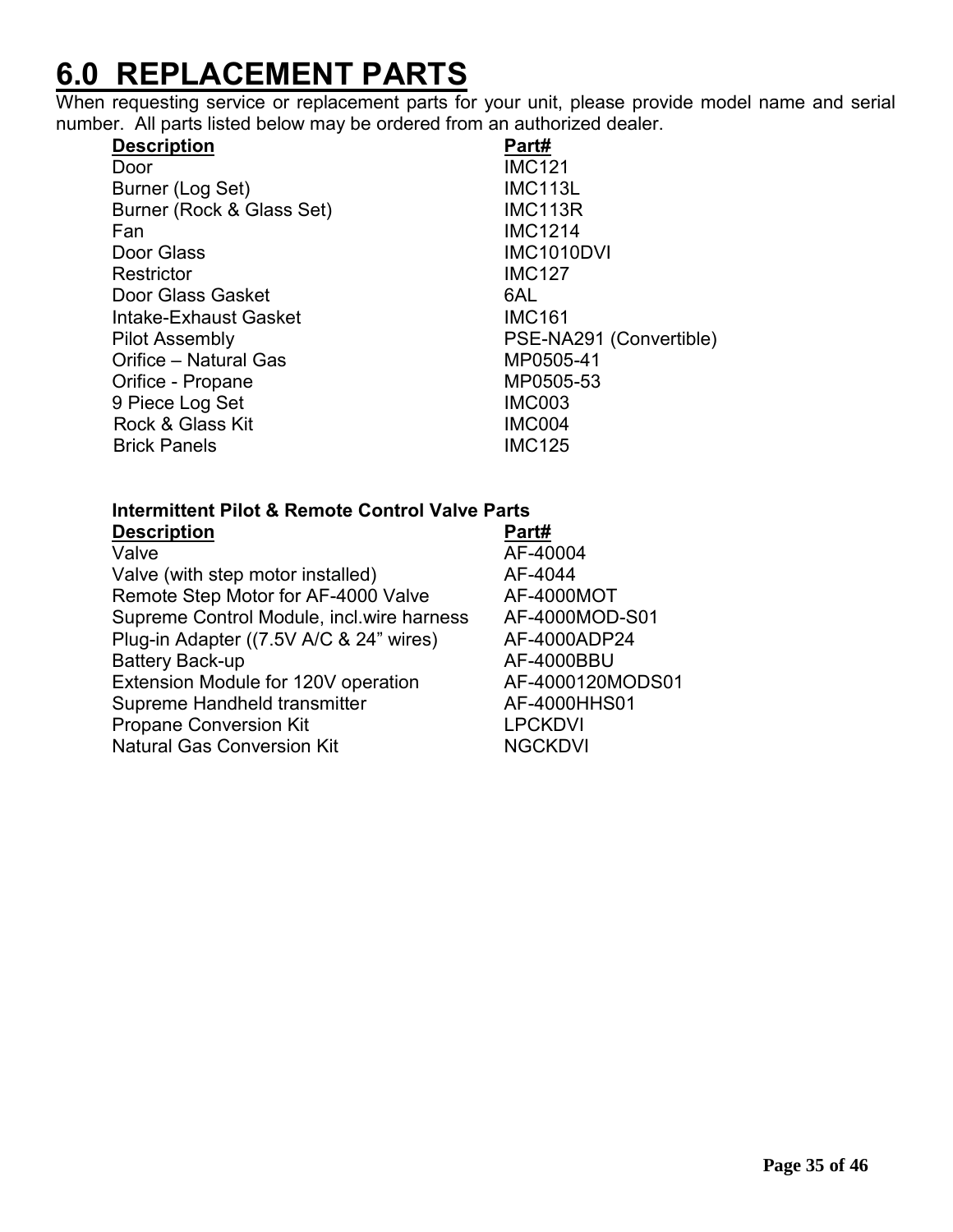# **7.0 INCA METAL CUTTING'S WARRANTY PROTECTION FOR ALL INCA METAL CUTTING GAS FIREPLACE PRODUCTS**

Inca Metal Cutting's products are designed with superior components and materials, assembled by trained craftsmen who take great pride in their work. The burner and valve assembly are leak tested and test fired at a quality control test station. Once assembled the complete fireplace is thoroughly inspected by a qualified technician, before packaging, to ensure that you, the customer, receives the quality product that you expect from Inca Metal Cutting's.

#### **INCA METAL CUTTING'S GAS FIREPLACE'S WARRANTY**

Your Inca Metal Cutting gas fireplace is guaranteed to be free of defects in materials and workmanship for a period of 5 years from the date of purchase. This covers: combustion chambers, heat exchangers and burners as well as stainless steel parts against tarnishing.

Electrical (110 volt and millivolt) components and wearable parts such as blowers, gas valves, thermal switches, switches, wiring, remote controls, igniters, gaskets, glass (thermal damage only) and pilot assemblies are covered for 1 year and Inca Metal Cutting will provide replacement parts free of charge during the first year of the limited warranty

#### **CONDITIONS AND LIMITATIONS**

Inca Metal Cutting warrants its products against manufacturing defects to the original purchaser only – i.e. the individual or legal entity (registered customer) whose name appears on the original invoice – provided that the purchase was made through an authorized Inca Metal Cutting dealer and is subject to the following conditions and limitations:

This factory warranty is nontransferable and may not be extended whatsoever by any of our representatives.

A licensed, authorized service technician or contractor must have installed the gas fireplace. Installation must be done in accordance with the installation instructions included with the product and all local and national building and fire codes.

This limited warranty does not cover damages caused by misuse, lack of maintenance, accident, alterations, abuse or neglect. Parts installed from other manufacturers will nullify this warranty.

This limited warranty further does not cover any scratches, dents, corrosion or discoloring caused by excessive heat, abrasives, chemical cleaners nor any venting components used in the installation of the fireplace.

This warranty does not cover any problems caused to installation used venting or vent terminations which are not certified for use with this product.

Any installation, labor, construction, transportation or other related costs or expenses arising from defective part(s), repair or replacement or otherwise of same, will not be covered by this warranty nor shall Inca Metal Cutting assume responsibility for same. Further, Inca Metal Cutting will not be responsible for any incidental, indirect or consequent damages, except as provided by law, and in no event shall they exceed the original purchase price.

In the first year only, this warranty extends to the repair or replacement of warranted parts, which are defective in material or workmanship provided that the product has been operated in accordance with the operation instructions and under normal conditions.

After the first year, Inca Metal Cutting may, at its discretion, fully discharge all obligations with respect to this warranty by refunding to the original warranted purchaser the wholesale price of any warranted but defective part(s).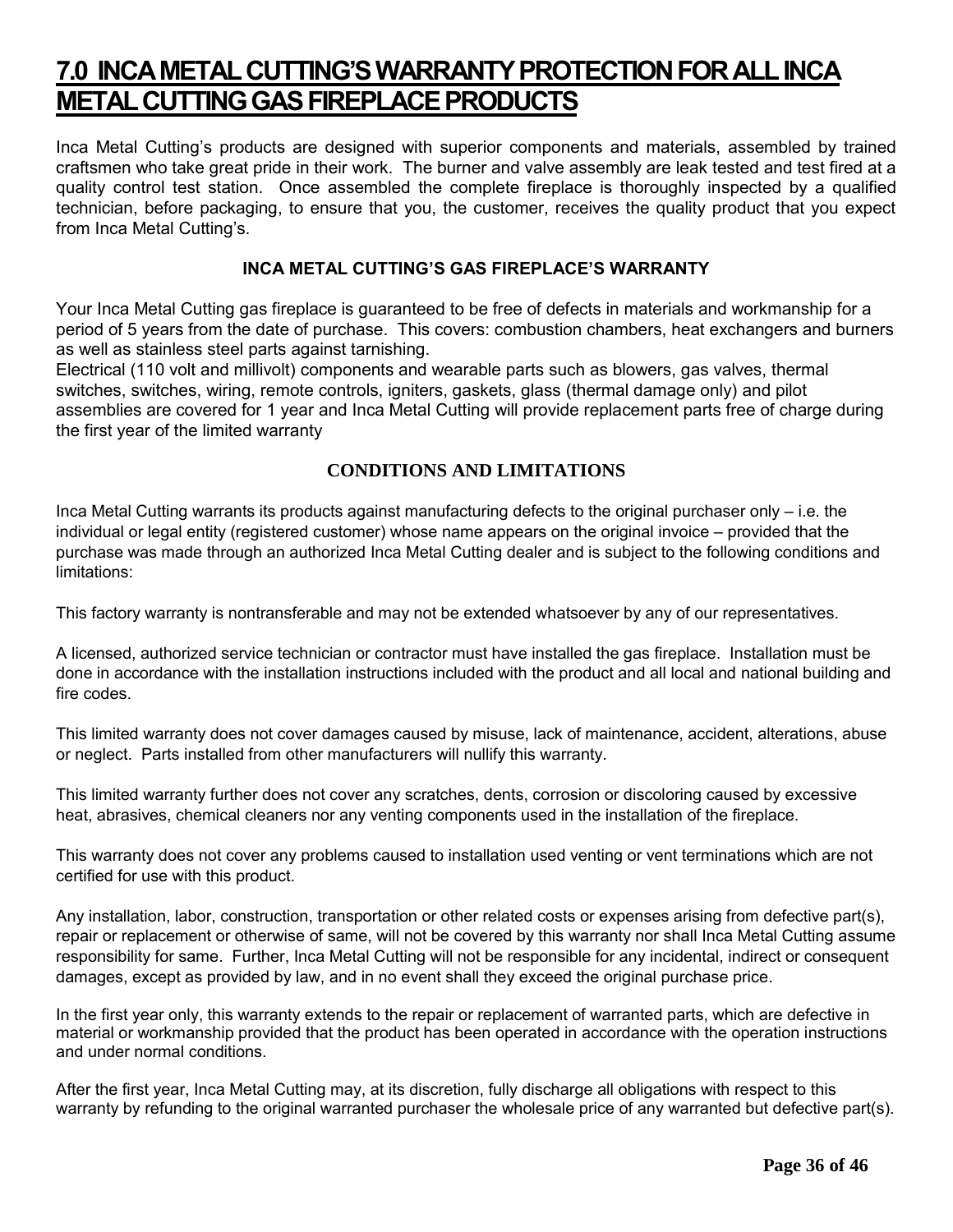#### **CONDITIONS AND LIMITATIONS (continued)**

Notwithstanding any provisions contained in this warranty, Inca Metal Cutting's responsibility under this warranty is defined as above and it shall not in any event extend to any incidental, consequential or indirect damages.

This warranty defines the obligations and liability of Inca Metal Cutting with respect to the Inca Metal Cutting gas fireplace and any other warranties expressed or implied with respect to this product, its components or accessories are excluded.

Inca Metal Cutting neither assumes, nor authorizes any third party to assume, on its behalf, any other liabilities with respect to the sale of this product. Inca Metal Cutting will not be responsible for: over firing, downdrafts, spillage caused by environmental conditions such as rooftops, buildings, nearby trees, hills, mountains, inadequate vents, excessive venting configurations, insufficient make up air, or negative air pressures which may or may not be caused by mechanical systems such as exhaust fans, furnaces, clothes dryers, etc.

Any damages to fireplace, combustion chamber, trim or other component due to water, weather damage, long periods of dampness, condensation, damaging chemicals or cleaners will not be the responsibility of Inca Metal Cutting.

The bill of sale or copy will be required together with a serial number and a model number when making any warranty claims from your authorized dealer.

Inca Metal Cutting reserves the right to have its representative inspect any product or part thereof prior to honoring any warranty claim.

# **7.0 GARANTIE DE PROTECTION**

Produits Inca Metal Cutting sont conçus avec des composants et des matériaux de qualité supérieure, assemblés par des artisans qualifiés qui sont fiers de leur travail. Le brûleur et la valve sont des essais d'étanchéité et d'essai ont tiré sur un poste de contrôle de qualité. Une fois assemblé, chaque foyer est soigneusement inspecté par un technicien qualifié, avant l'emballage, afin de s'assurer que vous, le client reçoit le produit de qualité que vous attendez d'Inca Metal Cutting.

#### **FOYER AU GAZ DE COUPE METAL INCA'S GARANTIE**

Votre foyer au gaz Inca Metal de coupe est garanti d'être exempt de défauts de matériaux et de fabrication pour une période de 5 ans à compter de la date d'achat. Cette garantie couvre: chambres de combustion, échangeurs de chaleur et brûleurs ainsi que des pièces en acier inoxydable contre le ternissement.

Electrique (110 volts et millivolt) et les pièces d'usure comme les souffleuses, les vannes de gaz, capteurs thermiques, interrupteurs, câblages, télécommandes, allumeurs, les joints, le verre (dommage thermique seulement) et les assemblées pilotes sont couverts pendant 1 an et Inca Metal Cutting fournira de remplacement les pièces gratuitement durant la première année de la garantie limitée

Inca Metal Cutting garanti ses produits contre les défauts de fabrication à l'acheteur d'origine seulement - la personne physique ou morale (client inscrit) dont le nom figure sur la facture d'origine - à condition que l'achat a été effectué auprès d'un revendeur autorisé Inca Metal Cutting et est soumis à les conditions et limitations suivantes

Cette garantie du fabricant n'est pas transférable et ne peut être prolongé que ce soit par l'un de nos représentants.

Une licence, un technicien de service autorisé ou l'entrepreneur doit avoir installé le foyer à gaz. Installation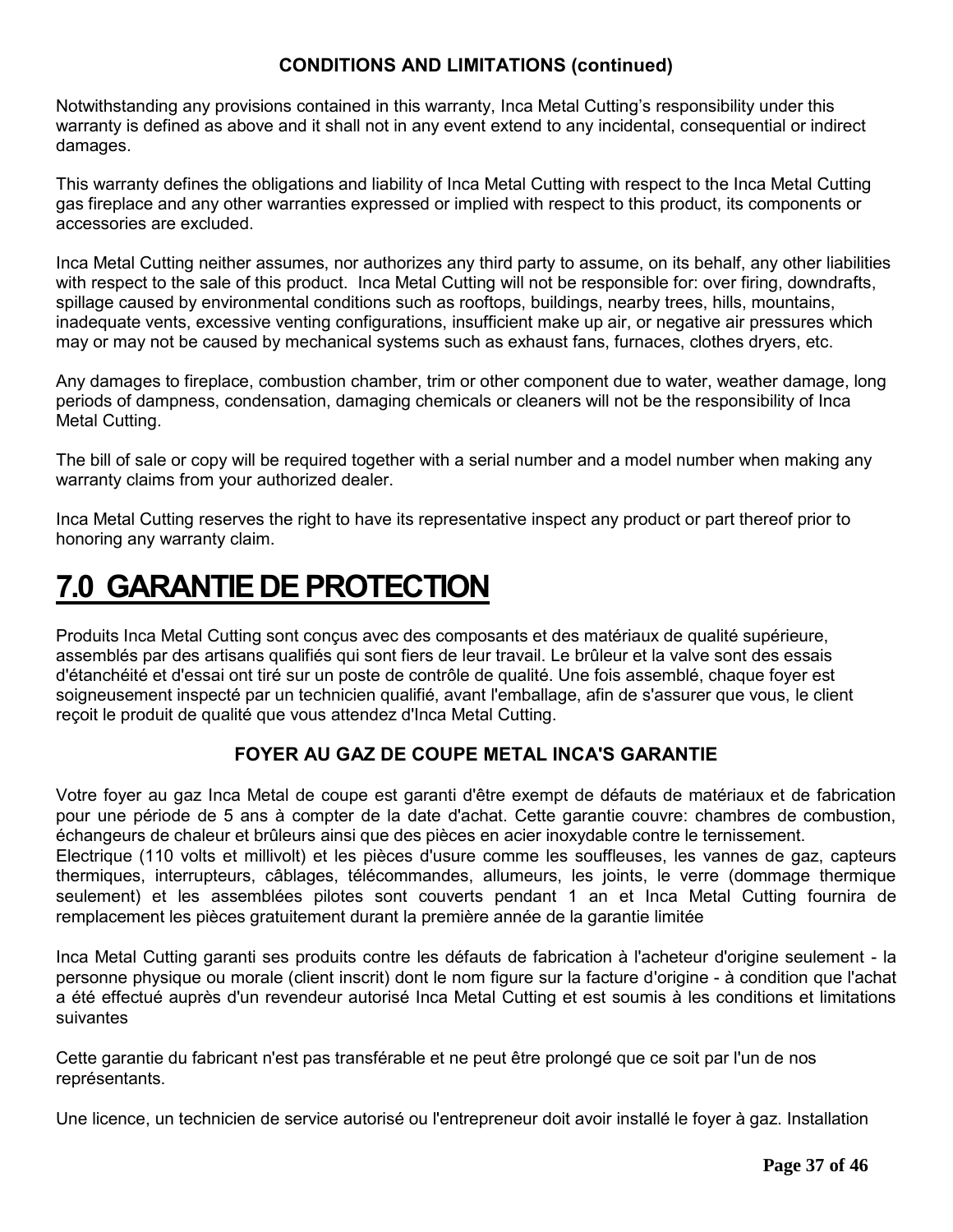#### **CONDITIONS ET LIMITES (SUITE)**

doit être faite en conformité avec les instructions d'installation incluses avec le produit et toutes les capacités locales et nationales et de prévention des incend

Cette garantie limitée ne couvre pas les dommages causés par une mauvaise utilisation, manque d'entretien, accident, des altérations, des abus ou de négligence. Installation de pièces provenant d'autres fabricants annulera cette garantie.

Cette garantie limitée ne couvre pas non plus les égratignures, les bosselures, la corrosion ou la décoloration causés par la chaleur excessive, les abrasifs, de nettoyants chimiques ou tout composant de ventilation utilisé dans l'installation de la cheminée.

Cette garantie ne couvre pas les problèmes causés à l'installation d'aération ou de ventilation utilisé licenciements qui ne sont pas homologués pour une utilisation avec ce produit.

Toute installation, le travail, la construction, le transport ou autres frais connexes ou frais découlant de la pièce défectueuse (s), la réparation ou le remplacement ou non de même, ne seront pas couverts par cette garantie ni Inca Metal Cutting assumer la responsabilité de même. En outre, Inca Metal Cutting ne sera pas responsable des dommages accessoires, indirects ou conséquents, sauf dans les cas prévus par la loi, et en aucun cas, ils dépassent le prix d'achat original.

Dans la première année seulement, cette garantie s'étend à la réparation ou le remplacement des pièces garanties, qui sont des défauts de matériaux ou de fabrication à condition que le produit ait été utilisé conformément aux instructions de fonctionnement et dans des conditions normales.

Après la première année, Inca de coupe en métal peut, à sa discrétion, se décharger de toutes obligations à l'égard de cette garantie en remboursant à l'acheteur d'origine le prix de gros de toute pièce garantie qui est défectueuse (s).

Nonobstant toutes dispositions contenues dans la présente garantie, Inca Metal Cutting responsabilité en vertu de cette garantie est définie comme ci-dessus et il ne doit en aucun cas s'étendre à des dommages indirects, accessoires ou indirects.

Cette garantie définit les obligations et la responsabilité de l'Inca Metal Cutting à l'égard de l'Inca Metal Cutting foyer au gaz et toute autre garantie expresse ou implicite à l'égard de ce produit, ses composants ou accessoires est exclue.

Inca Metal Cutting n'assume, ni n'autorise aucun tiers à assumer en son nom, toute autre responsabilité à l'égard de la vente de ce produit. Inca Metal Cutting ne sera pas responsable d 'une surchauffe, des refoulements, des déversements causés par les conditions environnementales telles que des toits, des bâtiments, des arbres à proximité, des collines, des montagnes, des évents inadéquats, des configurations de ventilation excessive, l'insuffisance des pressions d'air d'air d'appoint, ou négatives qui peuvent ou peut ne pas être causés par des systèmes mécaniques tels que les ventilateurs, fours, les sécheuses, etc

Les dommages à la cheminée, chambre de combustion, ou pièce d'habillage d'autres à cause de l'eau, causés par des intempéries, de longues périodes d'humidité, la condensation, des produits chimiques ou de nettoyants dommageables ne sera pas la responsabilité de l'Inca Metal Cutting.

L'acte de vente ou sa copie sera requise ainsi que le numéro de série et un numéro de modèle lors de toute réclamation auprès de votre revendeur agréé.

Inca Metal Cutting se réserve le droit d'avoir son représentant d'inspecter tout produit ou pièce avant d'honorer toute réclamation.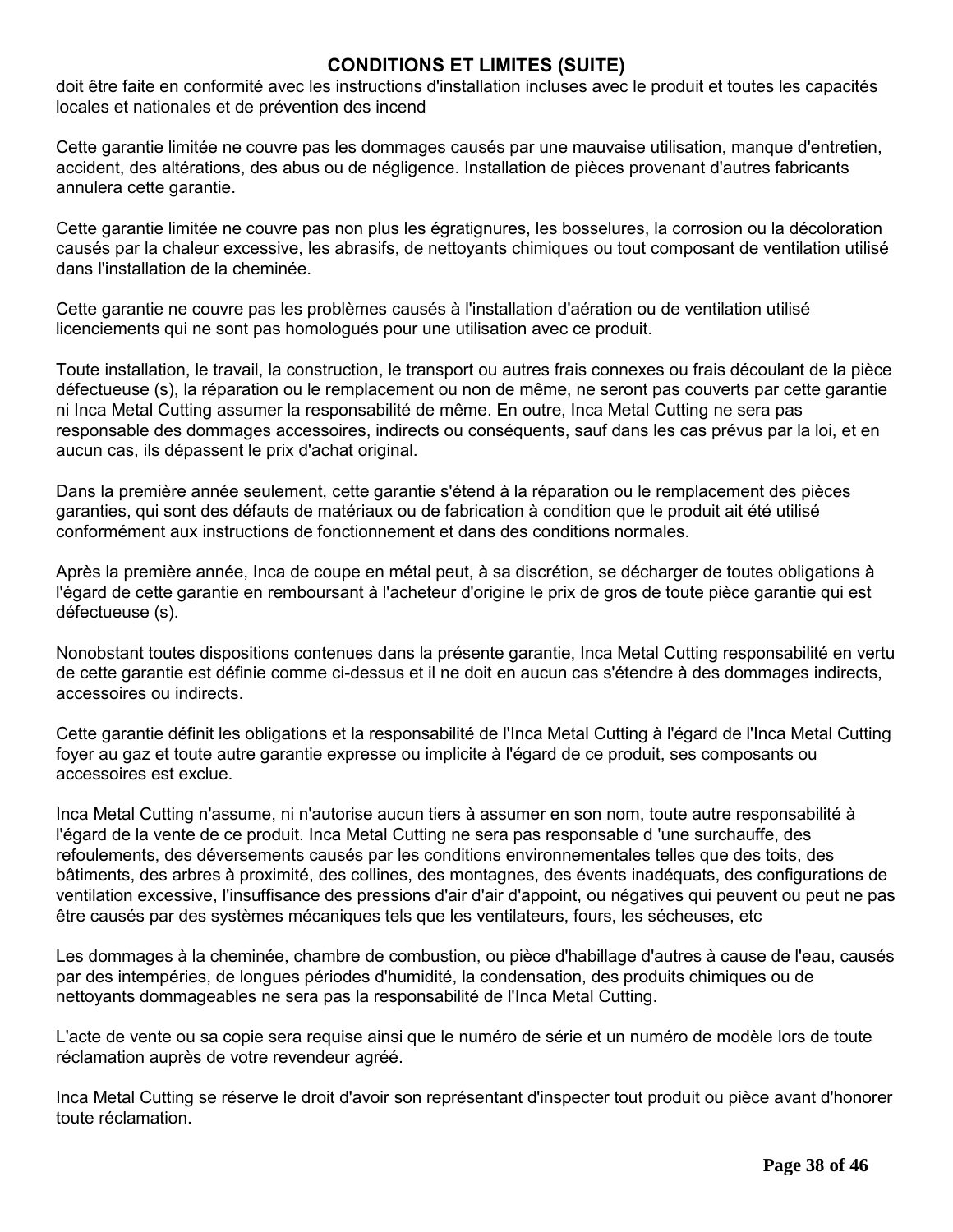# **8.0 LABEL INFORMATION**

|                                                                                                                                                                                                                                                                                                                                                                                                                                                                                                                                                                                                                                                                                                                                                                                                                                                                                                                                                                                                                                                                                                                                                                                                                                                                                                                                                                                                                                                                                                                                                                                                                                                                                                                                                                                                                                                                                                | Direct Vented Gas Fireplace Heater<br>Inca Metal Cutting Ltd<br>Senal No.                                                                                                                                                                       |                                     | Inca Metal Culting Ltd<br>100-11091 Bridgeport Road<br>Richmond BC V6X 173 |  |  |
|------------------------------------------------------------------------------------------------------------------------------------------------------------------------------------------------------------------------------------------------------------------------------------------------------------------------------------------------------------------------------------------------------------------------------------------------------------------------------------------------------------------------------------------------------------------------------------------------------------------------------------------------------------------------------------------------------------------------------------------------------------------------------------------------------------------------------------------------------------------------------------------------------------------------------------------------------------------------------------------------------------------------------------------------------------------------------------------------------------------------------------------------------------------------------------------------------------------------------------------------------------------------------------------------------------------------------------------------------------------------------------------------------------------------------------------------------------------------------------------------------------------------------------------------------------------------------------------------------------------------------------------------------------------------------------------------------------------------------------------------------------------------------------------------------------------------------------------------------------------------------------------------|-------------------------------------------------------------------------------------------------------------------------------------------------------------------------------------------------------------------------------------------------|-------------------------------------|----------------------------------------------------------------------------|--|--|
| $LC)_{us}$<br>This Fireplace is factory equipped for 0-1372m (0-4500ft)<br>Cette chauffrette est equipe en usine pour une elevation de 0 à 1372m (0-4500pl)<br>MODEL:<br>TASMAN INSERT 26,000<br>Tenled to ANDI Z21 86-2014 /DSA 233-2014, Ventad Gas Finantage Header and CSA 217-MB1. Bas Fired Abolivinces for use at High Abbloher                                                                                                                                                                                                                                                                                                                                                                                                                                                                                                                                                                                                                                                                                                                                                                                                                                                                                                                                                                                                                                                                                                                                                                                                                                                                                                                                                                                                                                                                                                                                                         |                                                                                                                                                                                                                                                 |                                     |                                                                            |  |  |
| CERT #LC773211                                                                                                                                                                                                                                                                                                                                                                                                                                                                                                                                                                                                                                                                                                                                                                                                                                                                                                                                                                                                                                                                                                                                                                                                                                                                                                                                                                                                                                                                                                                                                                                                                                                                                                                                                                                                                                                                                 | Teste paur la romme ANSI 224 88-2014 / CSA 2 23-2014, ventile Chemines Radioteur à gaz al CSA 2-17 MB1. Ils appareis de chalthos à paz destrées à<br>des afritades élevels<br>Certified for U.S. and Canada / Certifié pour le Canada ET U.J.A. |                                     |                                                                            |  |  |
| MODEL: TASMAN DVI26000                                                                                                                                                                                                                                                                                                                                                                                                                                                                                                                                                                                                                                                                                                                                                                                                                                                                                                                                                                                                                                                                                                                                                                                                                                                                                                                                                                                                                                                                                                                                                                                                                                                                                                                                                                                                                                                                         | <b>TABIAAN DINPRODUCE</b>                                                                                                                                                                                                                       | <b>NATURAL GAS</b>                  | PROPANE                                                                    |  |  |
| Onlice (DMS) 0 1372m/ 0-600 ft                                                                                                                                                                                                                                                                                                                                                                                                                                                                                                                                                                                                                                                                                                                                                                                                                                                                                                                                                                                                                                                                                                                                                                                                                                                                                                                                                                                                                                                                                                                                                                                                                                                                                                                                                                                                                                                                 |                                                                                                                                                                                                                                                 | <b>Bazinland</b><br><b>941 DARS</b> | i.in<br><b>RSSTART</b>                                                     |  |  |
| Input raing (ED.Wir/106 0-1372m 0-4500 ft Att<br>Evaluation de la consommation (STLINY) INVLD-13/2m D-600 d'altitude                                                                                                                                                                                                                                                                                                                                                                                                                                                                                                                                                                                                                                                                                                                                                                                                                                                                                                                                                                                                                                                                                                                                                                                                                                                                                                                                                                                                                                                                                                                                                                                                                                                                                                                                                                           |                                                                                                                                                                                                                                                 | 26.000 BTU/Hr (F. 62%w)             | 23.000 BTUNP (6.7% kw)                                                     |  |  |
| Minimum Inpot (ET-Umr / Kw)<br>Corponmation member (BTU/hr / Kw).                                                                                                                                                                                                                                                                                                                                                                                                                                                                                                                                                                                                                                                                                                                                                                                                                                                                                                                                                                                                                                                                                                                                                                                                                                                                                                                                                                                                                                                                                                                                                                                                                                                                                                                                                                                                                              |                                                                                                                                                                                                                                                 | 20-000-BTU/hr (4:09kw)              | 16.500-BTUAr (4.9.8kw)                                                     |  |  |
| Marifold Pressure (It w.c. / kPlat                                                                                                                                                                                                                                                                                                                                                                                                                                                                                                                                                                                                                                                                                                                                                                                                                                                                                                                                                                                                                                                                                                                                                                                                                                                                                                                                                                                                                                                                                                                                                                                                                                                                                                                                                                                                                                                             |                                                                                                                                                                                                                                                 | 3.5/0.87                            | 1007248                                                                    |  |  |
| Collection de presson lis w.c. / #Pai.<br>Marifield Pressure to setting this e. / KPs)<br>Collection de pression a bas rendement (in w i + HFa)                                                                                                                                                                                                                                                                                                                                                                                                                                                                                                                                                                                                                                                                                                                                                                                                                                                                                                                                                                                                                                                                                                                                                                                                                                                                                                                                                                                                                                                                                                                                                                                                                                                                                                                                                |                                                                                                                                                                                                                                                 | 173032                              | 64/159                                                                     |  |  |
| Minimum Inlet Pressure (in w.c. / kPle)<br>Entree de pression minimale (in w.c. / kPa)                                                                                                                                                                                                                                                                                                                                                                                                                                                                                                                                                                                                                                                                                                                                                                                                                                                                                                                                                                                                                                                                                                                                                                                                                                                                                                                                                                                                                                                                                                                                                                                                                                                                                                                                                                                                         |                                                                                                                                                                                                                                                 | 557137                              | 707178                                                                     |  |  |
| Collapper didnififts undelifit conformit destinas solor locace is ass et learning alliers, saves in National For [One Collapper Collapper 2014 after A Sing redies direct listen COVA B149 a                                                                                                                                                                                                                                                                                                                                                                                                                                                                                                                                                                                                                                                                                                                                                                                                                                                                                                                                                                                                                                                                                                                                                                                                                                                                                                                                                                                                                                                                                                                                                                                                                                                                                                   | The arpiance that in coldidate a succidate with local colors from 1 more, laboutive fisherar Fool Cas Cada. MICR 2013 MATPA 34 or, CSA 3149 1 Installation codes.                                                                               |                                     |                                                                            |  |  |
|                                                                                                                                                                                                                                                                                                                                                                                                                                                                                                                                                                                                                                                                                                                                                                                                                                                                                                                                                                                                                                                                                                                                                                                                                                                                                                                                                                                                                                                                                                                                                                                                                                                                                                                                                                                                                                                                                                | peuvent en résulter. Tienir les enfants, véternents, meublis, essence et autres liquides avant vapeurs inflammables limi                                                                                                                        |                                     |                                                                            |  |  |
| CAUTION: Do not operate the appliance with glass removed, cracked or broken. Replacement of the glass panel should be done by<br>a licensed or qualified service person. ATTENTION The pas fare functionner happened even with est cheques cu bristen. Ea<br>remptacement de la vitre dot âtre tail par une personne de servire autorisé qu qualité.<br>WARNING Improper installation, Structment, alteration, service or maintenance can cause injury or property damage. Refer to the<br>winer a information manual provided with this appliance. Ear assistant e or additional information consult a qualified installer, service<br>agency or gas supplier. Keep burner & control compartment clean. See installation and operating instructions accomparising<br>appliance. This appliance must be properly competed to a vimbog system in accuraging with manufacturer's installation instructions.<br>The is a direct vent apprance. AVERTISSEMENT: Une lostaliation, un ragiage, une moduli stute, un entretien ou perswerk causer<br>des blessures au des dommages nateriels. Peportez-vous au manuel conformation du propriétaire fourni avec cet apparei. Pour de<br>Pade au des ninieronismints surplémentaires, consultat un installation qualità, une agence de service ou le fournismiur de gaz. La<br>brükur et le controle propres. Voir les instructions d'installation et d'exploitation d'eccompagnement appareil. Cet appareil doit être<br>correctement rule a un systeme de xentilation en conformite avec thristallabon du fabricard instructions. It sand d'un appare la system<br>There<br>For use with listed stummum 2-ply veriting. For venting configuration please see manufacturers manual and check with local building.<br>codes. If the verd-air intake system is ever disassembled, ensure it is property resealed and reinstalled as shown in the owner's |                                                                                                                                                                                                                                                 |                                     |                                                                            |  |  |
| menual. Pour une ublicaturi avec la inte auminium 2 couches de verblefion. Pour la configuration de ventilitam s'il vour piet voir<br>les fabricants manuel et ve ifter avec les liçoen du bâtiment locaux. Si le système d'uil de ventifation est jameir damonté s'assurér<br>auti est partilliament referma et remitate comme indiale dans la manuel du propriéteire.<br>For use only with safety screen barrier Part #DVI-SC. Follow installation instructions. A utiliser uniquement avec barrière<br>de l'écran de sécurité fournies par le fabricant. Suivez les instructions d'installation.<br>CONVERSION<br>KIT: Malurai cas / Goz Malurei<br><b>KIt#NGCKDVI</b>                                                                                                                                                                                                                                                                                                                                                                                                                                                                                                                                                                                                                                                                                                                                                                                                                                                                                                                                                                                                                                                                                                                                                                                                                      |                                                                                                                                                                                                                                                 | Propage (LP)<br><b>KIL#LPCKDVI</b>  |                                                                            |  |  |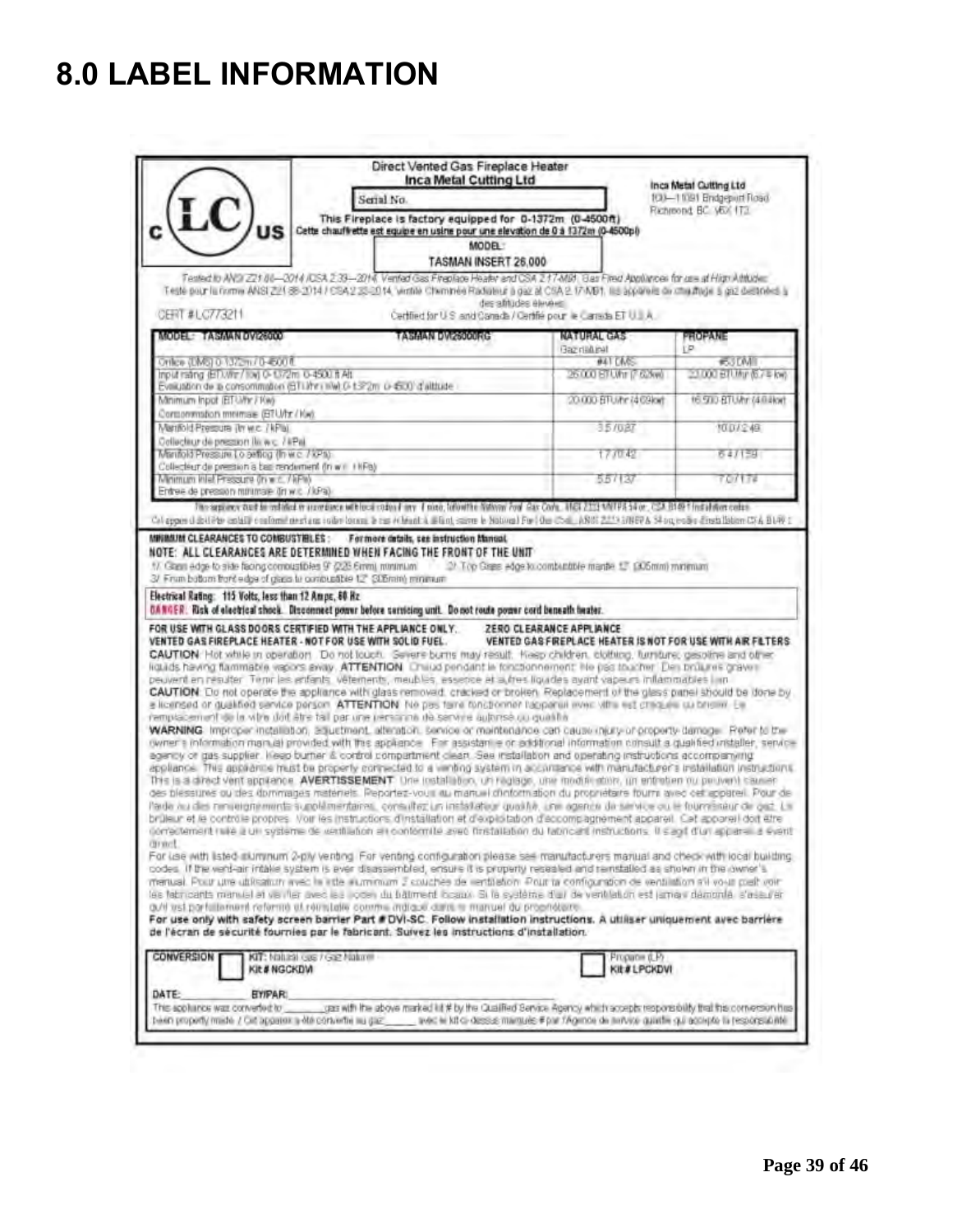# **8.0 LABEL INFORMATION (continued)**

Sections of the venting system have not been installed. **WARNING** – Do not operate the appliance until all sections have been assembled and installed in accordance with the manufacturer's instructions.

Des sections du système d'évacuation n'ont pas été installées. **AVERTISSEMENT** - Ne pas utiliser l'appareil tant que toutes les sections n'ont pas été assemblées et installées selon les instructions du fabricant

#### **WARNING**

Electrical Grounding Instructions

This appliance is equipped with a three prong (grounding) plug for your protection against shock hazard and should be plugged directly into a properly grounded three prong receptacle. Do not cut or remove the grounding prong from this plug.

#### **AVERTISSEMENT**

Instructions à la terre électrique

Cet appareil est équipé d'un à trois broches (terre) pour votre protection contre les risques de choc électrique et doit être branché directement dans une prise à trois broches récipient. Ne pas couper ou retirer la broche de terre de cette fiche.

**WARNING:** Fire or explosion hazard. Can cause property damage, severe injury or death. This is a fast acting thermocouple. Replace it only with another fast-acting thermocouple specified by the appliance manufacturer. Refer to manual for the replacement part number.

**AVERTISSEMENT** : Risque d'incendie ou d'explosion. Peut entraîner des dommages matériels, des blessures graves ou la mort. Ceci est un thermocouple rapide. Peut être remplacé uniquement par un autre thermocouple rapide spécifié par le fabricant de l'appareil. Veuillez consulter à la notice pour le numéro de pièce.



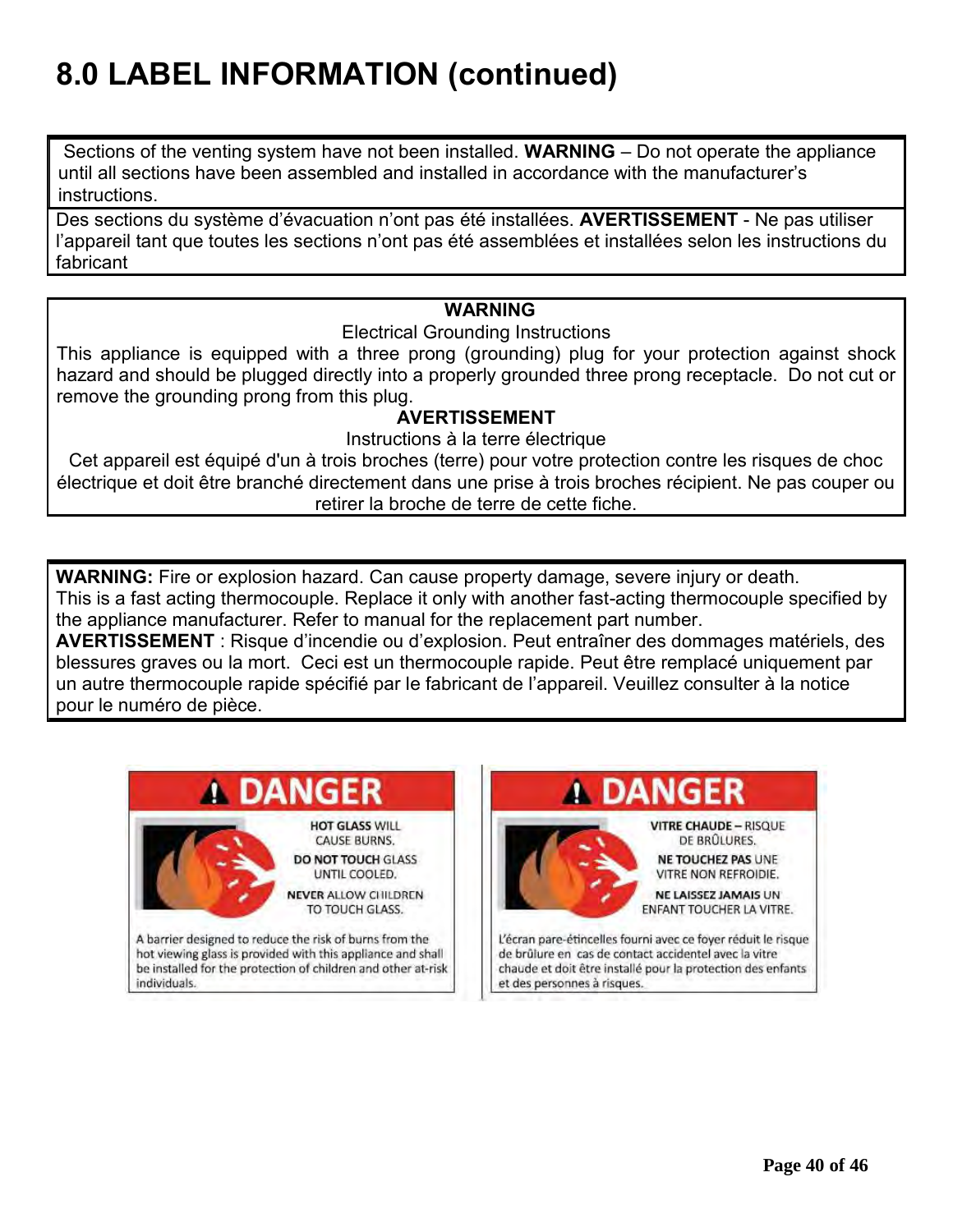#### **APPENDIX A (AMERICAN FLAME VALVE INFORMATION)**

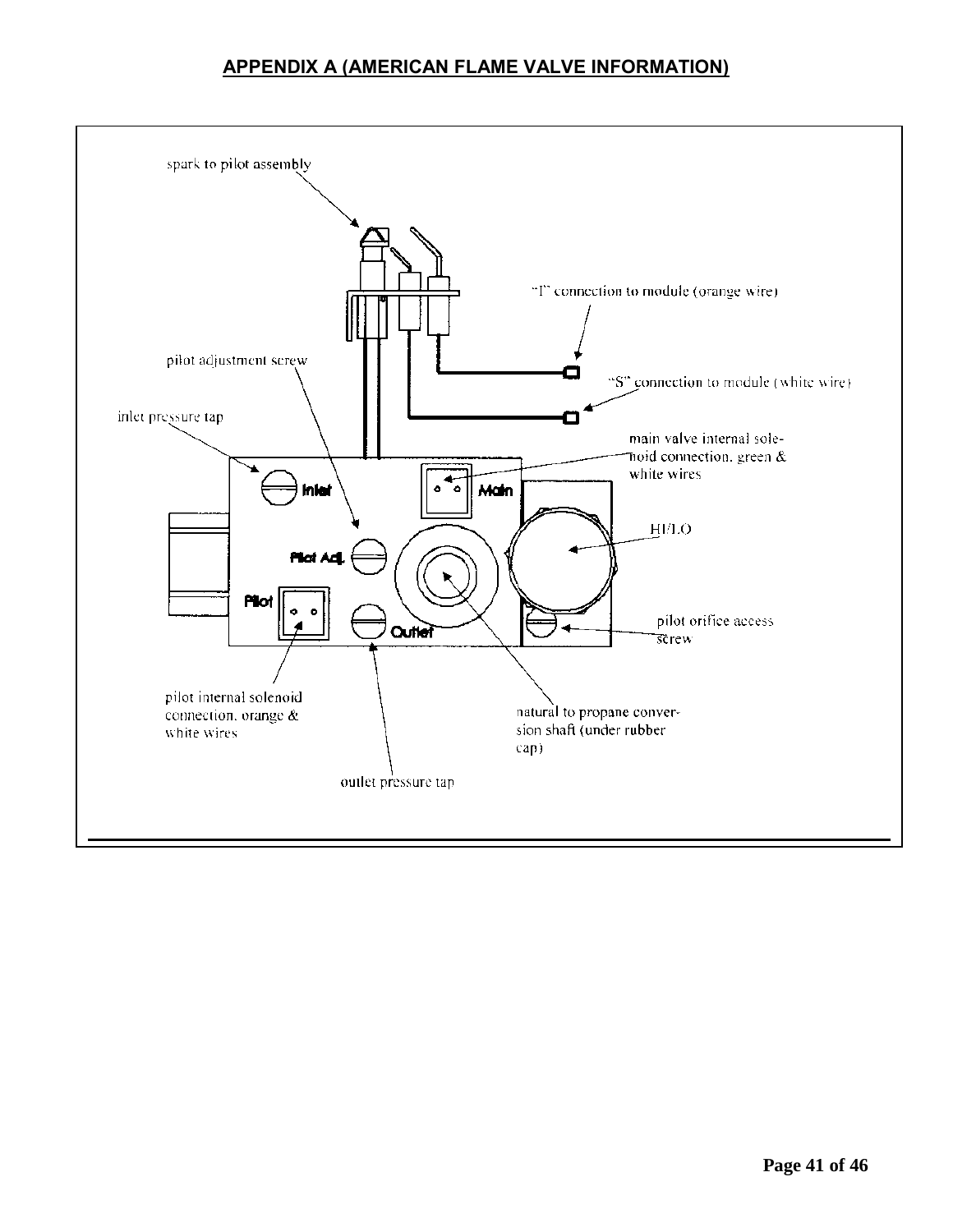#### **APPENDIX A (Continued)**

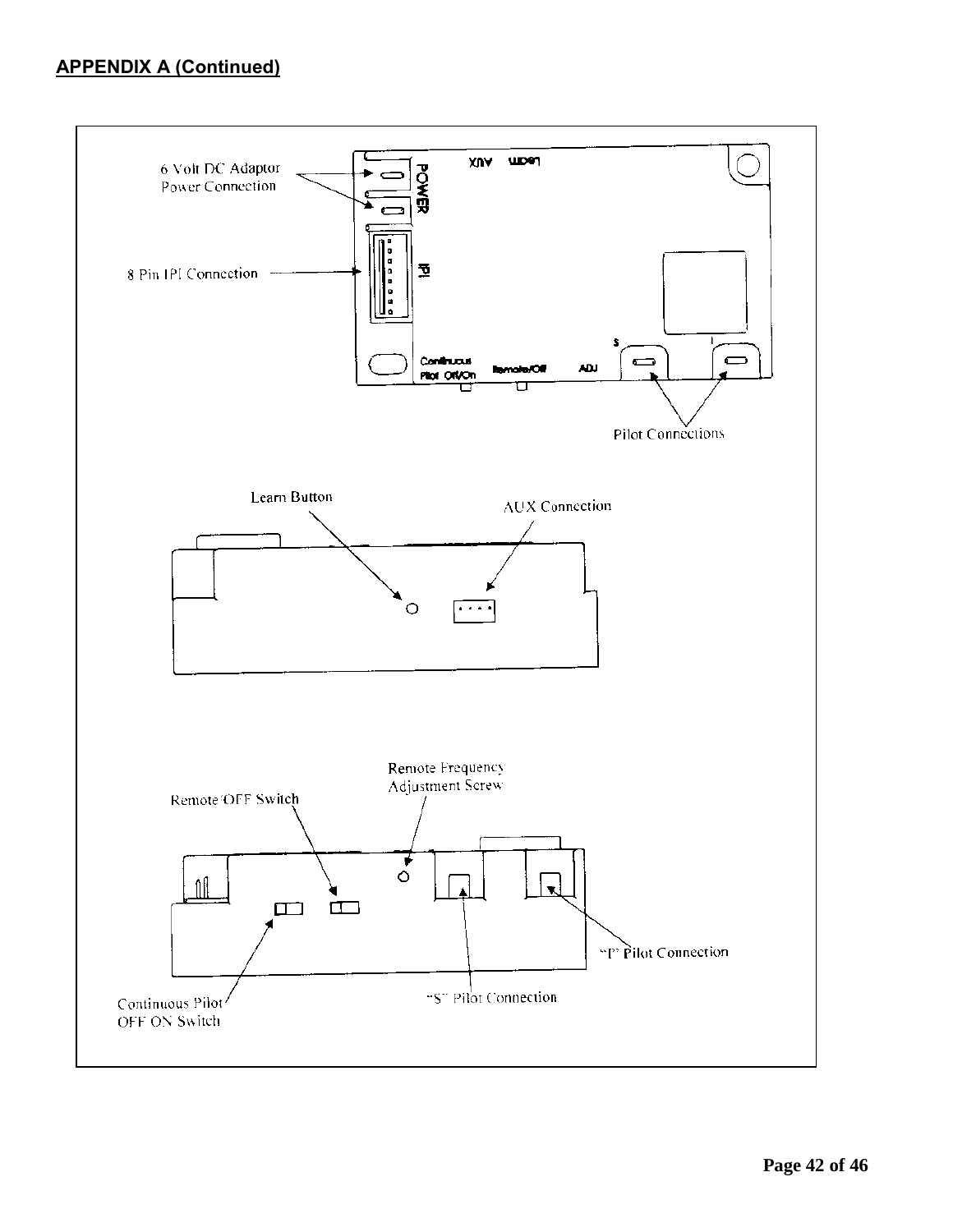#### **Special Features on the AF-4000 System**

The AF-4000 Module can be powered two different ways. The first is a standard 110 volt AC to 6.0 volt DC adaptor. This adapter is connected to the AF-4000 Module by connecting the two 1/4" female terminals from the adapter to the two 1/4" male terminals, located on the AF-4000 Module , marked POWER. The second method of powering the appliance is by using the AF-4000 BP battery pack.

The appliance will not have back up power, during power outages, if only the 6.0 volt adapter is used however a battery back up package, AF-4000BBU, is available to be used in this situation.

The AF-4000 module has 2 special features built into the system.

#### **Please check with local City codes regarding the use of the following feature**.

1. Continuous Pilot Feature - This feature allows the user to change from a spark to pilot system to a standing pilot system, for direct vent appliances during cold climate, to keep the firebox warm. a) There is a switch located on the side of the AF-4000 module that reads "Continuous Pilot ON/OFF", this switch will allow the user to select the pilot mode of operation.

b) When the Continuous Pilot switch is in the OFF position and the appliance ON/OFF switch is turned to ON the pilot will spark and light. When the appliance ON/OFF switch is turned OFF the pilot will shut off when the main burner shuts off.

c) When the Continuous Pilot switch is in the ON position and the appliance ON/OFF switch is turned on the pilot will spark and light. When the appliance ON/OFF switch is turned to OFF the pilot will stay ON when the main burner shuts off. This setting is generally used in cold climates to keep the firebox warm.

d) The Continuous Pilot mode can also be activated by an optional hand held remote control.

2. Remote Control Feature - The AF-4000 module has a built in remote control receiver. This allows the user to program a hand held remote transmitter, wireless wall mount thermostat or wireless wall mount switch to the appliance at any time during or after the installation of the appliance.

a) There is a switch located on the side of the AF-4000 module that reads REMOTE/OFF.

b) When the Remote/Off switch is in the OFF position the appliance will operate from an appliance mounted rocker switch or wall switch connected to the (2) brown wires on the AF-4000 module. c) When the Remote/Off switch is in the REMOTE position the appliance will operate from the Remote Control transmitter, wireless wall mounted thermostat or wireless wall mounted switch.

**NOTE**: The AF-4000 module must be programmed to the Remote Control transmitter, wireless wall mounted thermostat or wireless wall mounted switch.

a) To program the AF-4000 locate the LEARN button on the AF-4000 module. Press and release the LEARN button, the AF-4000 module will beep then press any key on the Remote Control. Once the AF-4000 internal receiver accepts the transmitter code there will be a series of confirming beeps. b) The Remote system is now ready for use.

12/2009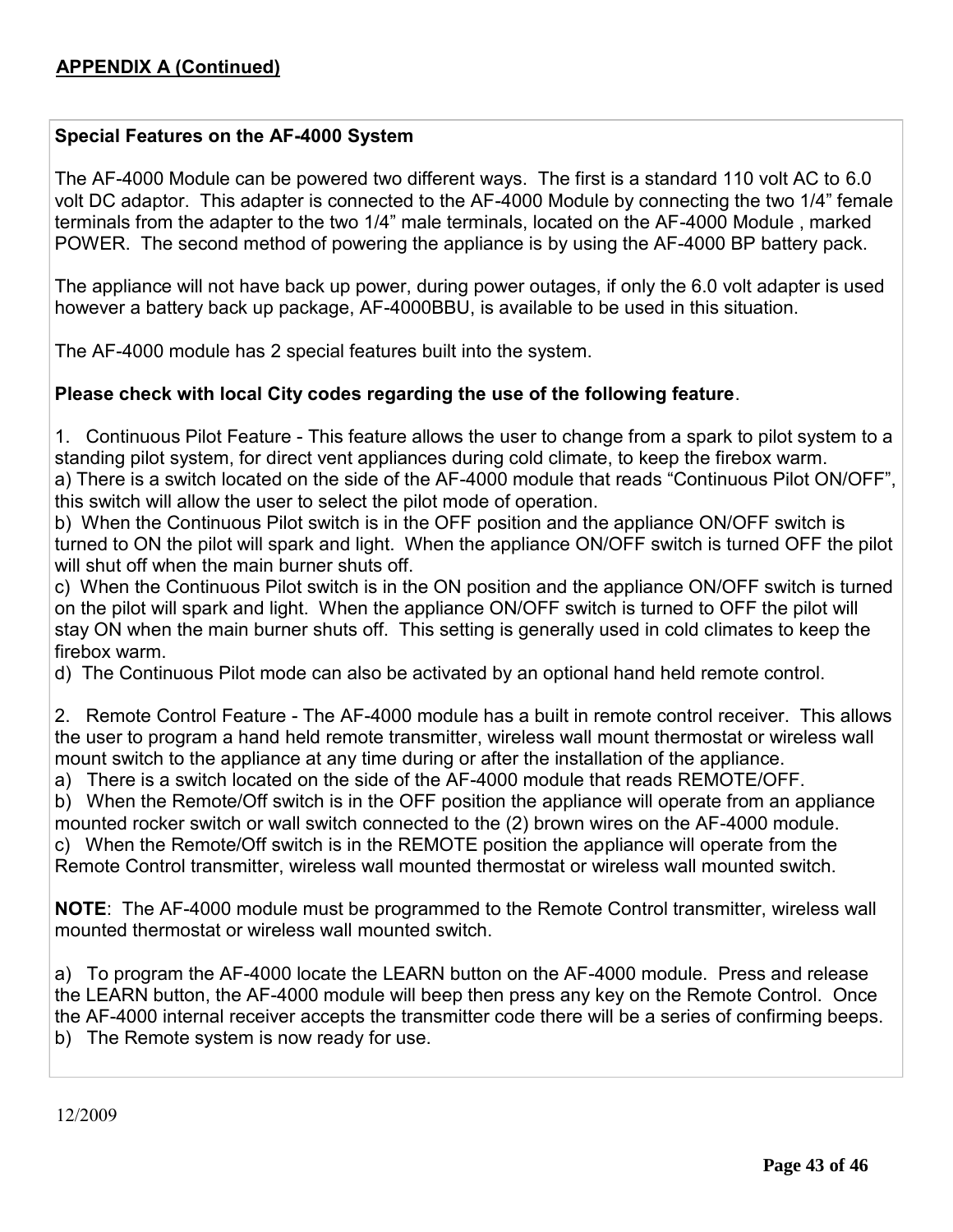#### **APPENDIX A (Continued)**

#### **AF-4000 Wiring Diagram**



#### **APPENDIX B (NG – LP CONVERSION KITS)**

This kit will convert the fireplace to Natural Gas / Propane (as applicable). / Ce kit vous permet de convertir la cheminée au gaz naturel / propane (le cas échéant).

The DVI26000 models are designed to burn either natural gas or propane. Each unit leaves the factory equipped for one specific fuel but it is simple to field convert the unit to an alternate fuel. The original type of fuel is marked on the ratings label of the manual. / Les modèles DVI26000 sont conçus pour brûler du gaz naturel ou au propane. Chaque unité quitte l'usine équipée pour un combustible spécifique, mais il est simple de convertir aligner l'appareil à un carburant de remplacement. Le type d'origine de carburant est marqué sur l'étiquette signalétique du manuel.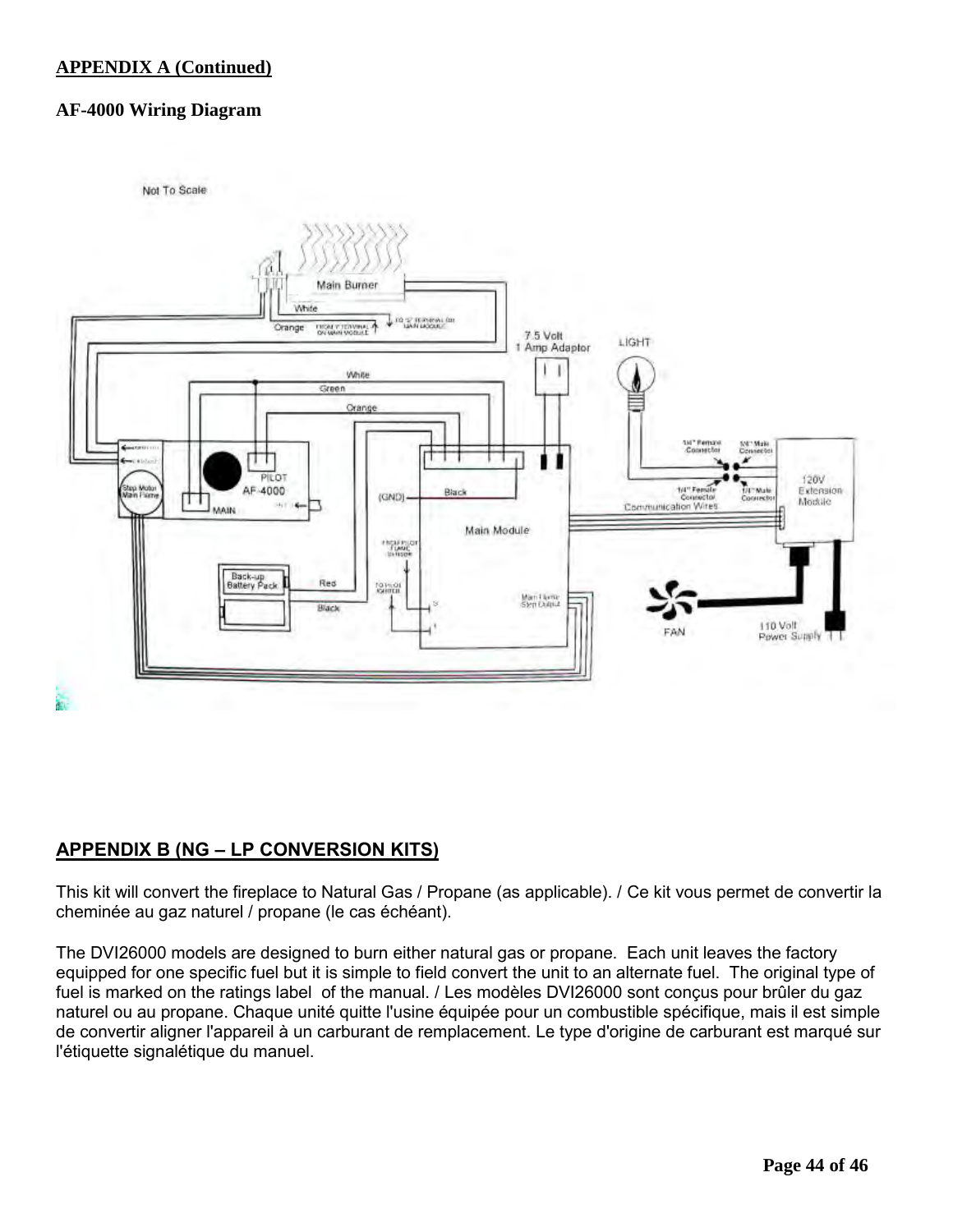#### **WARNING AVERTISSEMENT**

**THIS CONVERSION KIT SHALL BE INSTALLED BY A QUALIFIED SERVICE AGENCY IN ACCORDANCE WITH THE MANUFACTURER'S INSTRUCTIONS AND ALL APPLICABLE CODES AND REQUIREMENTS OF THE AUTHORITY HAVING JURISDICTION. IF THE INFORMATION IN THESE INSTRUCTIONS IS NOT FOLLOWED EXACTLY, A FIRE , EXPLOSION OR PRODUCTION OF CARBON MONOXIDE MAY RESULT CAUSING PROPERTY DAMAGE, PERSONAL INJURY OR LOSS OF LIFE. THE QUALIFIED SERVICE AGENCY IS RESPONSIBLE FOR THE PROPER INSTALLATION OF THIS KIT. THE INSTALLATION IS NOT PROPER AND COMPLETE UNTIL THE OPERATION OF THE CONVERTED FIREPLACES IS CHECKED AS SPECIFIED IN THE MANUFACTURER'S INSTRUCTIONS SUPPLIED WITH THE KIT. Ce kit de conversion doit être installé par un technicien qualifié CONFORMEMENT AUX INSTRUCTIONS DU FABRICANT et tous les codes et exigences de la l'autorité compétente. Si l'information dans ces instructions n'est pas suivie exactement, UN INCENDIE, EXPLOSION OU PRODUCTION DE MONOXYDE DE CARBONE PEUT causer des dommages matériels, DES BLESSURES OU PERTES DE VIE. L'Agence des services qualifié est responsable de la bonne installation de ce kit. L'INSTALLATION N'EST PAS BON ET COMPLET jusqu'à l'opération des cheminées converti soit vérifié selon les instructions de du fabricant fournies avec le kit.**

#### **Conversion Kit Contents / Contenu du kit de conversion**

This conversion kit contains the following parts: Ce kit de conversion contient les éléments suivants:

1) Pilot orifice / orifice de la veilleuse 2) Burner orifice / orifice du brûleur

3) Propane or Natural Gas label plate

The proper steps for converting the appliance are as follows: / Les mesures adéquates pour convertir l'appareil sont les suivantes:

1) **CAUTION:** The gas supply shall be shut off prior to disconnecting the electrical power, before proceeding with the conversion. / **ATTENTION :** l'alimentation en gaz doit être coupée avant de débrancher l'alimentation électrique, avant de procéder à la conversion.

2) Remove the door, log set or rock & glass kit, tray and burner. / Retirez les portes, les bûches en céramique ou rock & kit de verre, plateau journal et le brûleur.

3) Change the burner & pilot orifices with the orifice supplied by the manufacturer for propane or natural gas / Changer le brûleur et les orifices pilotes avec l'orifice fourni par le fabricant pour le propane ou le gaz naturel

4) Convert the gas valve by turning to either Nat or LP (see diagram next page)./ Convertir le robinet de gaz en tournant soit Nat ou LP (voir schéma page suivante).

5) Adjust air shutter [NG 1/8" (3.175mm) LP Fully Open (see section 3.3.9) / Réglez l'obturateur d'air [NG 1/8" (3.175mm) LP ouvrir complètement (voir la section 3.3.9)

6) Replace burner, tray, rock and glass kit and door. / Remplacez le brûleur, le plateau du journal, céramique ou un kit de roche et de verre et de la porte.

7) Leak test the appliance, with a soapy water solution, prior to placing the unit into operation. / Fuite de tester l'appareil, avec une solution d'eau savonneuse, avant de placer l'appareil en marche.

8). Apply BL21-LP label plate over existing natural gas label plate and notify Savannah Heating of the serial numbers of both plates. (Original plate and replacement plate) / Appliquer plaque d'étiquette BL21-LP-dessus de la plaque d'étiquettes existante de gaz naturel et de notifier savane chauffage des numéros de série des deux plaques. (Plaque originale et la plaque de remplacement)

9) Light appliance. See the Lighting Instructions, section 2.0 OPERATION, of the manual to verify normal operating sequence of the ignition system. / Appareil léger. Voir les instructions d 'allumage, la section 2.0 FONCTIONNEMENT, du manuel afin de vérifier la séquence de fonctionnement normal du système d'allumage.

All valves have been pre-set and certified for installation at elevations from  $0 - 4500$  feet (0 – 1372 m) above sea level. / Toutes les vannes ont été pré-réglé et certifié pour l'installation à des altitudes allant de 0 - 4500 pieds (0 à 1372 m) au-dessus du niveau des mers.